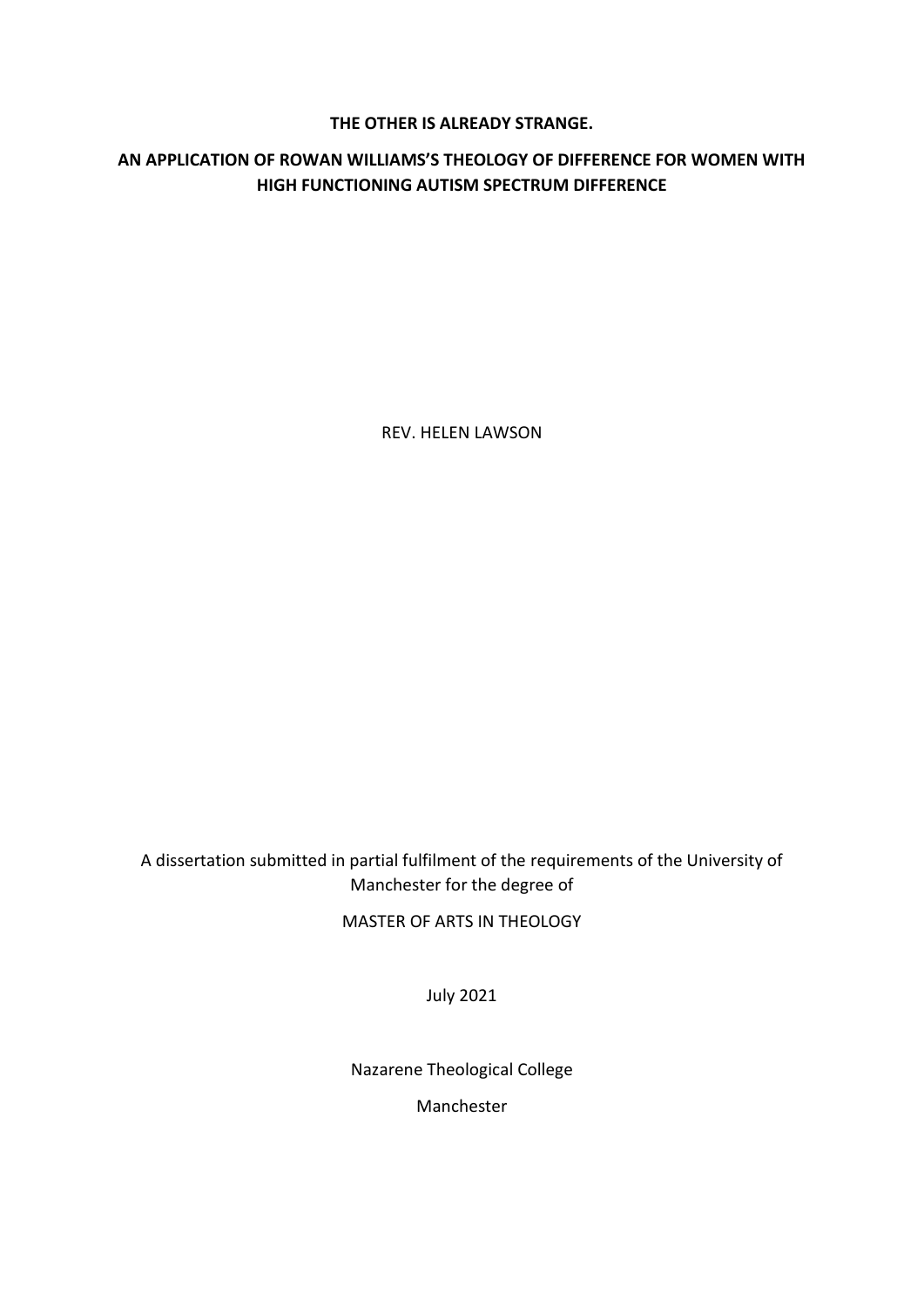#### **ABSTRACT**

To varying degrees, women with high functioning Autism Spectrum Difference (hereafter HF women) experience others as strange. This comes with significant challenges, particularly in neurotypical society and consequently such women are commonly viewed as 'deficient' in reference to what is 'normal'. Rowan Williams describes the ability to encounter strangeness or difference as an apophatic doorway into renewed relations in the image of the trinitarian God. This application of Williams's work for HF women demonstrates how their particular shape is in fact uniquely suited to an embodiment of his theology, for them 'the other is already strange'. Through this, we introduce transformative alternatives to common ways of responding to the challenges they face which value and utilise their unique shape rather than seeking to overcome it. What results is an approach to difference which reveals the transformative power of encountering others in their strangeness whilst empowering HF women to embrace their shape and pioneer this alternative way. The way of love revealed is rooted beyond the binaries of a competitive system which cannot tolerate difference, it exposes the violence of such a system and embodies an alternate way for the flourishing of all.

We are in a vital time of increased analysis of historical and present-day responses to difference and the recognition of oppression, inequality and ignorance that has been perpetuated. This construction of a theology of difference from within Williams's work is an important contribution to wider applications of his theology in a time when the Church must embody an alternative response. The demonstration of its compatibility with the distinctive shape of HF women offers a unique contribution to disability theology, standing on the shoulders of others in viewing such women as of inestimable value in the body of Christ.

2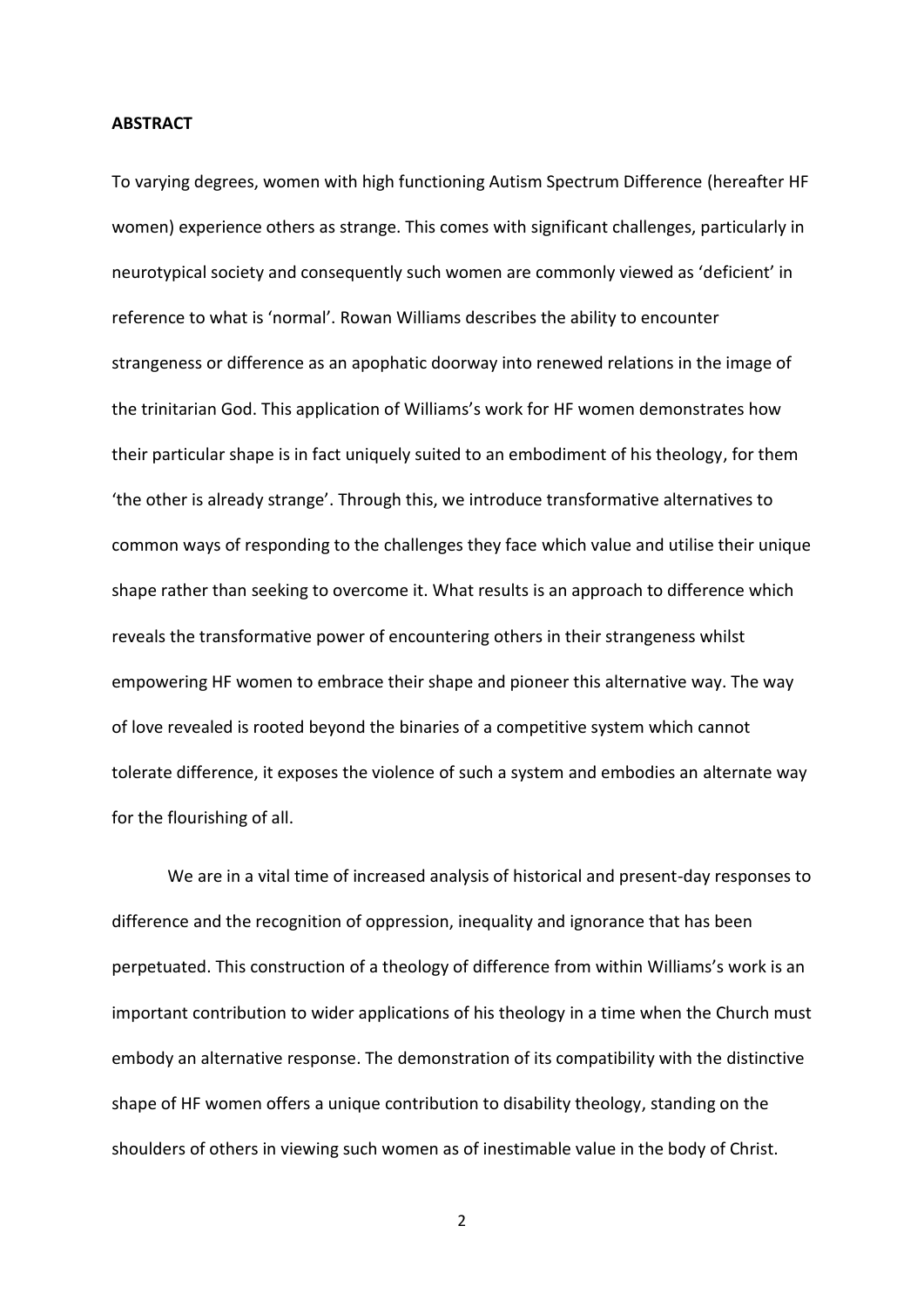#### **DECLARATION**

No portion of the work referred to in the thesis has been submitted in support of an application for another degree or qualification of this or any other university or other institute of learning;

(1) Copyright in text of this thesis rests with the Author. Copies (by any process) either in full, or of extracts, may be made only in accordance with instructions given by the Author and lodged in the Library of Nazarene Theological College. Details may be obtained from the Librarian. This page must form part of any such copies made. Further copies (by any process) of copies made in accordance with such instructions may not be made without the permission (in writing) of the Author.

(2) The ownership of any intellectual property rights which may be described in this thesis is vested in Nazarene Theological College, subject to any prior agreement to the contrary, and may not be made available for use by third parties without the written permission of the College, which will prescribe the terms and conditions of any such agreement.

(3) Further information on the conditions under which disclosures and exploitation may take place is available from the Dean of Nazarene Theological College.

(4) This dissertation does not involve research on human subjects.

SIGNED H. Lawson

DATE 17/07/2021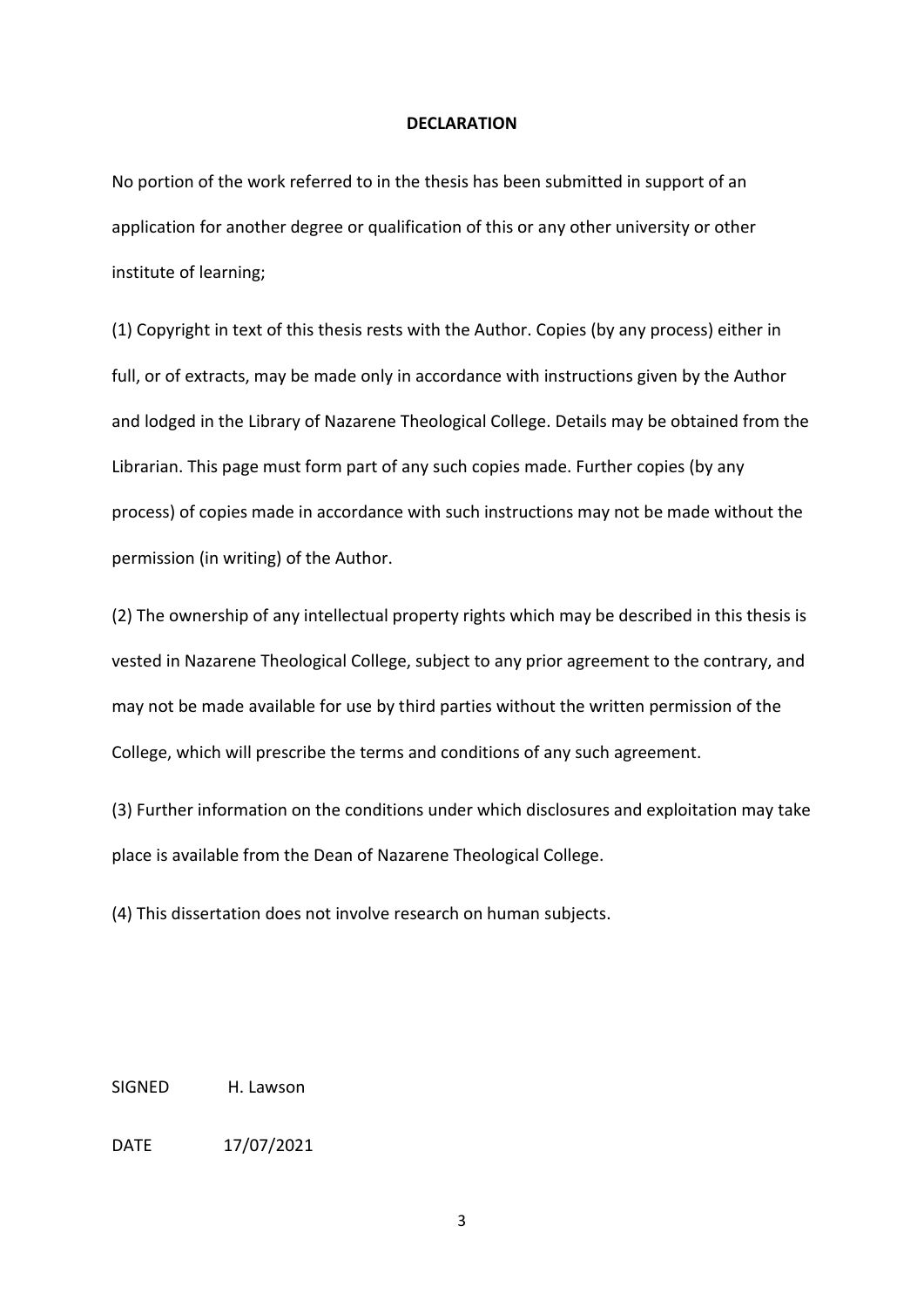# **TABLE OF CONTENTS**

| Introduction                                                                                                                                  | 5                    |
|-----------------------------------------------------------------------------------------------------------------------------------------------|----------------------|
| Terminology                                                                                                                                   | 7                    |
| Section 1. Detachment and Self-Acceptance                                                                                                     |                      |
| 1.1 Detached, Unknown and Restless<br>1.2 Williams's Negative Way<br>1.3 Self-Acceptance<br>1.4 Conclusion to Section 1                       | 8<br>14<br>20<br>24  |
| Section 2. Unnatural Language and Self-Expression                                                                                             |                      |
| 2.1 Unnatural Language<br>2.2 Williams's Language as Dispossession<br>2.3 Self-Expression<br>2.4 Conclusion to Section 2                      | 26<br>30<br>32<br>37 |
| Section 3. The Strange Other and Loving the Strange Other Rightly                                                                             |                      |
| 3.1 The Female Protective Effect<br>3.2 Williams's Christ the Stranger<br>3.3 Loving the Strange Other Rightly<br>3.4 Conclusion to Section 3 | 39<br>44<br>50<br>57 |
| Conclusion                                                                                                                                    | 58                   |
| Bibliography                                                                                                                                  | 59                   |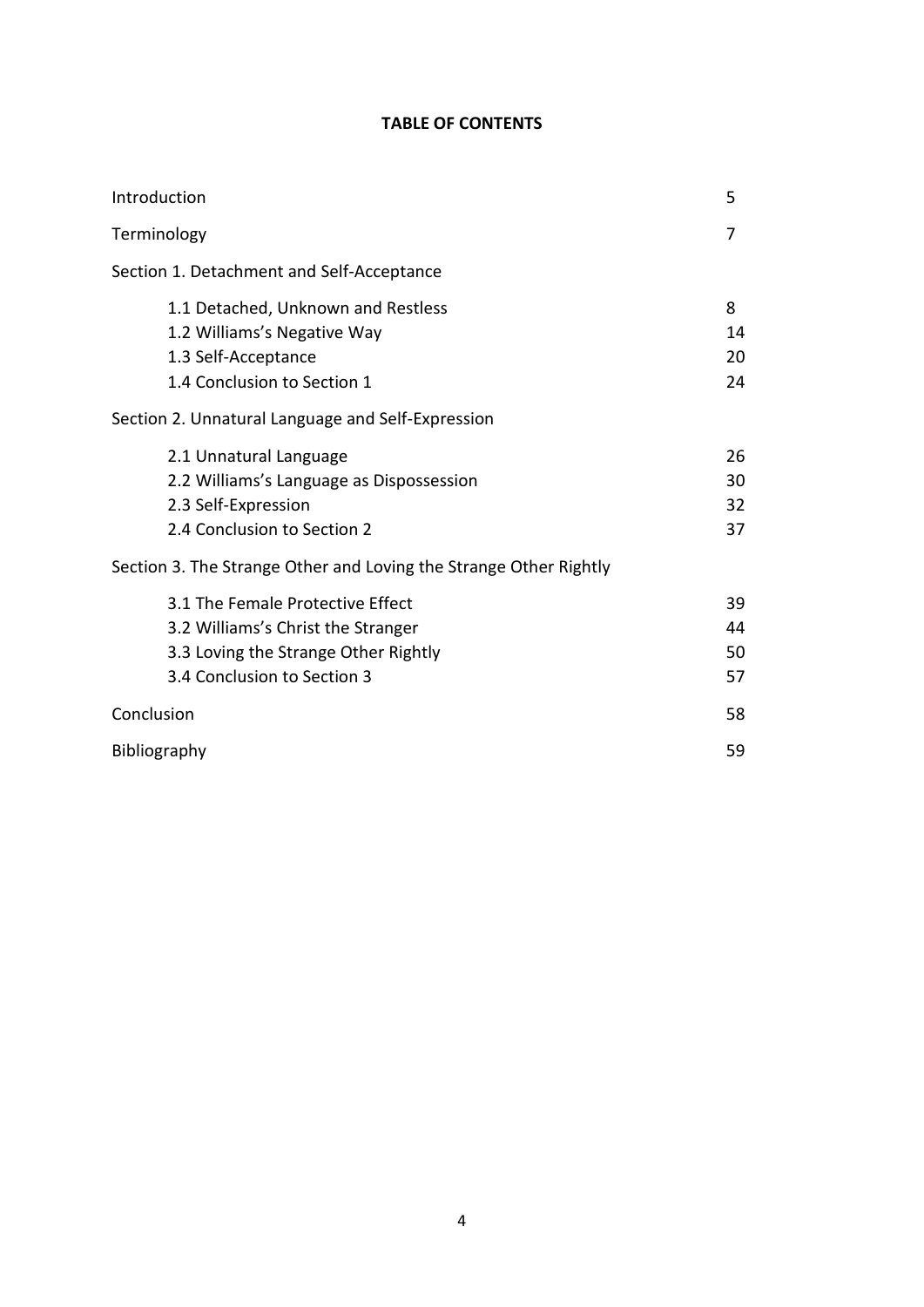# **THE OTHER IS ALREADY STRANGE.**

# **AN APPLICATION OF ROWAN WILLIAMS'S THEOLOGY OF DIFFERENCE FOR WOMEN WITH HIGH FUNCTIONING AUTISM SPECTRUM DIFFERENCE**

#### **INTRODUCTION**

To different degrees women with high functioning Autism Spectrum Difference (hereafter HF women) experience others as strange. In neurotypical society, this often results in problematic development of self and significant challenges relating to others. HF women often seek identity through an autistic-self or neurotribe, attempt to adapt to neurotypical use of language and develop ways of relating to others through mimicry and masking. These permit a level of participation in neurotypical society, but they come at great cost to HF women and perpetuate the system in which they are understood as 'defective' in reference to 'normal'.<sup>1</sup>

Throughout Rowan Williams's work are aspects of a theology of difference whereby in encountering others as different or strange, "I meet what I do not own and learn that I live from it."<sup>2</sup> Here, the ability to encounter others as different is held as an alternative way into restored and transformative relationships with self, God and others. This application of Williams's work demonstrates in the particular shape of many HF women a unique compatibility with his approach to encountering and the transformed way of relating which results. Through this, we will develop alternative ways of responding to the challenges that

<sup>1</sup> Brian Brock, *Wondrously Wounded* (Waco: Baylor University Press, 2019), 182.

<sup>2</sup> Rowan Williams, "Encountering the Other," (St Martin-in-the-Fields Autumn Lecture Series, London, 27 September 2018[\) www.youtube.com/watch?v=oI-k3rkkw-Y,](about:blank) 6:11.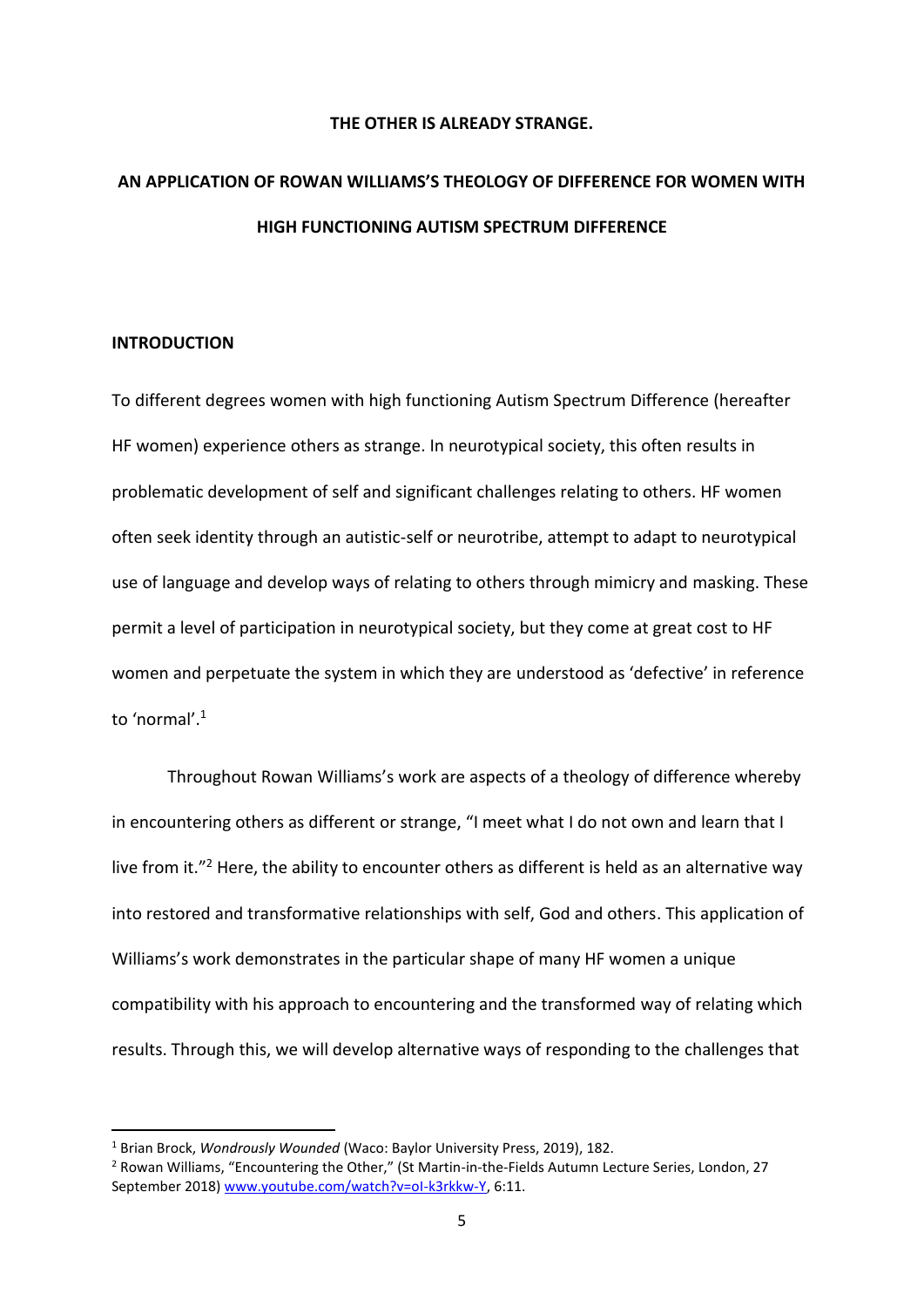many HF women face in neurotypical society. These will be rooted in and reveal a noncompetitive system beyond one of 'normal' and 'defective' binaries. Empowering many HF women to become figures of cross and gift who forgo the ways in which power and recognition are usually used and embody a new way of transformative encountering for all.

Williams expresses his theology in ways which unseat order and control rather than resting in them and as such he has not produced a systematic theology of difference. We will construct a theology of difference from his work which makes use of aspects particularly suited to challenges facing HF women and apply this. Section 1 will address relations between self and God, Section 2 will bridge the first and last section by addressing the use of language between self and other and Section 3 will focus on self and other.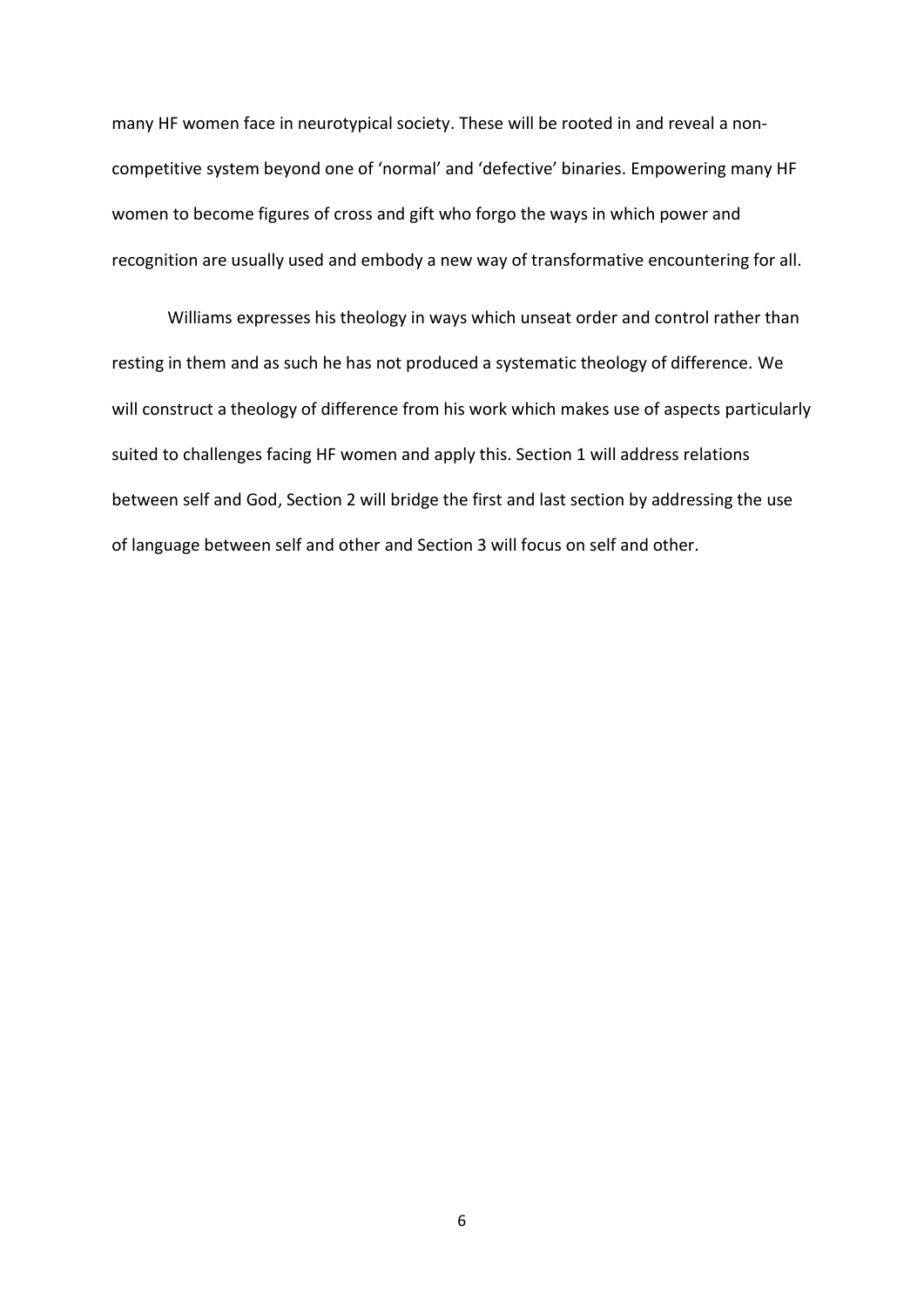#### **TERMINOLOGY**

Autism Spectrum Difference or Condition (subsequently 'autism') is widely understood as affecting "how someone sees the world, processes information, and relates to other people."<sup>3</sup> The fifth edition of the Diagnostic and Statistical Manual of Mental Disorders describes the current criteria for autism diagnosis as persistent difficulties in social interaction and communication and restrictive behaviour patterns and interests.<sup>4</sup> Within these generally accepted traits autistic people's description and manifestation of a broad variety of experiences highlights the diverse spectrum within and the ongoing discovery about autism. Thus, we discuss patterns and commonalities of autistic experience whilst recognising that these will not be accurate for all.

Increasing awareness of significant differences between autistic females and males requires a gender distinction to be made, the focus of this study will be upon women with high functioning autism. 'High functioning' indicates a greater degree of "social and adaptive behaviour skills and communication skills than is usual" for someone with autism, enabling participation within neurotypical society whilst being neurologically atypical.<sup>5</sup> The use of 'difference' rather than 'condition' relates to the understanding of humanity as neurodiverse as opposed to being made up of 'normal' and 'defective' people.

<sup>&</sup>lt;sup>3</sup> "What is Autism Spectrum Condition?" ChAPS, [https://www.cheshireautism.org.uk/what-is-asc/.](about:blank)

<sup>4</sup> Victoria Milner et al., "A Qualitative Exploration of the Female Experience of Autism Spectrum Disorder," *Journal of Autism and Developmental Disorders* 49 (2019): 2389, doi.org/10.1007/s10803-019-03906-4. <sup>5</sup> Tony Attwood, *The Complete Guide to Asperger's Syndrome* (London: Jessica Kingsley, 2006), 44-45. Asperger's Syndrome and HF autism are widely used interchangeably.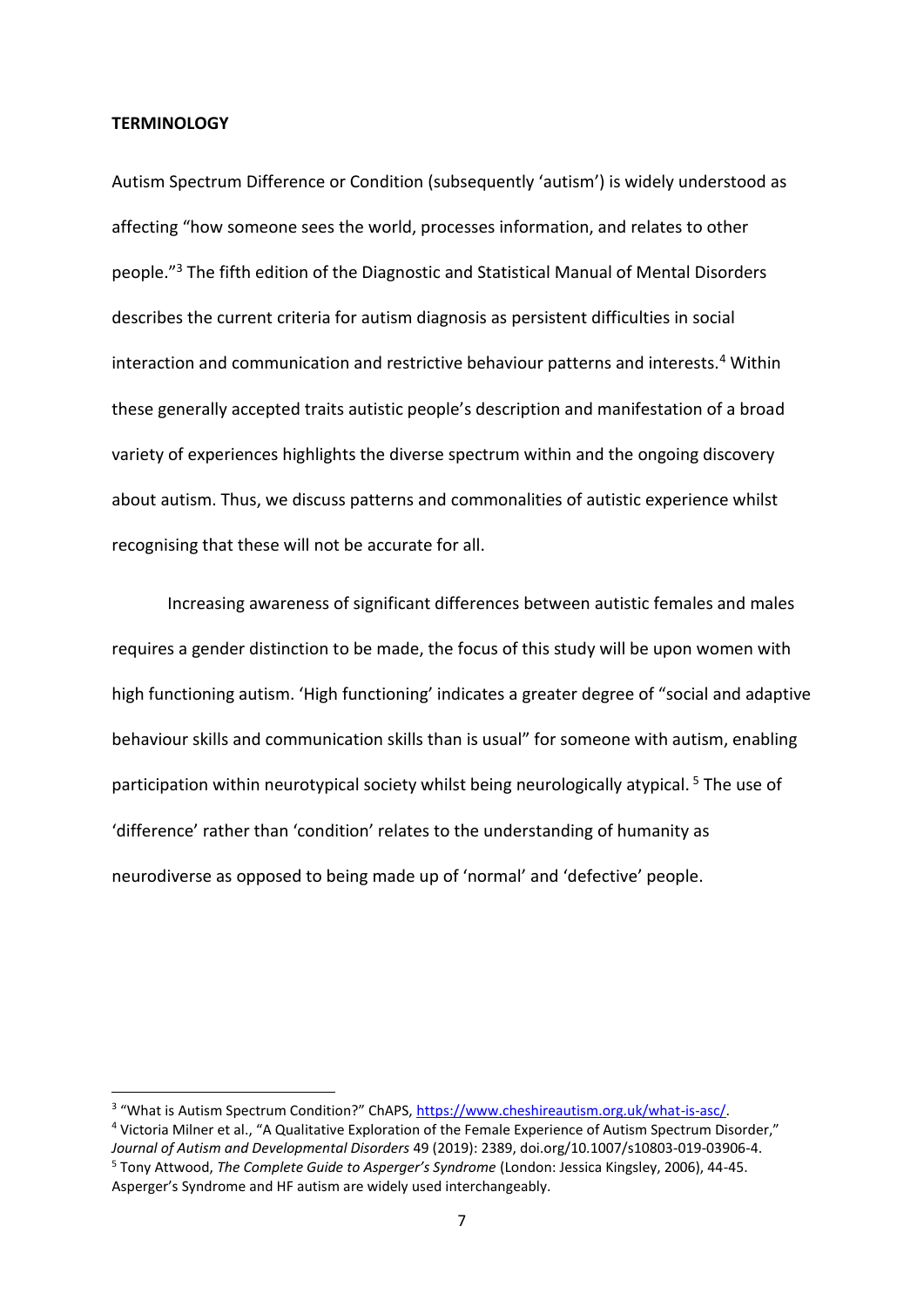#### **SECTION 1. DETACHMENT AND SELF-ACCEPTANCE**

In this section we will firstly demonstrate HF women's experience of detachment, restlessness and being unknown, and the way in which this can lead to adopting an autisticself or neurotribe which then prevents transformative encountering with self, God and others. Secondly, we will construct the foundations of a theology of difference from William's Negative Way. This will be applied to HF women, establishing a way for them to embrace their experience of detachment as the very means by which they might be drawn into a process which enables ongoing encounter of self, God and others. Thirdly, from this and with an emphasis on relations between self and God, we will describe and apply Self-Acceptance as a foundation for transformative encountering for HF Christian women.

#### **1.1 DETACHED, UNKNOWN AND RESTLESS**

'Autism' comes from the Greek term *autos* meaning 'self' because autistic people's experience and development of the self is understood to be a determining factor in how they differ from neurotypical people. Views differ as to how this is understood; originally, Hans Asperger and Leo Kanner described a detached self-focus that is void of a sense of other. More recently, Uta Frith and Francesca Happé have influentially hypothesised that autistic people experience an absent sense of self or integrity of self which results in detachment manifest in a lack of awareness of others.<sup>6</sup> With an increase in HF autistic peoples' self-expression in research and memoirs, a further position describes a shifting detachment likely resulting from processing overload. In this, a fluctuation occurs between

<sup>6</sup> Uta Frith and Francesca Happé, "Theory of mind and self-consciousness," *Mind and Language* 14 (1999): 23- 31.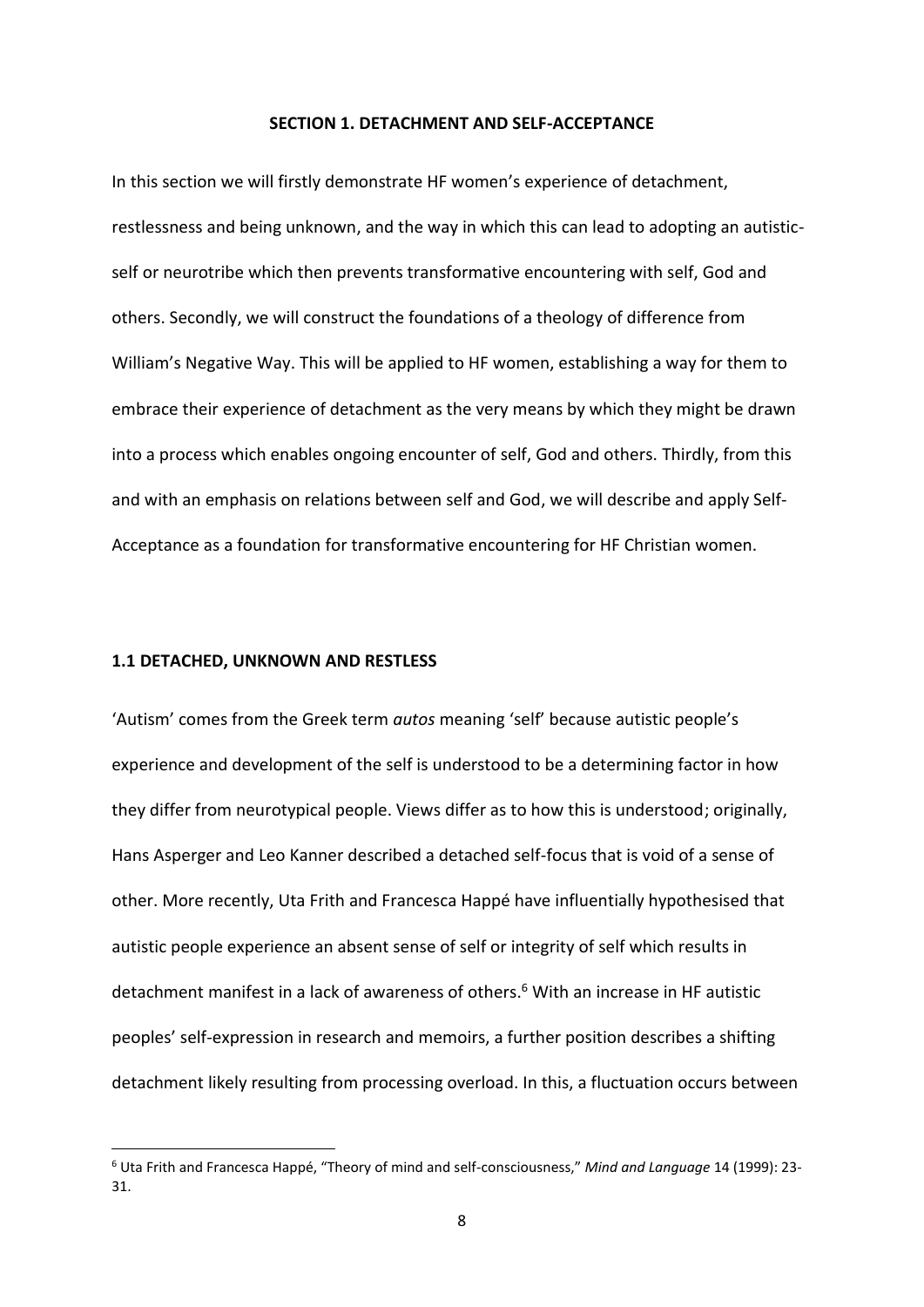being absorbed in the self and largely unaware of the other and being absorbed in the other and largely unaware of the self.<sup>7</sup> What these theories share is a recognition that detachment or the absence of instinctively developed attachments shape the development of the self and sense of other in autistic people and, thus, the way in which they engage with others. Just as the instinctive development of attachments in neurotypical people shapes their development of self and other and thus, the way they engage with others.

For HF autistic people, detachment and the spectrum of challenges in engaging with others that result are widely attributed to a lack of Theory of Mind (subsequently ToM). ToM describes "the ability to recognize and understand thoughts, beliefs, desires and intentions of other people in order to make sense of their behaviour and predict what they are going to do next."<sup>8</sup> In ideal neurotypical development ToM grows intuitively through relational attachments, creating a sense of belonging, familiarity and shared understanding. This gives grounding for a secure sense of self and other to develop, which provides the ability to engage with others with relative ease. HF women's development of a sense of self and other takes place without this instinctive, subconscious capacity. For them, attachments often do not happen instinctively, and others are to varying degrees experienced as strange, unpredictable and difficult to understand. A sense of self and other develops differently from neurotypical norms, comparably manifest in a lack of inner integrity or an absent, fluctuating or absorbed sense of self and/or other. Resultantly, engaging with others, especially in neurotypically shaped society, can be extremely challenging.

<sup>7</sup> Olga Bogdashina, *Autism and Spirituality* (London: Jessica Kingsley, 2013), 107-8.

<sup>8</sup> Attwood, *Asperger's Syndrome*, 112.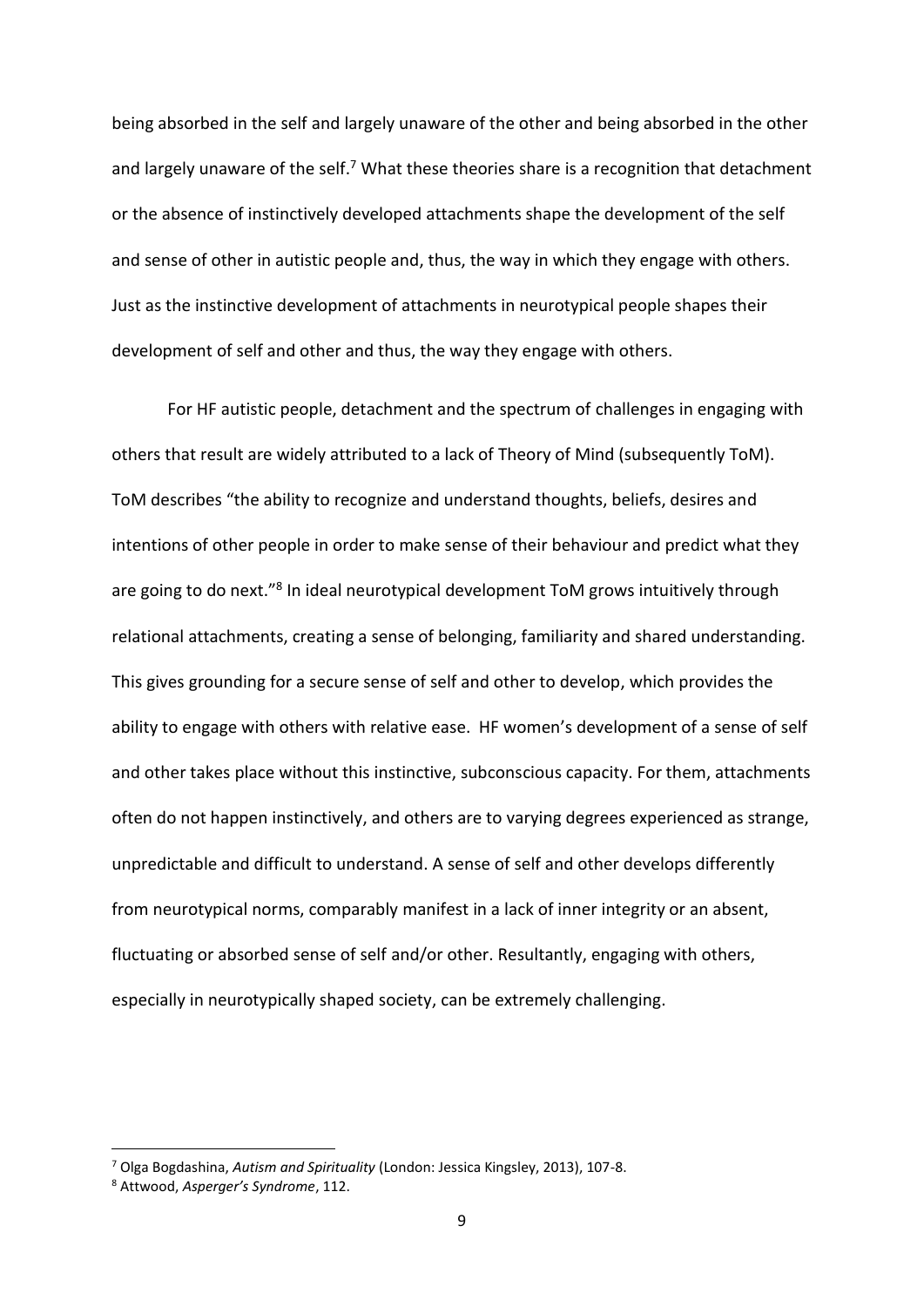In neurotypical society, typical social interaction is shaped by the assumptions of ToM. The instinctive experience of the other as familiar, known and predictable continuously affirms and bolsters an individual and collective sense of being known to self and other. Conversely, as a result of their fluctuating or absorbed sense of self and or other and their neurotypical environment, HF women often experience themselves as profoundly unknown and unknowable. They commonly struggle to understand themselves and are consistently misunderstood by others.<sup>9</sup> Despite the challenges in interacting with others that this results in, recent research and memoirs show that many HF women deeply desire relationships, belonging and participation. This is significantly in contrast to traditional indicators of HF autism in men. The combination of these challenges and desires mean that HF women commonly experience an acute sense of alienation from self, others and society and a restless searching to be known to self and other and to belong.

"Autism is: being present in this world,

But not entirely of it.

I am one step removed and curled,

The switch just doesn't click.

I perform the role of my perception,

And play many parts so well.

But minus files for my redemption,

My part in life I cannot tell."<sup>10</sup>

<sup>9</sup> Rudy Simone, *Aspergirls* (London: Jessica Kingsley, 2010), 151.

<sup>10</sup> Wendy Lawson, *Understanding and Working with the Spectrum of Autism* (London: Jessica Kingsley, 2001), 12.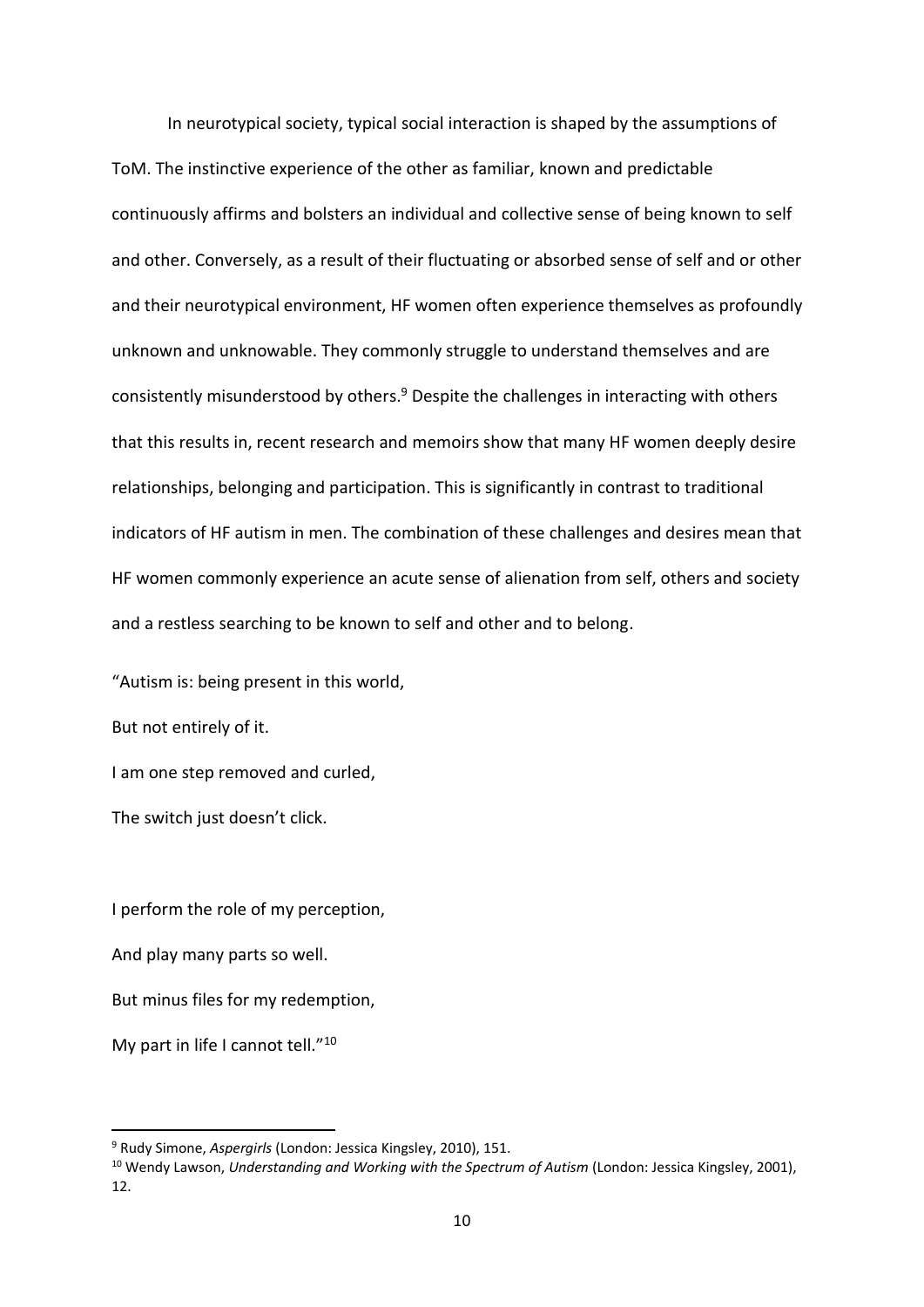This restless searching and being unknown to self and other is expressed through the language of homelessness, "I still hadn't found the mythical sense of home that seemed to evade me",<sup>11</sup> and of insatiable incompletion and being "a book without an end".<sup>12</sup> Thus, HF women often desire to belong and make sense, to acquire a sense of stasis from which others can be engaged with and to enable the deeply desired transition from being "nobody, nowhere" to being "somebody somewhere".<sup>13</sup> This experience is compounded by the neurotypical post-modern emphasis upon gaining freedom and individuality through the discovering or creating of a coherent or known 'self'. This self offers a place of stasis from which life can be lived and becomes the lens that all thinking and encountering pass through.<sup>14</sup> Though constantly impacted by others, such selves are formed, known and lived out primarily as individual, singular 'I's, asserting themselves upon the world and relating to self, God and others from that place. Such an approach has particular appeal to HF women whose detachment results in a profound experience of being restlessly unknown to self and other. In this way, HF women can gain a sense of inner integrity or stasis through the discovery or adoption of an autistic-self, entirely known and understandable to themselves and offering a place from which to stand and engage with others.

To varying degrees this already occurs. Over time HF women can intellectually learn ToM and coping techniques which enable them to participate more easily in society. This results in a kind of self-awareness that is differentiated from the instinctively acquired ToM and is sometimes described as Autistic Theory of Mind.<sup>15</sup> This philosophical kind of self-

<sup>11</sup> Donna Williams, *Nobody Nowhere* (New York: Times Books, 1992), 133.

<sup>12</sup> Laura James, *Odd Girl Out* (London: Bluebird, 2017), 216.

<sup>13</sup> Titles of Donna Williams's books. Williams, *Nobody Nowhere* and Donna Williams, *Somebody Somewhere* (New York: Times Books, 1994).

<sup>14</sup> Rowan Williams, *The Tragic Imagination* (Oxford: Oxford University Press, 2016), 66.

<sup>15</sup> Bogdashina, *Autism*, 108.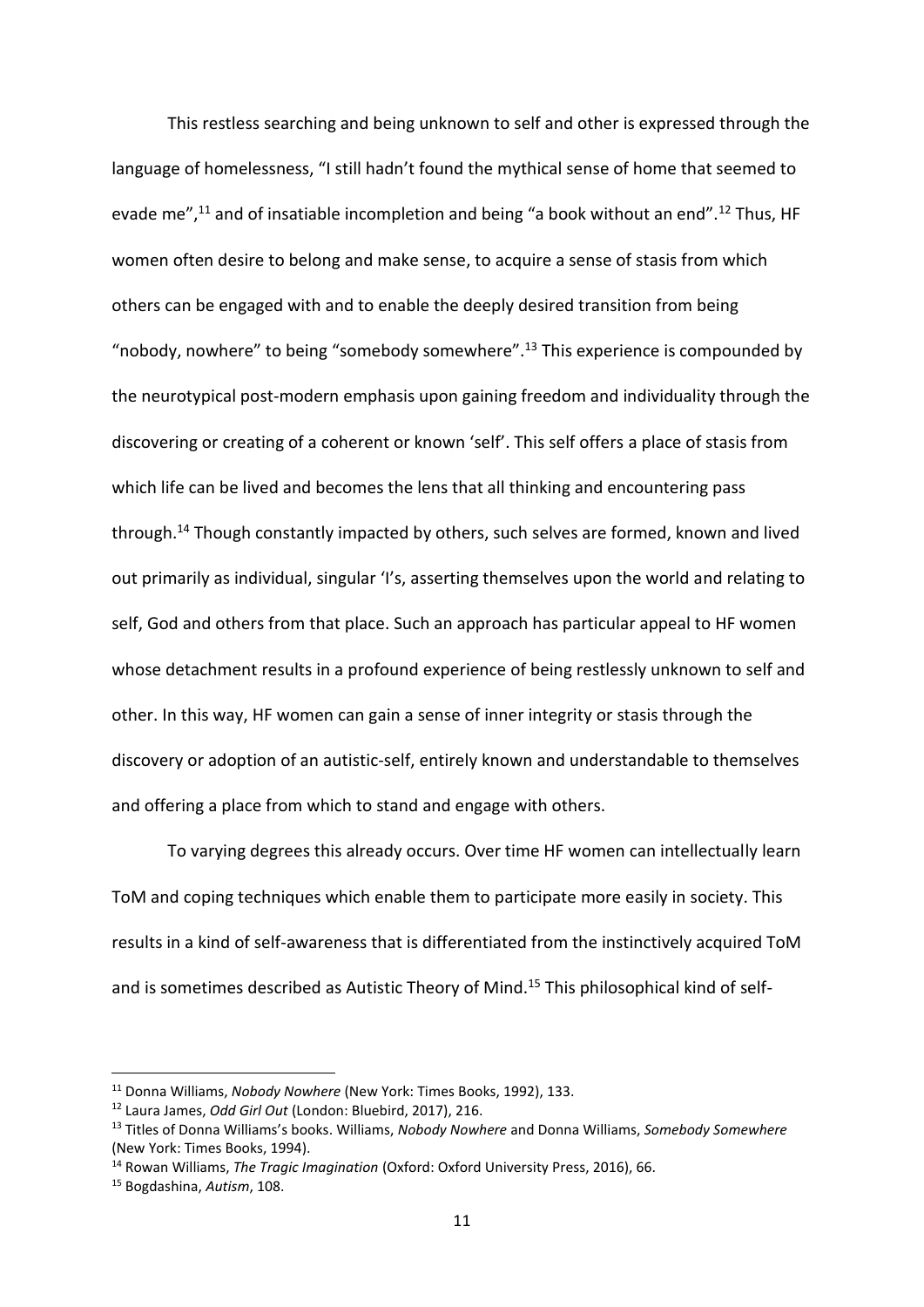awareness and sense of other is achieved through observation and the cognitive acquisition of knowledge and understanding. The rise in research, resources, neurodiverse communities and autism memoirs has brought about an abundance of information and descriptions which are shaping language, understanding and expectations around autism. This has increased self-understanding, self-expression, belonging and participation in society for many HF women. It is enabling HF girls and women to grow into themselves with understanding and improved well-being, where previously there was often confusion, shame and poor mental health. However, in a culture that desires the stasis of individual identity so intently, coupled with HF women's restless searching for being known, this can go beyond helpful self-understanding. It can lead to the adoption of increasingly fixed ideas and projections of what it is to be a HF woman. For gaining stasis through an autistic-self offers a sense of rest and home, it offers a complete and known sense of self through which HF women can be known to self and others and relate to others from that place.

For HF women, identifying an autistic-self enables a sense of mastered knowing of the self and the ability to become familiar, predictable and understandable within neurotypical society. This can offer resolution to restlessly searching for belonging, completion and being known and a secure sense of self through which others can be engaged with more easily. However, philosopher Ian Hacking demonstrates how the adoption of an autistic-self permits inclusion into neurotypical engagement at the expense of further excluding many autistic people who do not fit the concept and projections being claimed.<sup>16</sup> For the autistic identity to continue to proffer stasis for the HF woman it must become increasingly defended and asserted over and against difference and contradiction

<sup>16</sup> Ian Hacking, "Autistic Biography," *Philosophical Transactions of the Royal Society* B 364 (2009), 1468.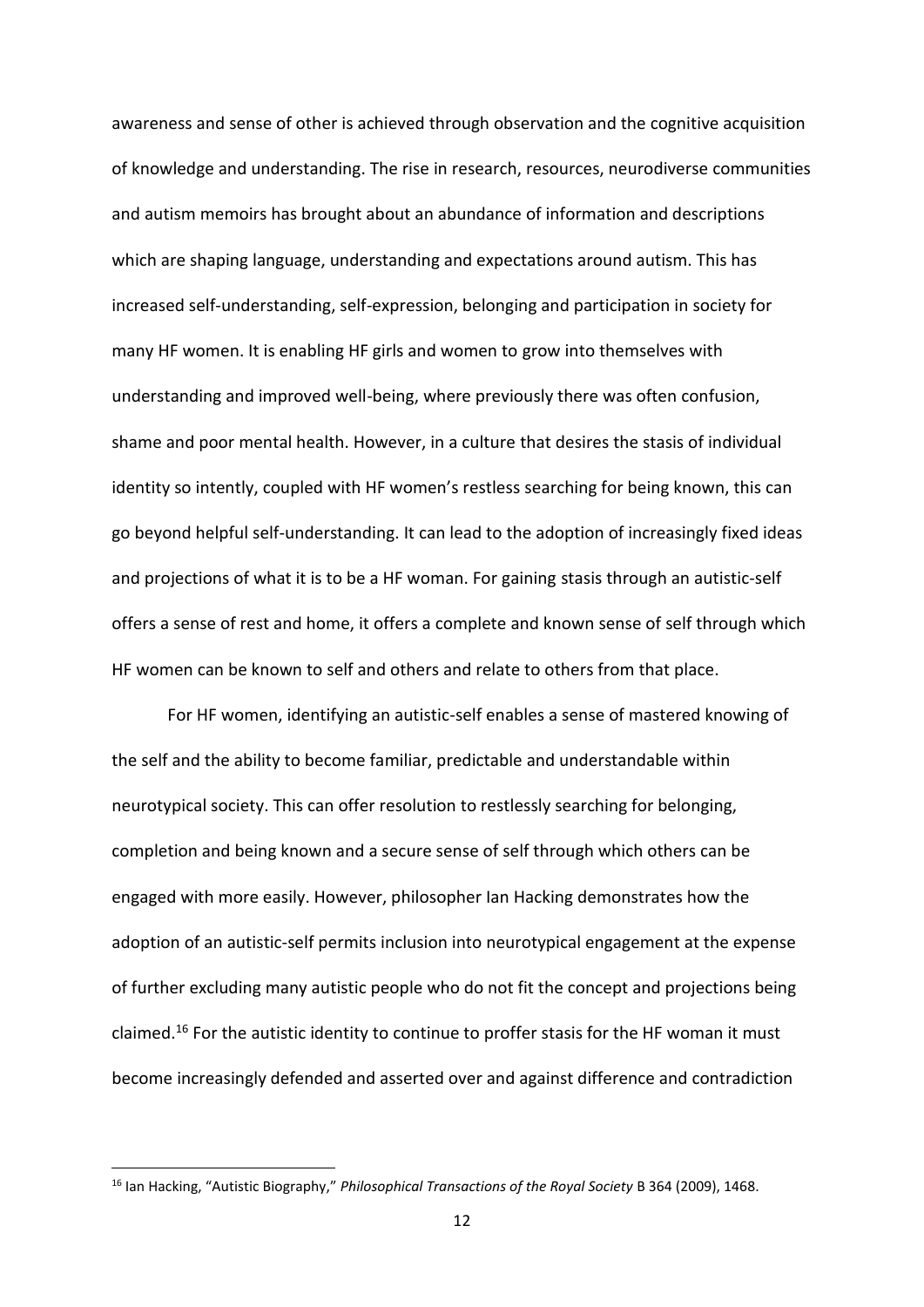which weaken it's mastered projections, returning her to being unfamiliar, unpredictable and difficult to understand. Thus, the coherent concept of the autistic-self enables inclusion for some whilst further ostracising those elsewhere on the spectrum who do not fit the image being described and experience increased alienation and misunderstanding as a result. Furthermore, encounter with God or others whose difference might bring into question the coherency of the autistic-self cannot happen without risking the self and thus is defended against.

Belonging to an autistic community or 'neurotribe' is widely encouraged and shown to be greatly beneficial for autistic people.<sup>17</sup> However, when this becomes relied upon to resolve the sense of restless searching and desires for home, completion and being known, its preservation over and against contradiction and different assertations becomes imperative. This need to assert and defend the HF woman's autistic-self or neurotribe to maintain what has been gained draws them into a competitive way of being whereby genuinely encountering self, God and other is too high a risk. Instead, they must defend and assert their coherent identity or community among others and to do this any strangeness, difference or anomaly which threaten must be neutralised and overcome. In this way, as a sense of stasis, knowing and belonging increases, the ability to encounter difference in others decreases and participation in a competitive excluding system increases. Thus, HF women become participants in the system which once victimised them and continues to victimise others in "a logic that extends rather than challenges normative distributions of power and recognition."<sup>18</sup>

<sup>17</sup> Audrey Pollnow, "Aristotle on the Spectrum," *First Things* March (2017), [https://www.firstthings.com/article/2017/03/aristotle-on-the-spectrum.](about:blank)

<sup>18</sup> Linn Marie Tonstad, *God and Difference* (New York: Routledge, 2016), 256.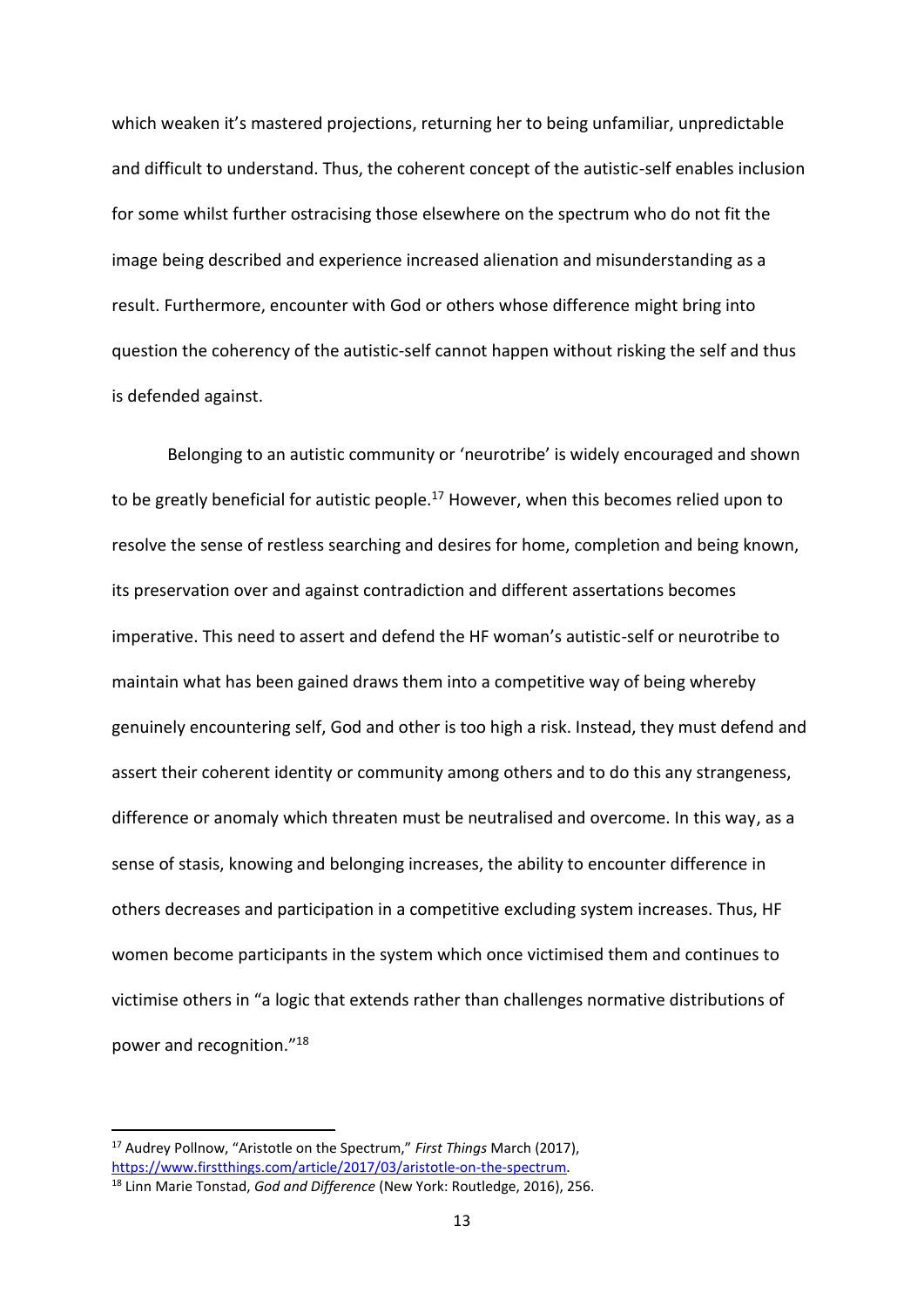Thus, HF Christian women face two significant challenges with regards to the foundations of encountering others. Firstly, HF women's development of self through detachment results in what is described as an absent, fluctuating or absorbed sense of self. Particularly in neurotypical society, this results in a sense of being unknown and unknowable and restlessly searching for a place of stasis from which to relate to self, God and others. Secondly, the adoption of an autistic-self or neurotribe to acquire stasis enables HF women to participate in neurotypical society, whilst simultaneously drawing them into a competitive system whereby stasis is maintained through increasingly fixed concepts. Resultantly, difference that would challenge such concepts is defended against and transformative encountering of self, God and other cannot occur. We turn now to Williams's Negative Way as an alternative foundation to relations between self and God and thus of encountering others.

## **1.2 WILLIAMS'S NEGATIVE WAY**

Through the negative or apophatic theology of Eastern Orthodoxy Williams asserts that the unknowable depths of God are that which can be known about God with any clarity.<sup>19</sup> To encounter God as primarily unknowable requires and enables the releasing of constructed identities of self, God and others and the projections of being known, complete and belonging they offer. Encountering God as unknown or strange reveals also the essential unknowability or strangeness of the self and others and the limitations of language and conceptualisation regarding these. This is not primarily about the clarity with which things

<sup>19</sup> Rowan Williams, "Lossky, *via negativa* and the foundations of theology," in *Wrestling with Angels* (Michigan: Eerdmans, 2007), 13.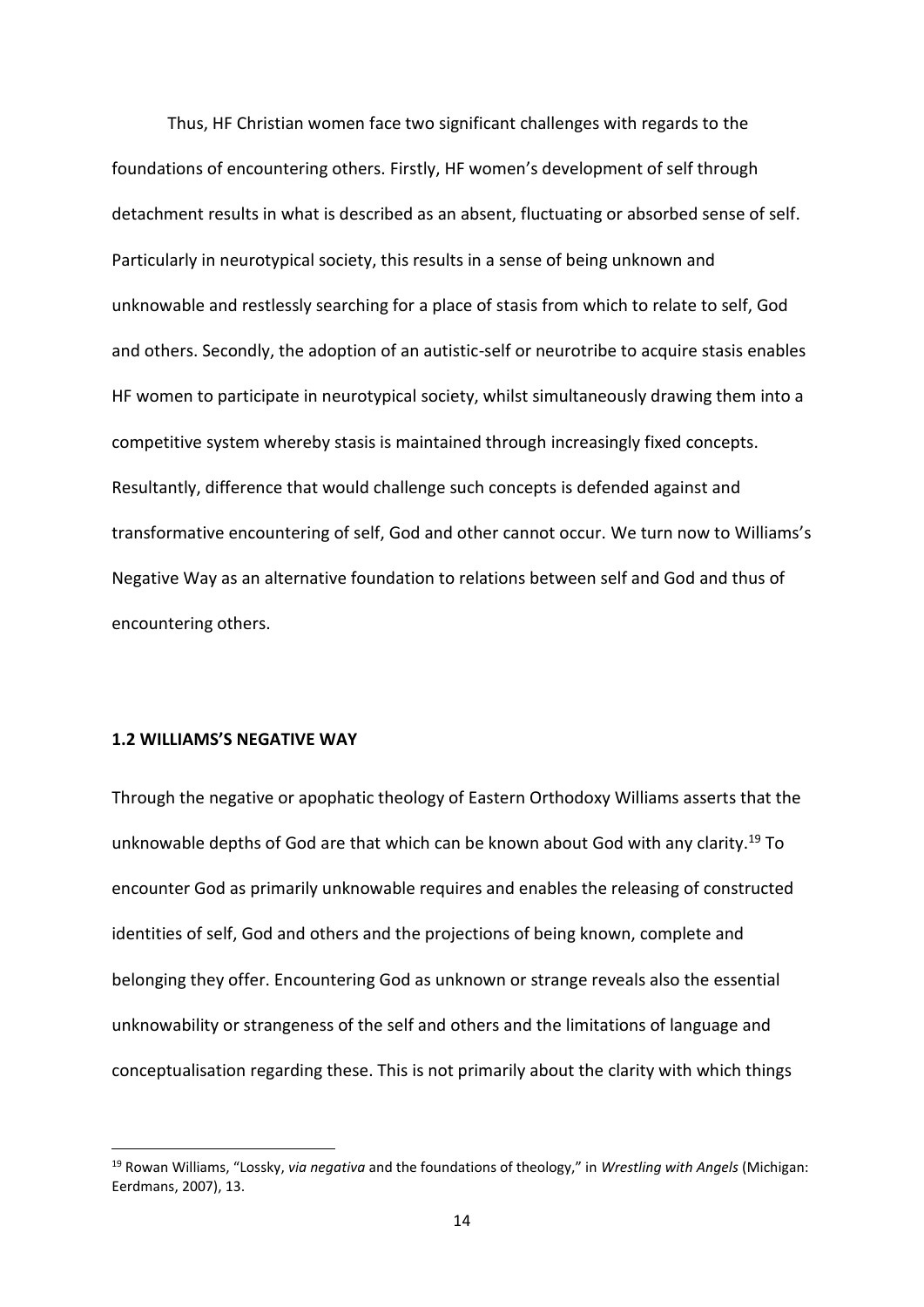are known, it is not a rejection of reason or understanding which enable thinking about self, God and others. Contemplating God as fundamentally unknowable breaks down understanding which claims god-like mastery and offers god-like security and power, shattering and re-forming previous perceived forms of knowing self, God and others.<sup>20</sup> Such is the, "crucible of divine creative darkness, the breaking in on us of what is wholly unmasterable, so much so that it forces my defensive ego out of its castle in the center of my universe".<sup>21</sup> This is a self-giving *process* which leads into an alternative way of being which lies outside a competitive system of self-assertion and self-defence and instead enables ongoing transformative encounter with self, God and others.

Williams addresses the post-modern experience of acquiring freedom and individuality through the developing of a coherent, fully known self which then becomes the lens through which self, God and others are engaged with. In this, the self becomes the source of belonging, security and being known rather than through relations with God in the way of Christ. This self becomes increasingly fixed and complete to enable its survival in a world of different claims and experiences which challenge its stability. Thus, the other becomes "my other, defined in relation to my (self-) presence, a resolvable, confrontable difference."<sup>22</sup> For true difference or otherness cannot be encountered without risk to self, so instead everything is reflected through the self's assertions, desires and fears. In this, each self protects its own integrity at all costs, creating a competitive system where different claims vie for space with resulting 'winners' and losers.<sup>23</sup> Narratives of sameness or 'normal' gain security by identifying anomalies as deficiencies rather than differences and

<sup>20</sup> Benjamin Myers, *Christ the Stranger* (London: T&T Clark, 2012), 35.

<sup>21</sup> Rowan Williams, *A Ray of Darkness* (Cambridge: Cowley, 1995), 102.

<sup>22</sup> Rowan Williams, "Hegel and the gods of postmodernity," in *Wrestling with Angels* (Michigan: Eerdmans, 2007), 27.

<sup>23</sup> Williams, *Tragic Imagination*, 66.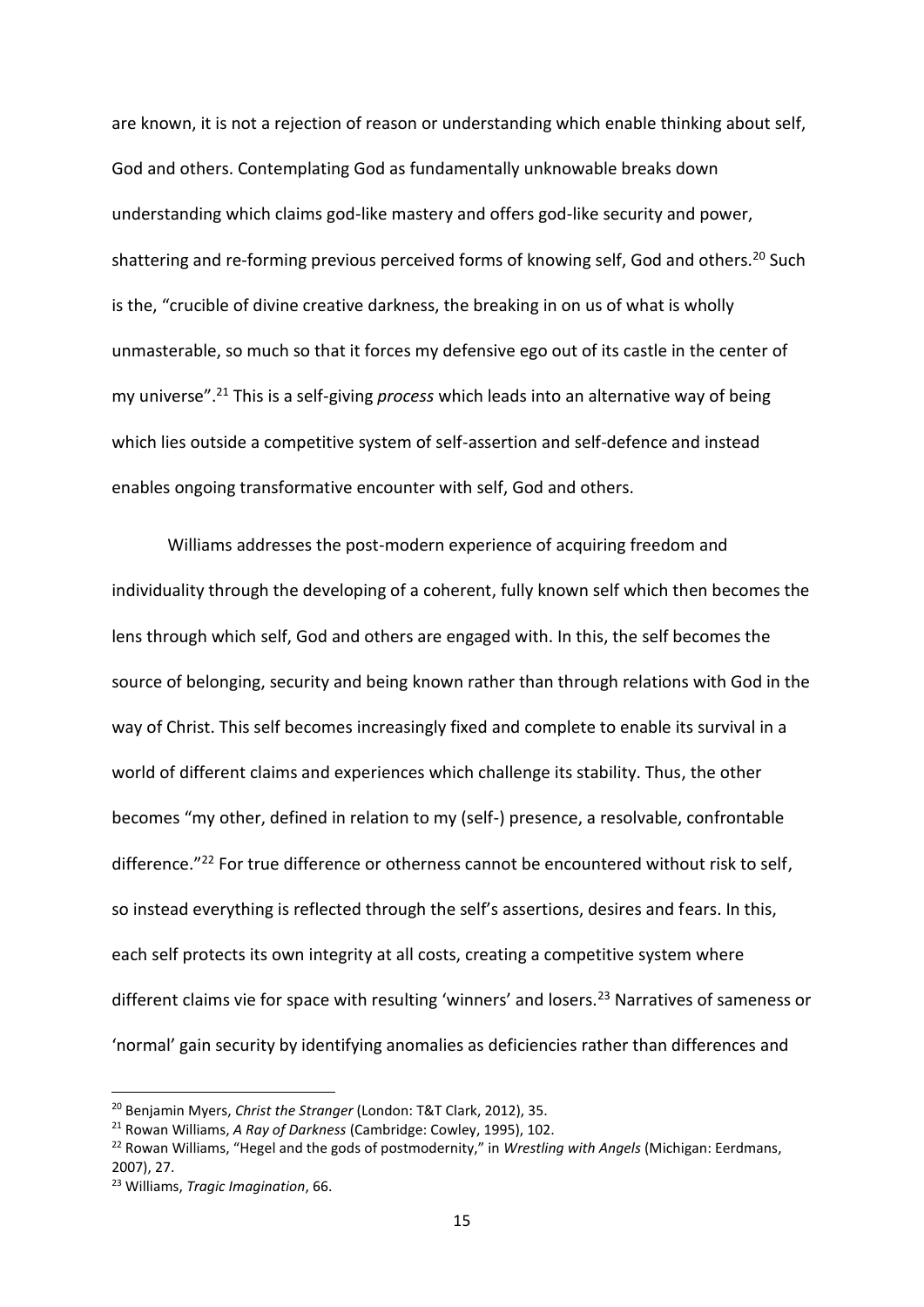co-existence across difference either dissolves under pressure or requires ignoring the other to the point of denying their humanity.<sup>24</sup> In this matrix, 'God' is also conceived of and encountered as an extension of the self because encountering genuine otherness in God destabilises the certainties of the self and so is defended against, whereas a god who reflects those certainties bolsters the self.

Through his work on Augustine, Williams adds the dynamic of incompletion and restlessness. He argues that beings moving through time are not simply finished, "selftransparent reasoning subject(s)".<sup>25</sup> As the speaking of a sentence illustrates, they are constantly moving through absence and displacement as incomplete, searching, growing beings. As such, the content of what is known about oneself *is* one's restless searching and thus one's fundamental incompletion and unknowing. Thus, to know oneself with any clarity is to know oneself as continually responding to the absence of God as a determinate object which satiates with finality.<sup>26</sup> This restless existence is often responded to by loving and pursuing concepts, things or people with insatiable anxiety to possess. This includes fictive senses of completion or mastery through adopting an essentially known-self, a known-other and a known-God and the sense of stasis these can offer. Indeed, for Williams the sin which prevents communion with God and human community in God's image is rooted in the possessive approaching and use of self, God and others as manipulable concepts and the competitive systems this creates.<sup>27</sup>

<sup>24</sup> Rowan Williams, "Between politics and metaphysics: reflections in the wake of Gillian Rose," in *Wrestling with Angels* (Michigan: Eerdmans, 2007), 55, 70.

<sup>25</sup> Rowan Williams, "'A Question to Myself' Time and Self-Awareness in the *Confessions*," in *On Augustine*  (London: Bloomsbury, 2016), 2.

<sup>26</sup> Williams, "Time," 5.

<sup>27</sup> Williams, "Lossky," 13.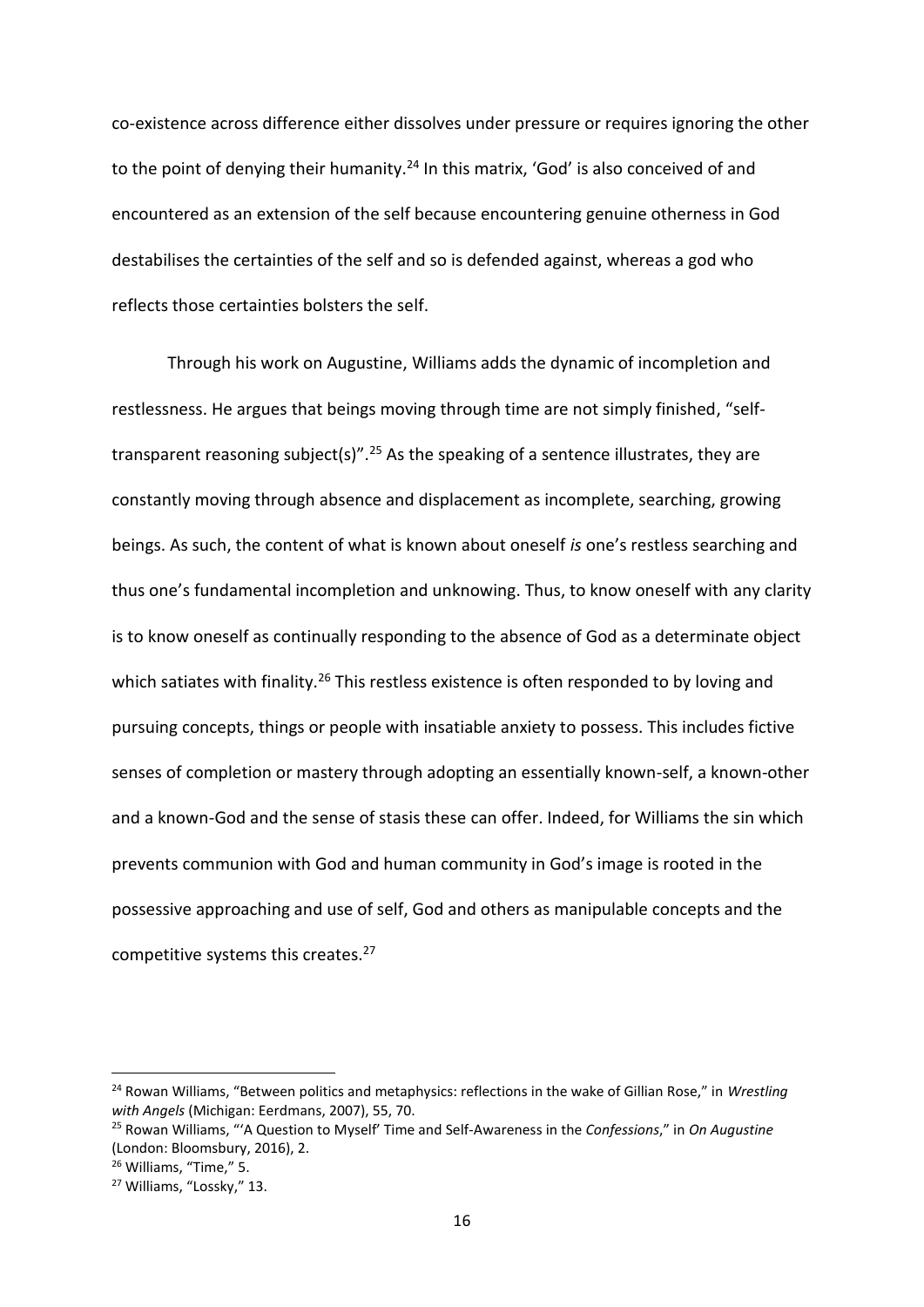Such themes come together in Williams's trinitarian theology with its emphasis on relations rather than essences. Here, God is neither the source of nor resting in an inertia of sated desire, rather in God is the ongoing movement of kenotic desire or love between Father, Son and Spirit. This is illustrated through the invitation and movement in the eyes of the three figures at the table in Andrei Rublev's icon 'The Old Testament Trinity'. In this, their eyes draw in the observer for whom there is a place at the table, whilst simultaneously deflecting their gaze to the next figure, who deflects to the next figure and so on in an eternal movement of self-displacing love.<sup>28</sup> To be in communion with God is to be situated in the reality that "God loves us as God loves God"<sup>29</sup> and to live within a movement of selfgiving love which receives and deflects without stasis, possession or satiation, whereby satisfaction is in the desiring or loving.<sup>30</sup>

In humanity, such desire continues to be experienced as a difficult absence or restlessness and can be misplaced in concepts, things or people, or continually directed towards God. When desire is directed towards God, people are drawn into unknowing and into the displacing of constructed identities and thus the ability to encounter relationship with God in whom one is continuously being loved, known and sent. The hitherto restless space of unknowing and incompletion requires and develops relations of trust in, through and with 'God who knows me' though I cannot fully know myself. Such relations of trust are not a given state but a state to be continually drawn into through prayer and community with others. To be thus situated is what it is to image the trinitarian God as an unknowable, self-giving self-in-relation. In this, the stasis of the individually defined, known self is given

<sup>28</sup> Rowan Williams, *The Dwelling of the Light* (Norwich: The Canterbury Press, 2003), 52-54.

<sup>&</sup>lt;sup>29</sup> Rowan Williams, "The Body's Grace," [https://www.anglican.ca/wp-content/uploads/2010/10/the-bodys](about:blank)[grace.pdf,](about:blank) 3.

<sup>30</sup> Rowan Williams, "The Deflections of Desire: Negative Theology in Trinitarian Discourse," in *Silence and the Word* (ed. Oliver Davies and Denys Turner; Cambridge: Cambridge University Press, 2002), 123.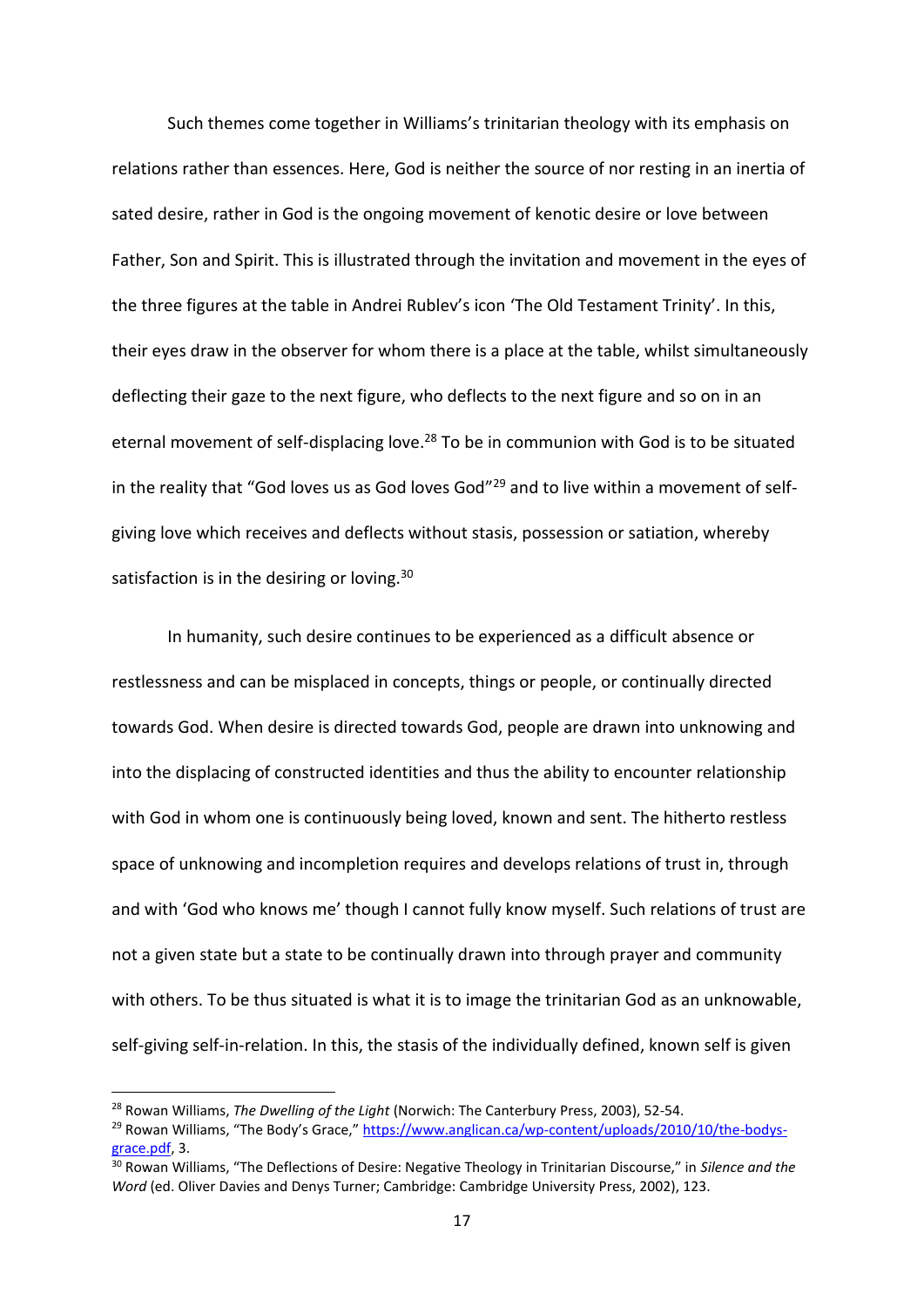up and instead the restless searching draws continually into communion with God and noncompetitive relations with God and others. Dependency upon a fixed self-identity which must be defended and asserted against difference which threatens its coherency is exchanged for entrusting the self to God in dependency and reciprocal love. Such relations of trust with God liberate people into self-giving encounter with self, God and others across unmastered difference.

Influenced by Freudian and Marxist critique, Williams continually anticipates the capacity for Christianity to be used to offer an illusory sense of stasis and mastered understanding of self, God and others, becoming power to assert and defend in the world. His Negative Way instead, "fixes the self in a permanent state of impotence and alienation",<sup>31</sup> relinguishing power into the hands of God who is other, unknowable and so unmasterable, whose nature is expressed in the self-giving Christ. In the pattern of Christ, the human limitation of being bodies in time is embraced with its unmet desire for God's endlessness, its incompletion and ongoing reliance upon relations with God. To be 'in Christ' is thus to allow desire to draw continually into dependency, trust and communion with God. This re-ordering of desire towards God liberates persons to encounter others from a position of loved, self-giving love. As opposed to relating to God and others through the assertion and defence which results from dis-ordered desire and thus perpetuating a system which necessitates the exclusion of difference.<sup>32</sup> This enables and requires transformative encounter whereby difference in God and others is permitted to continually break down

<sup>31</sup> Rowan Williams, "Freudian Psychology," in *The Westminster Dictionary of Christian Theology* (ed. A. Richardson and J. Bowden; Philadelphia: SCM Press, 1983), 220.

<sup>32</sup> Williams, "Time," 13.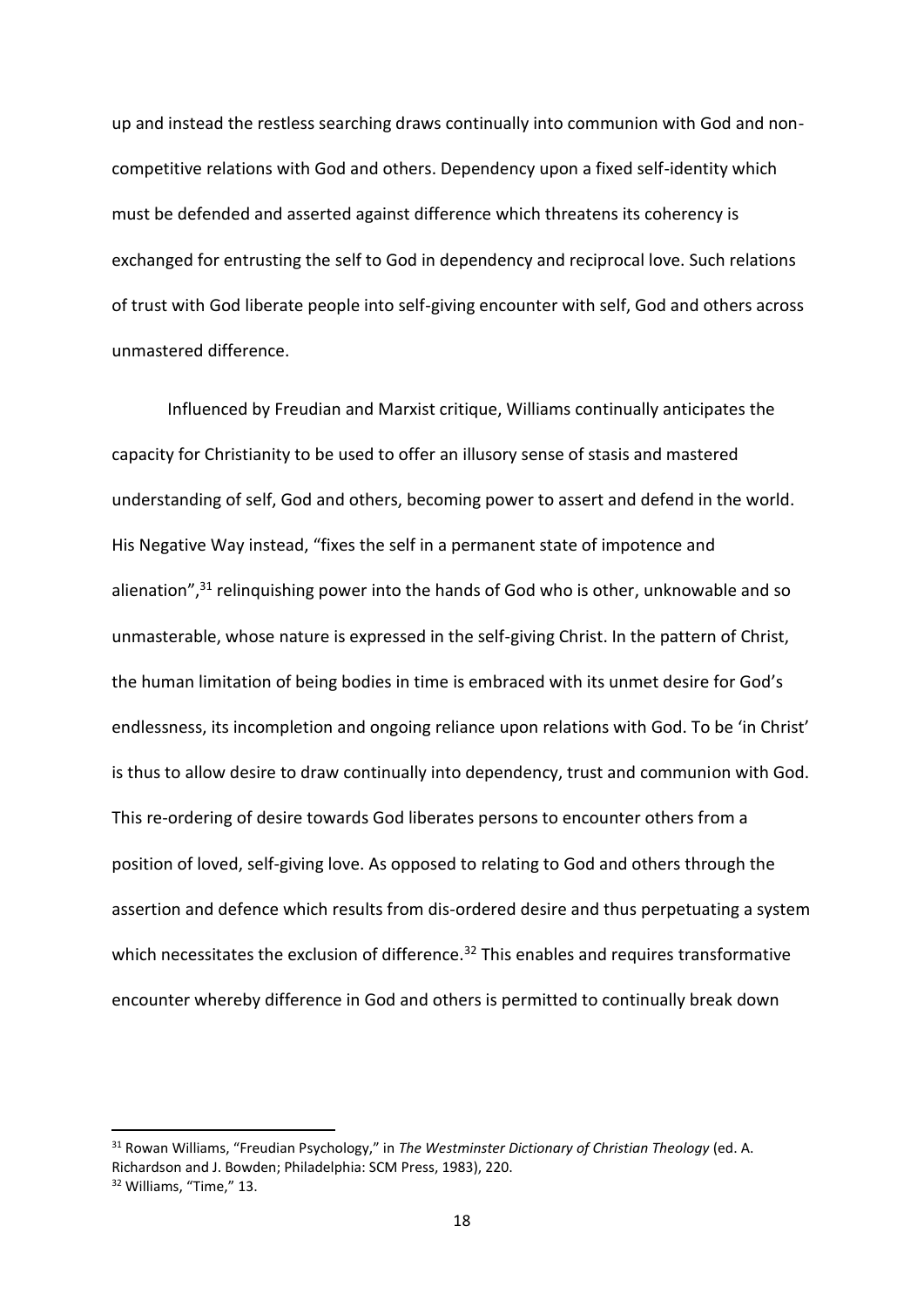constructed identities, drawing into communion with God and non-competitive relations with self, God and others.

Thus, we propose that Williams's Negative Way offers the foundation for a theology of difference. In this, contemplation of God as fundamentally unknowable reveals the unknowability in self and others. This reveals and breaks down absolutising identities and projections of self, God and others which secure the self at the expense of preventing encounter with difference. Human desires to be secure and at rest in being fully known, in being complete and in belonging are increasingly recognised with their tendencies towards god-like mastery. When directed towards God, these desires draw into ongoing self-giving relations of trust with God where mastering concepts are exchanged for communion in which one is known and loved. This enables non-competitive encounter with self, God and others where difference can be genuinely encountered. Furthermore, embracing being unknown and restlessly searching becomes the very *means* by which people can be drawn into this self-giving process. We propose that applying Williams's Negative Way to HF women's experience of detachment, of being unknown and of restlessly searching opens a way for HF Christian women to experience Self-Acceptance. This is an acceptance of the self as ultimately unknowable to self and other and restlessly searching for communion with God. It is foundational in enabling transformative encountering with self, God and others.

# **1.3 SELF-ACCEPTANCE**

Here we will demonstrate how Self-Acceptance can act as a foundation in transforming relations between self and God and thus enable transformative encountering of self, God and others for HF Christian women. Firstly, Self-Acceptance begins with HF women

19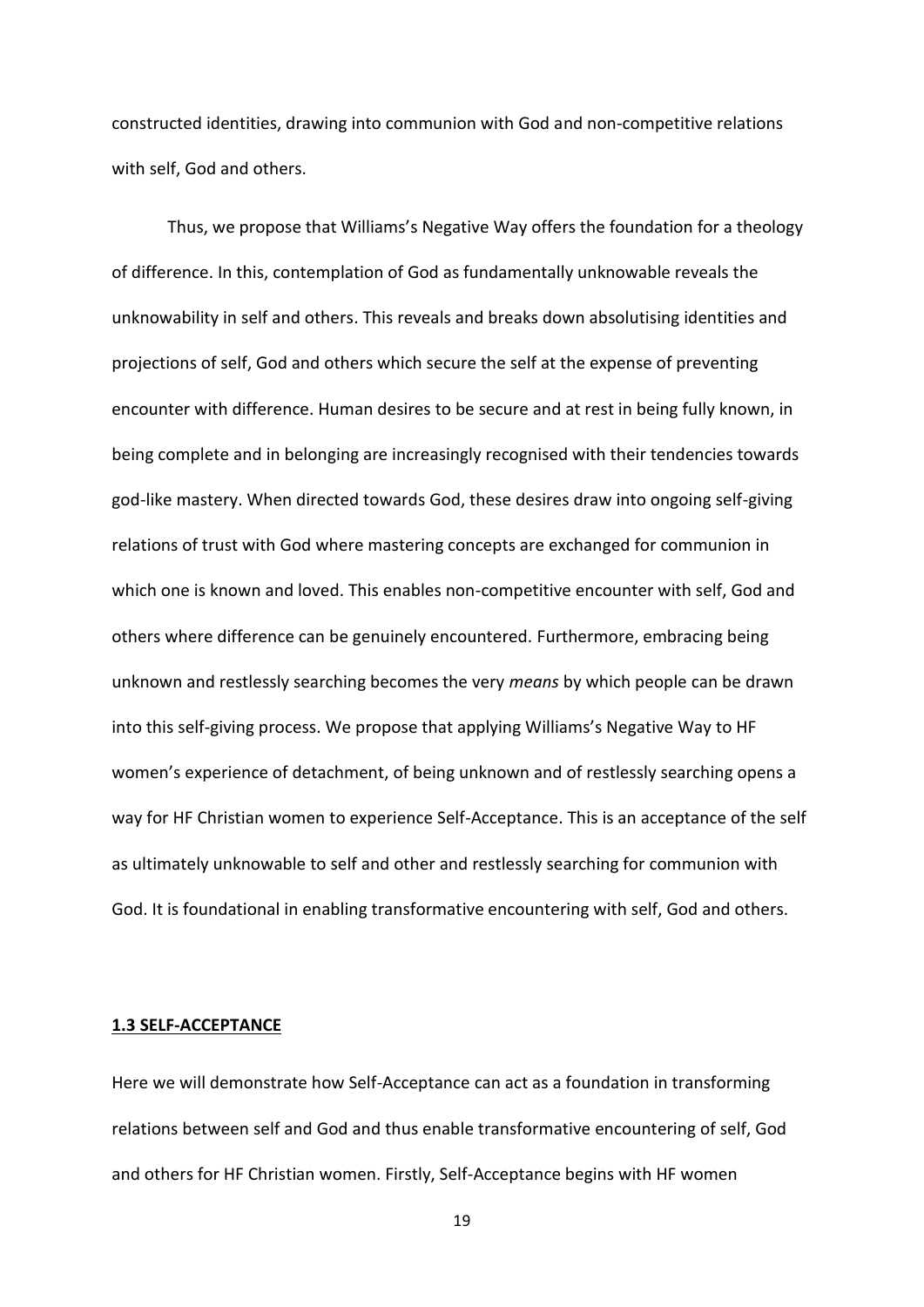accepting their particular experience of being unknown to self and other and of restless searching as revealing and reflecting reality and a way into transformative encountering. Secondly, Self-Acceptance is a self-giving way which recognises and releases illusory sources of stasis such as a conceptualised autistic-self or neurotribe allegiance. Instead, the self is entrusted to communion with God, from which HF women are freed to relate noncompetitively, making possible the encountering of difference in self, God and others. Thirdly, in embodying such Self-Acceptance HF women make possible a new transformative way of encountering difference in self, God and others for all.

Firstly, neurotypical people usually develop a secure sense of self, God and other through attachments and instinctive ToM which give a foundational experience of familiarity, understanding and belonging. This instinctive capacity works to overcome a sense of self or other being strange, unpredictable and unknowable to enable a secure sense of self and other through which engagement can flow. Resultantly, William's Negative Way describes a reality which is alien to them. However, HF women's experience of detachment and lack of ToM means that they often *begin* from a profound experience of being unknown to self and other, of restless searching, of being incomplete and homeless. This *is* their primary experience; it is not a reality to embrace but the reality they already know. This reality is commonly viewed through a lens of their being 'defective', as it problematises neurotypical socialising and makes engagement difficult across neurological difference. As such it is often viewed as something HF women must overcome so that their engagement and belonging within neurotypical society might be eased. However, Williams rejects typical ways of relating which require fixed concepts, tribal allegiance and the attempted neutralising of difference. Instead, he asserts that "a mind intrinsically incomplete, desirous and mobile, intrinsically incapable of possessing a definitive and

20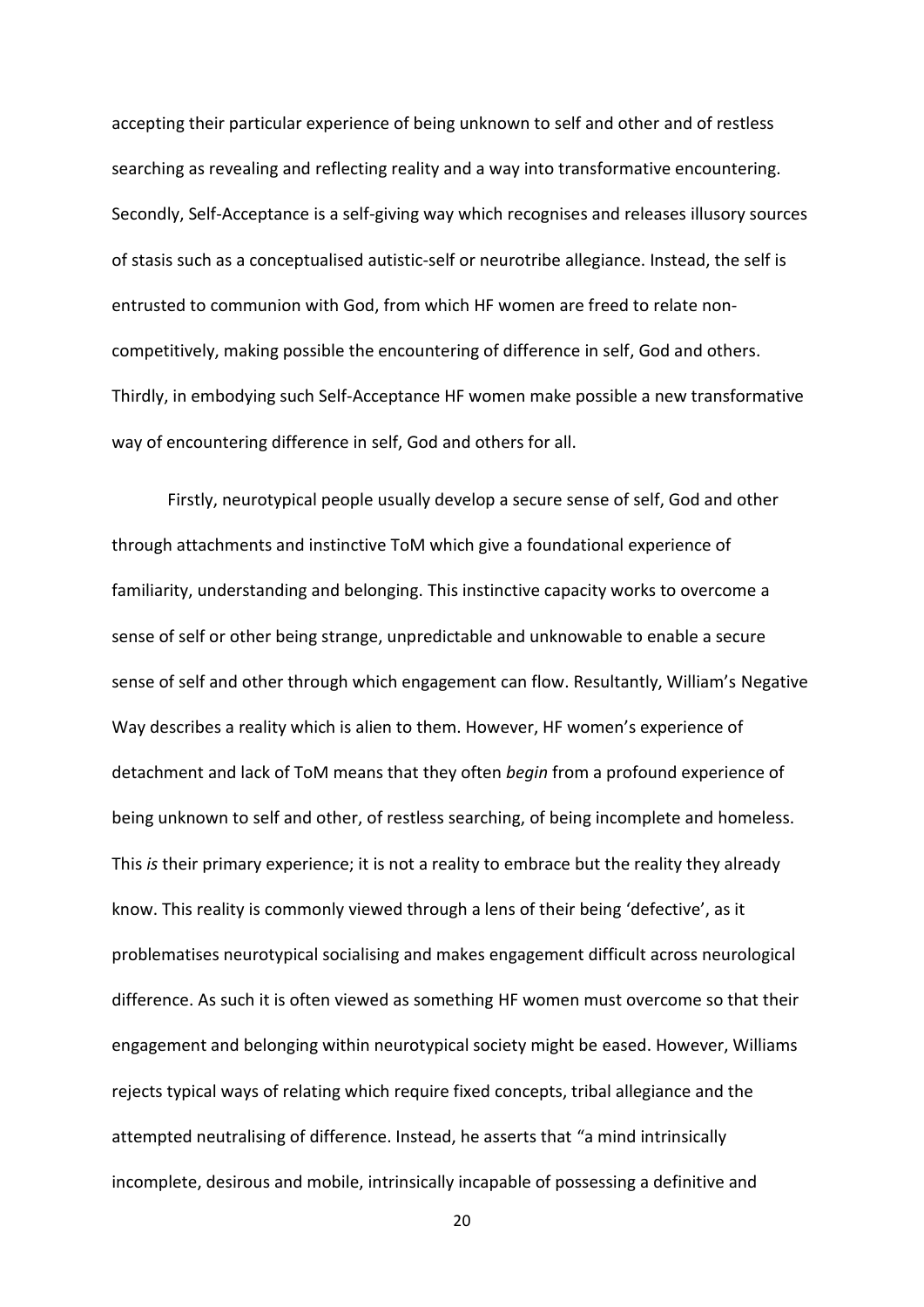unrevisable account of its contents and specific workings, can rightly and intelligibly be said to know itself completely."<sup>33</sup> Thus, Williams empowers HF women to interpret their particular shape of being unknown and restlessly searching as a reflection of reality which accepted and lived into can be foundational to drawing into restored relations with God and enabling transformative encountering of self, God and others. In this way, his Negative Way invites HF women to journey out from under a narrative of deficit into one of renewed transformative relations across difference.

Secondly, an application of Williams's work reveals that HF women's adoption of stasis through an autistic-self or neurotribe to overcome searching restlessness, unknowability and homelessness is illusory and prevents encountering rather than enables it. While it offers the relief of solid ground from which self, God and others can be engaged with, for Williams, all such possessive grasping falls short of satiating the innate restless searching for communion with God. For, "we know ourselves most fully and truthfully… when we know both that we are desiring beings and that our desire is ultimately and freely itself when it consciously becomes longing for God."<sup>34</sup>To continue to offer relief, the autistic-self or neurotribe must become increasingly fixed and absolutising to survive in a system of competing individual claims. They must be increasingly defended and asserted against differences which threaten to weaken their coherency and efficacy. As such, everything becomes viewed through or defined in reference to the lens of autistic-self or neurotribe. God and others are engaged with only to the extent that the autistic-self or neurotribe and the sense of stasis they offer is maintained. Thus, differences in self, God

<sup>33</sup> Rowan Williams, "The Paradoxes of Self-Knowledge in Augustine's Trinitarian Thought," in *On Augustine* (London: Bloomsbury, 2016), 165.

<sup>34</sup> Rowan Williams, "'Good for Nothing'? Augustine on Creation," in *On Augustine* (London: Bloomsbury, 2016), 65-66.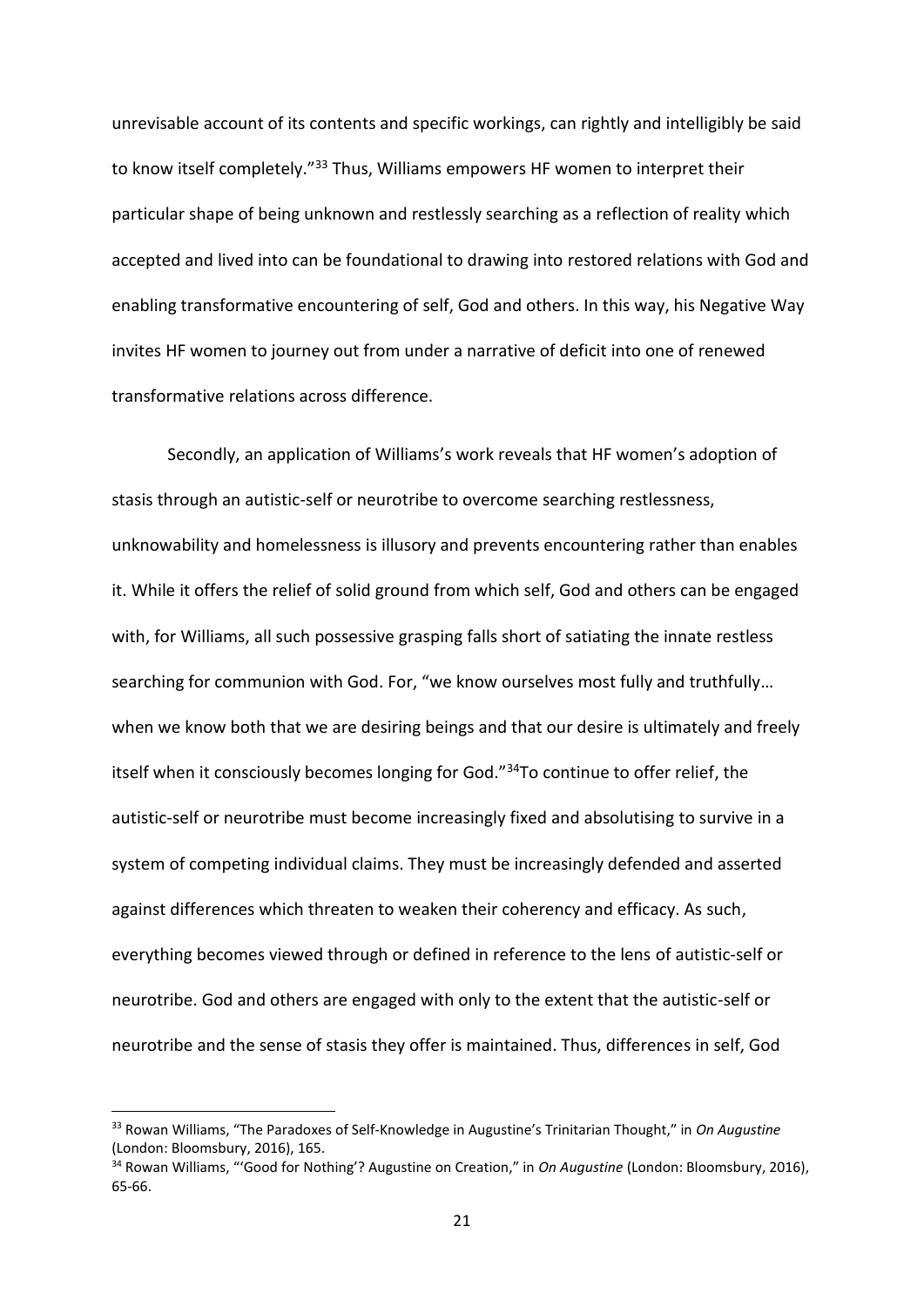and others which do not comply with this lens are defended against; in fact, self-defence and self-assertion shape and limit all relating. In this framework, HF women can only relate to self, God and others within a competitive system. Here, difference in self, God and others is instinctively and consciously prevented from destabilising the autistic-self or neurotribe by being ignored, denied or overcome.

Acceptance and encountering of the essential unknowability of God, and thus of self and other, through contemplation (*not* conceptualisation) reveals the constructs adopted in attempts to sate desire for stasis. In this "assimilation to God's own acceptance of the limits of time and body",<sup>35</sup> HF women are invited to accept their profound sense of being unknown and unknowable, disconnected, alien and restlessly searching as a reflection of the reality of being in time whilst longing for God's endlessness and completion. Thus, desires for intellectual mastery of self, God or others to enable a secure position or conceptualised autistic-self from which to engage with the world is directed instead towards communion with God. As are desires which define the self in terms of a neurotribe in attempts to acquire stasis through a sense of security and belonging.

Such Self-Acceptance is self-giving as opposed to self-defending or self-asserting as it exists in the tension of owning no completely known sense of self but continually entrusts the self to God. Rather than stasis, this is a continual movement of being drawn into communion with God in whom one is known, loved and sent in love, whereby encountering difference or unknowing continually breaks down illusion and draws into transformative encountering once more. This remains in the tension of continually encountering self, God and other as fundamentally unknowable and enables the becoming of a self-giving self-in-

<sup>&</sup>lt;sup>35</sup> Williams, "Time," 11.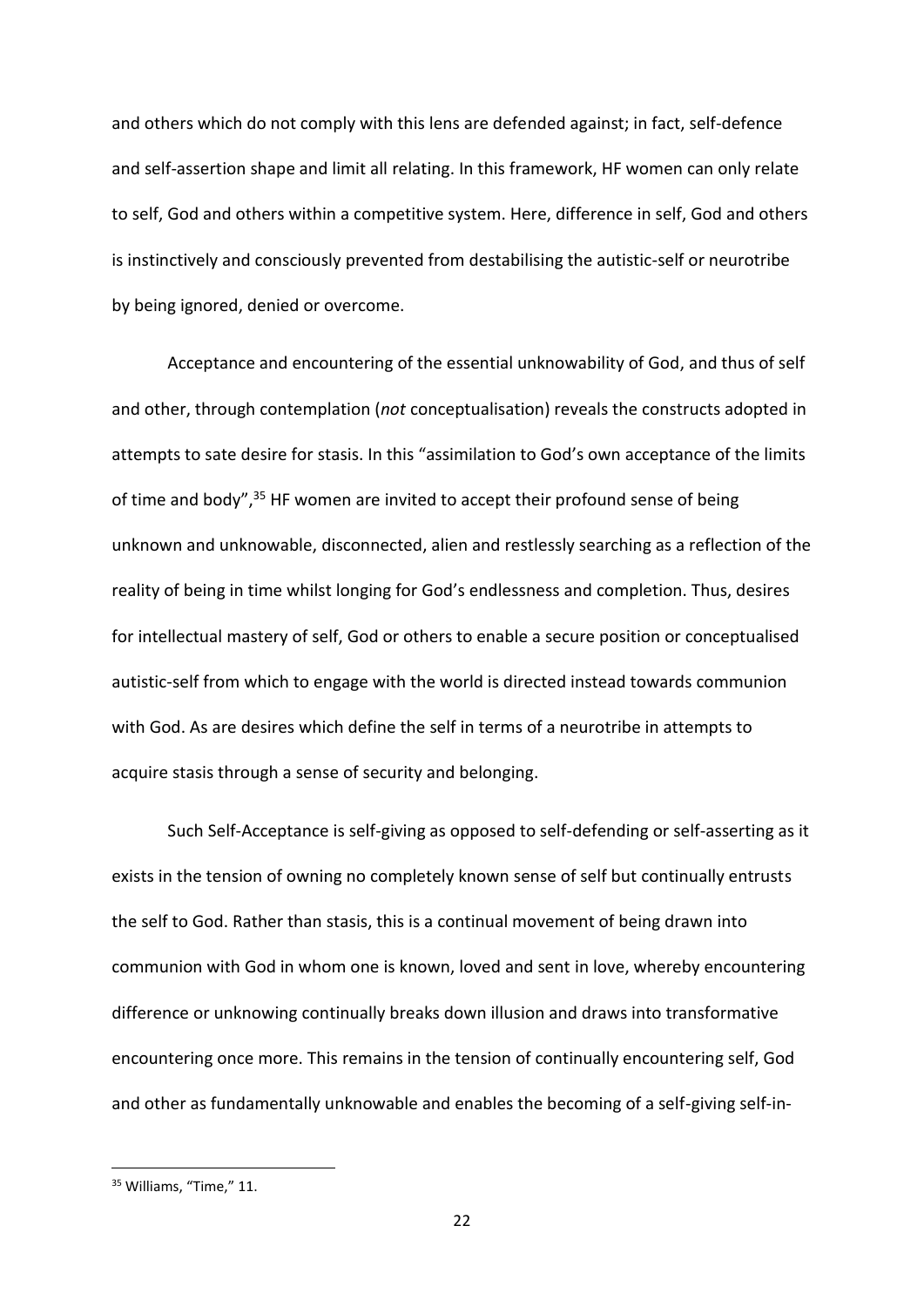relation in the pattern of Christ. This way of being is liberated from a competitive system into a way of encountering difference in self, God and others as that which can break down illusory and sin-entrenched independence and draw into transformative communion with God. Thus, as the HF woman refuses illusory stasis and continually yields to relations of dependency and trust in God she is enabled to "stop seeing what is other as a rival".<sup>36</sup> She can engage with her understandings about autism and her neurotribe without the need to competitively assert and defend them against difference.

Thus thirdly, Self-Acceptance embraces its unknown, restless and relational nature as a reflection of humanity and that which offers an alternative foundation to communion with God and relations with others. In embodying this, HF women make a transformative way of encountering possible for others as well as themselves which forgoes the ways in which power and recognition are typically used. As assimilation into a competitive system of illusory concepts and securities are exchanged for relations of trust in God, HF women's ability to encounter difference increases and her participation in excluding systems decreases. She is enabled to welcome difference or strangeness which destabilises her understandings of what it is to be a HF woman and that of her neurotribe. In this way, as the HF woman ceases to assert and defend herself in a binary of deficient and 'normal' she reveals "disability in a hermeneutical paradigm; as a way to encounter, interpret, experience and live in a world caught up in the cult of normality."<sup>37</sup>

Consequently, the HF woman is newly enabled to encounter those autistic people who have been further excluded by the autistic self-image which was initially so helpful for

<sup>36</sup> Rowan Williams, "Logic and spirit in Hegel," in *Wrestling with Angels* (Michigan: Eerdmans, 2007), 36. <sup>37</sup> Christopher Barber, "On Connectedness: Spirituality on the Autistic Spectrum," *Practical Theology* 4.2 (2011), 210, doi: 10.1558/prth.v4i2.201.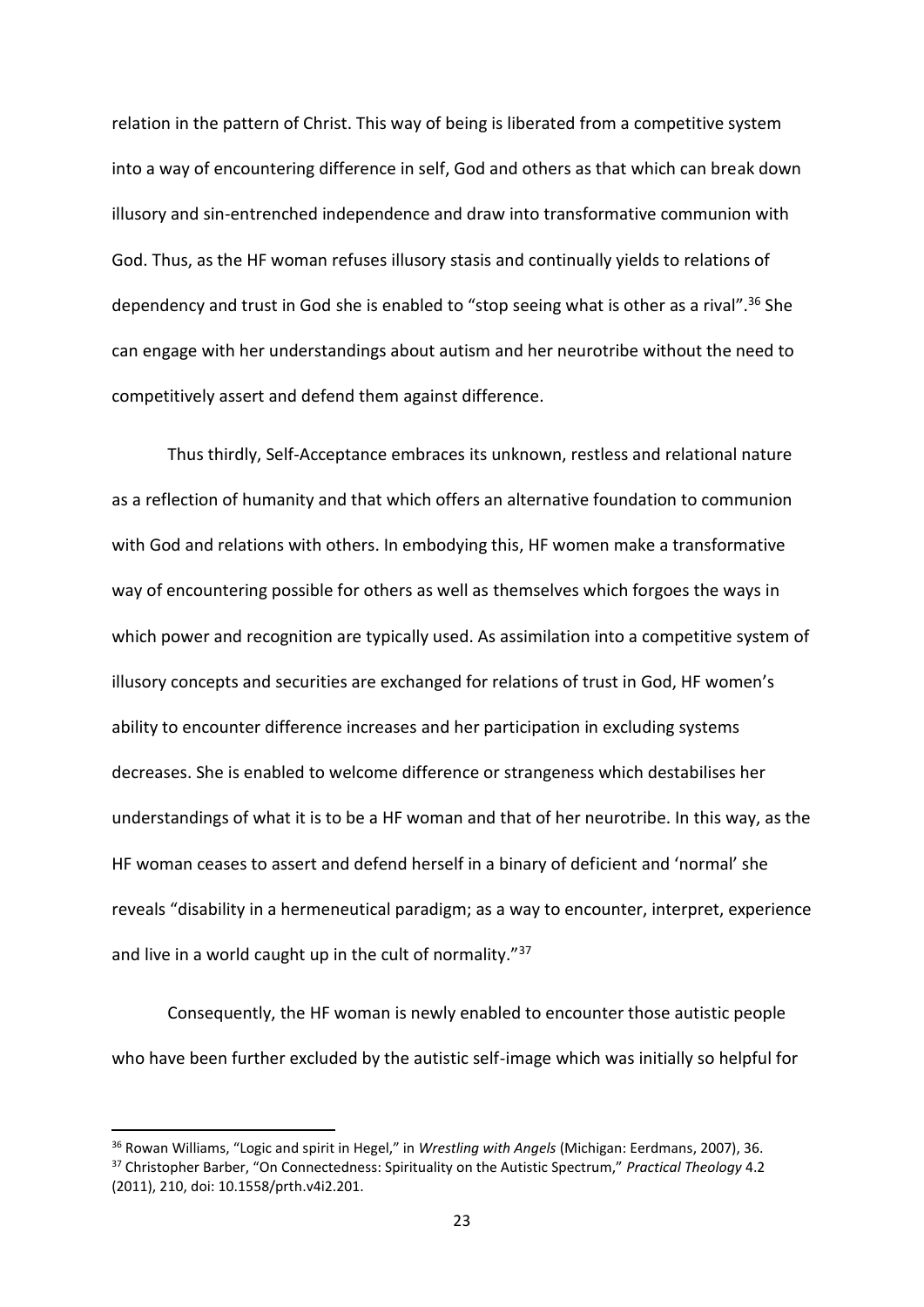her understanding. Embodying the reality that being transcends diagnosis, without undermining how helpful a diagnosis can be.<sup>38</sup> As women who know the pain of being different first-hand, embodying this alternative response to difference enables them to become a point of '*krisis'* in their communities and an invitation to those held captive by projections of self-knowledge, self-completion and self-mastery. Francis Young applies *krisis* from the New Testament to describe a painful exposure and revelatory gift of judgement that makes possible a new way of encountering self, God and other.<sup>39</sup> Thus, Self-Acceptance lived out in the lives of HF women becomes an alternative embodiment of God in showing and offering invitation into an alternative way for others. Both autistic *and* neurotypical can be freed from a system which holds all people captive, both the 'winners' and losers in a society shaped by competitive self-assertion and defence.

# **1.4 CONCLUSION TO SECTION 1**

Using Williams's Negative Way, we have constructed the foundations of a theology of difference and applied it to HF Christian women's experience of detachment, of being unknown and restlessly searching. In this, we have shown three things. Firstly, that HF women's experience reveals and reflects what it is to be in finitude whilst desiring God's endlessness and completion. Secondly, that when directed towards God as opposed to an autistic-self or neurotribe, such desire draws them into communion with God. In this, stasis and competitive relating are exchanged for self-giving relations of trust with 'God who knows me', resulting in transformative encountering of self, God and other. Thirdly, with

<sup>38</sup> John Gillibrand, *Disabled Church – Disabled Society* (London: Jessica Kingsley, 2010), 82.

<sup>39</sup> Francis Young, *Face to Face* (Edinburgh: T&T Clark, 1990), 142.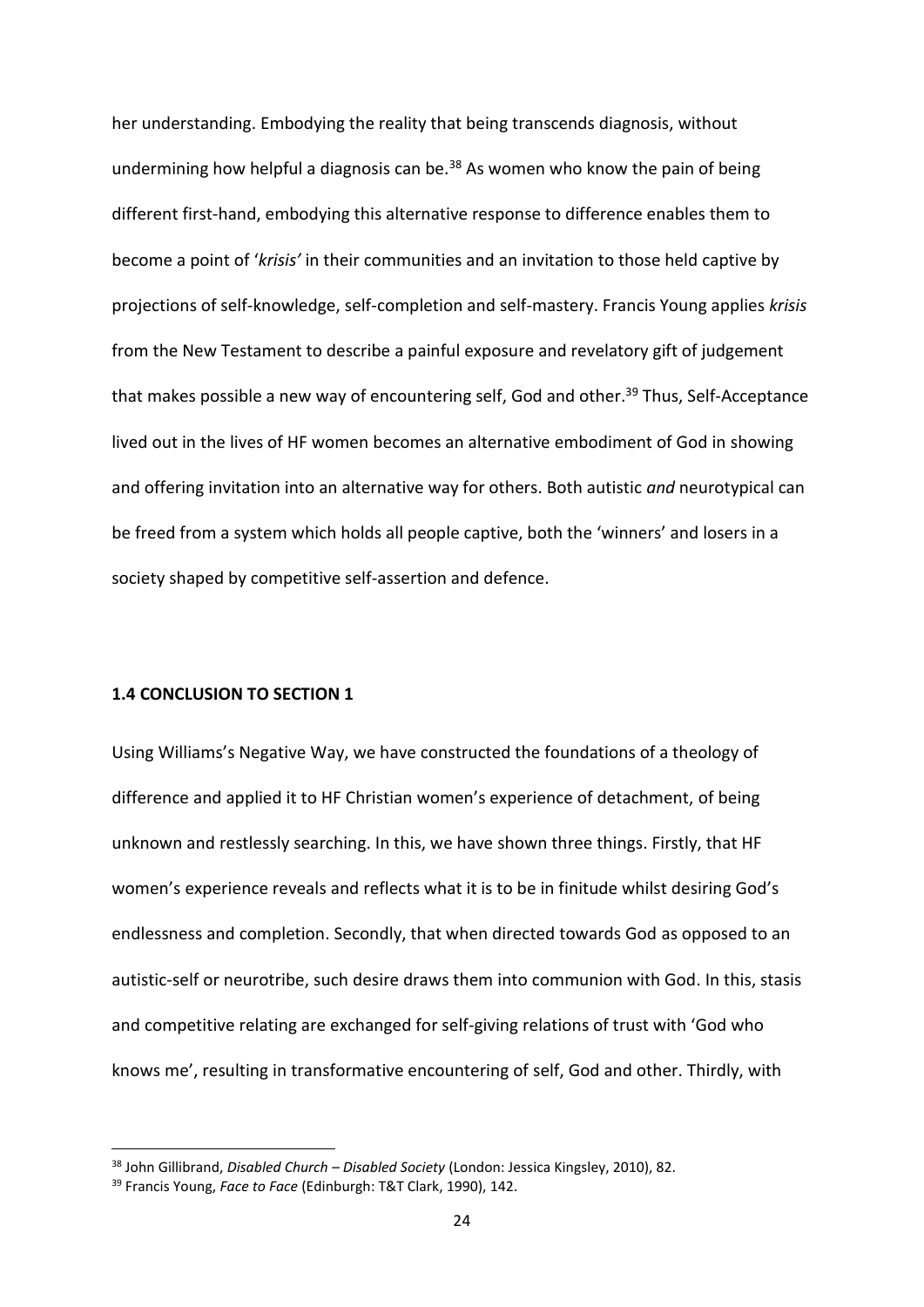emphasis on self and God, we propose that through Self-Acceptance HF women's experience of detachment becomes a means by which they can embody a radically alternative response to relations between self and God, which can then become an alternative means of transformational encountering across difference for all.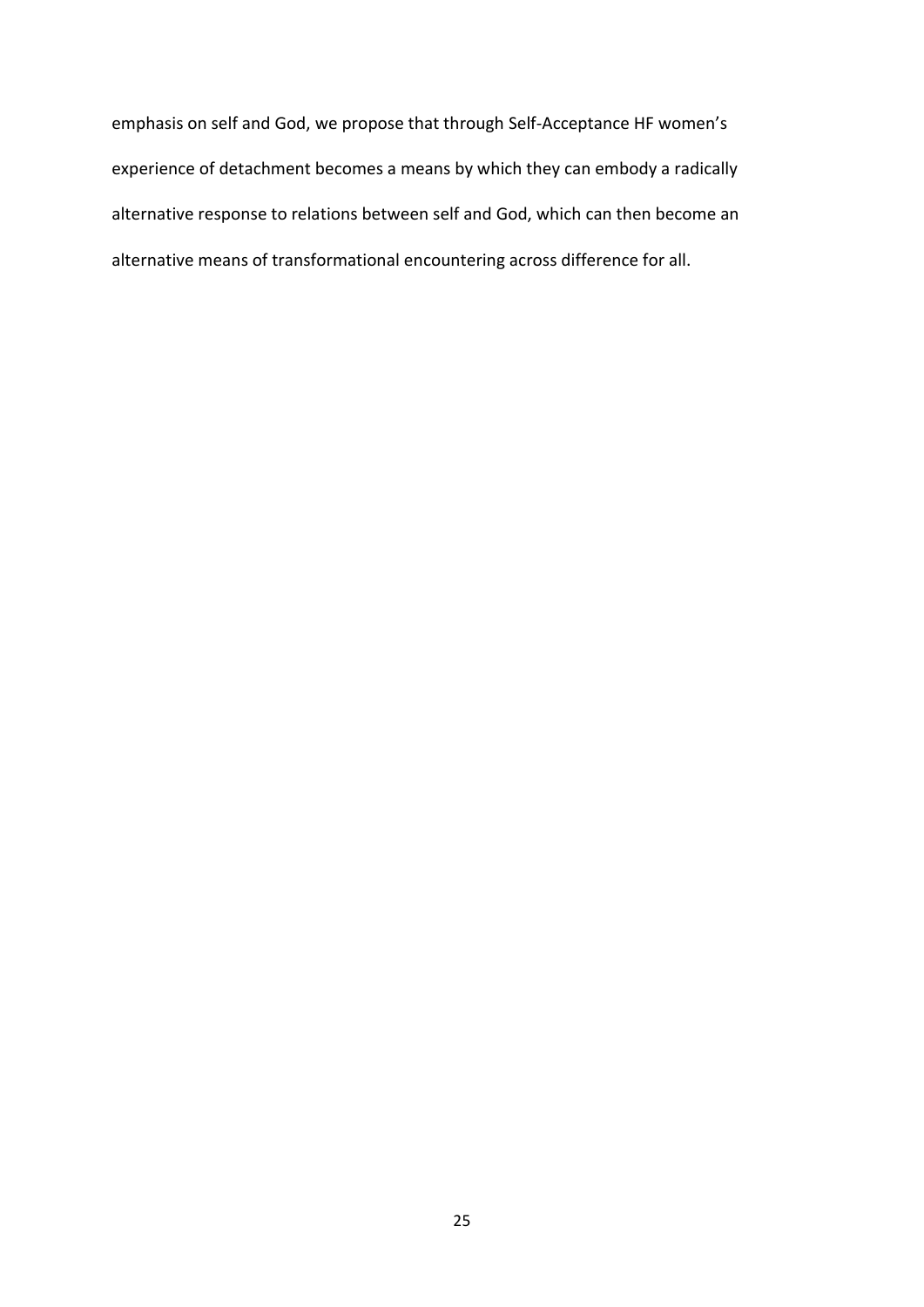#### **SECTION 2. UNNATURAL LANGUAGE AND SELF-EXPRESSION**

The 21st century has seen a profound increase in the availability of HF women's narratives through memoirs, ethnography, research and online autism communities. Through the medium of language these widely unrecognised experiences contribute greatly to the possibility of Self-Acceptance as defined in Section 1 and its impact on the ongoing transformation of neurotypical society. This section offers a crucial bridge between the emphasis upon self in Section 1 and emphasis upon other in Section 3 by enlisting the use of language to enable rather than prevent encountering difference between the two.

In this section we will firstly demonstrate HF women's inherent challenges with language and the ways in which their self-descriptions can become absolutised in ways which actually prevent encounter. Secondly, we will continue to construct a theology of difference from Williams's work through his approach to Language as Dispossession. From this, thirdly, we will apply a description of Self-Expression as way for HF Christian women to embrace their challenges with language as a means by which they might exchange absolutising language for language which enables encounter.

# **2.1 UNNATURAL LANGUAGE**

One of the diagnostic criteria for autism is consistent difficulties in communication of which a problematic relationship with language plays a significant part. In various ways, and to differing degrees, "language feels unnatural"<sup>40</sup> for HF women whilst they participate in a society where this does not seem to be the case for others. They struggle with auditory

<sup>40</sup> Attwood, *Asperger's Syndrome*, 202.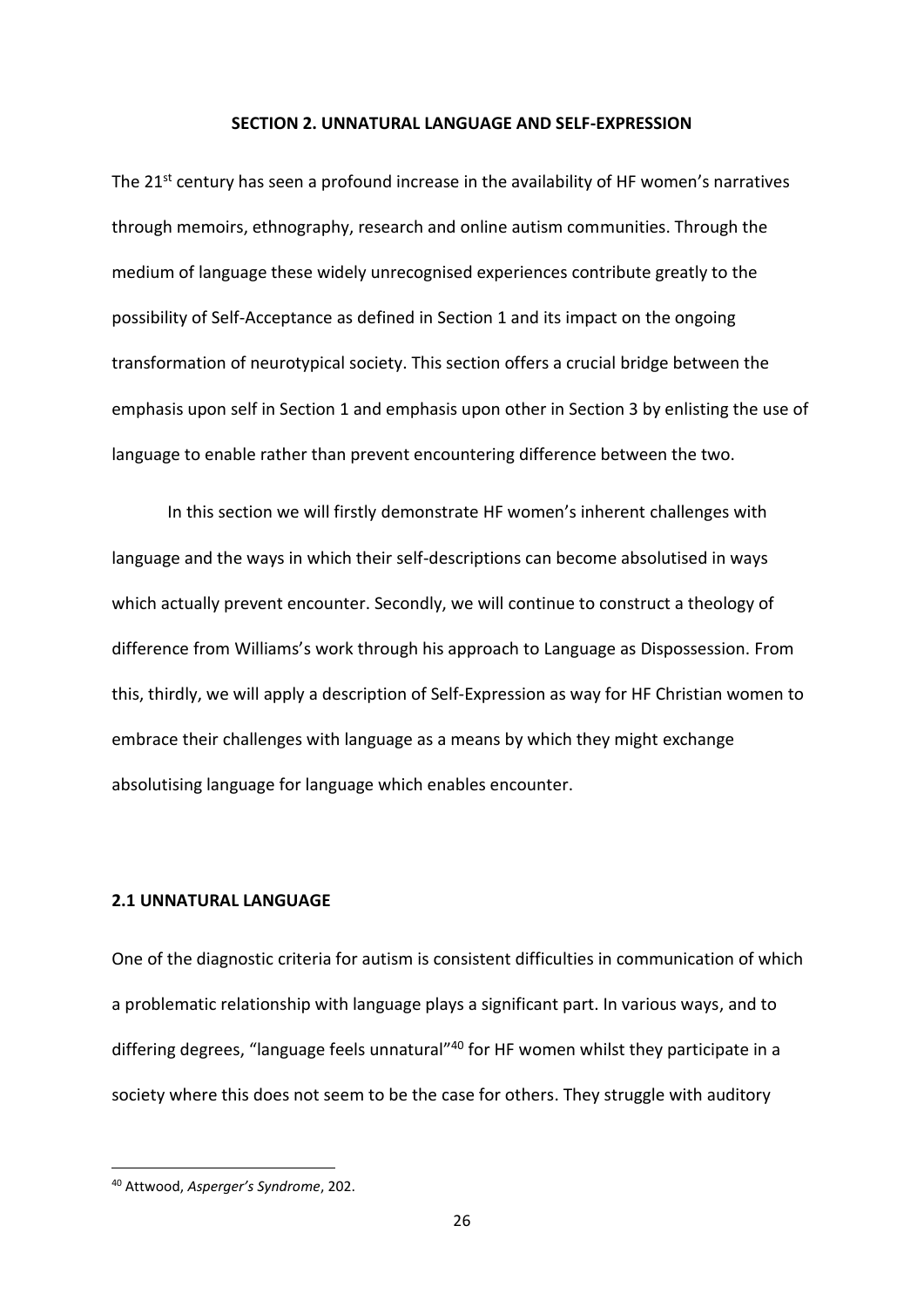complexities, misunderstandings through literal interpretation or missed implied meaning, difficulty following and participating in neurotypical flow and rules of conversation and the ability to express themselves in such a way that they feel accurately understood. HF women are increasingly encouraged to use autism resources which enable them to learn intellectually how communication in neurotypical settings works. This intellectual rather than instinctive approach to language and communication means that to different degrees HF women are attempting to interpret body language, facial expression, intonation, context, figures of speech, metaphor and the reciprocal rhythm of conversation on a daily basis. This is an extremely taxing process, yet it draws attention to what is more easily missed by those for whom language development occurs more instinctively, that the nature of language and communication is multifarious and complex. People with HF autism frequently observe that when neurotypical people use common words and phrases they are often meaning different things and yet do not clarify their intent because direct exchange of meaning is assumed. Similarly, neurotypical people are often perceived as not saying what they mean, of conversing so indirectly and with such layered meaning that for those interpreting intellectually it can appear as a lack of "honest speech".<sup>41</sup>

Language is key to participation in a neurotypically shaped society. Historically, and to this day, autistic people have been widely unseen, excluded and assumed to be deficient in part as a result of their inability to intuitively understand and reciprocate language on neurotypical terms.<sup>42</sup> Being identified as a *HF* autistic person describes a greater capacity for neurotypical language and communication in comparison to people elsewhere on the autism spectrum. With an increase in diagnoses, research, online autism communities and

<sup>41</sup> Simone, *Aspergirls*, 151.

<sup>42</sup> Gillibrand, *Disabled Church*, 91.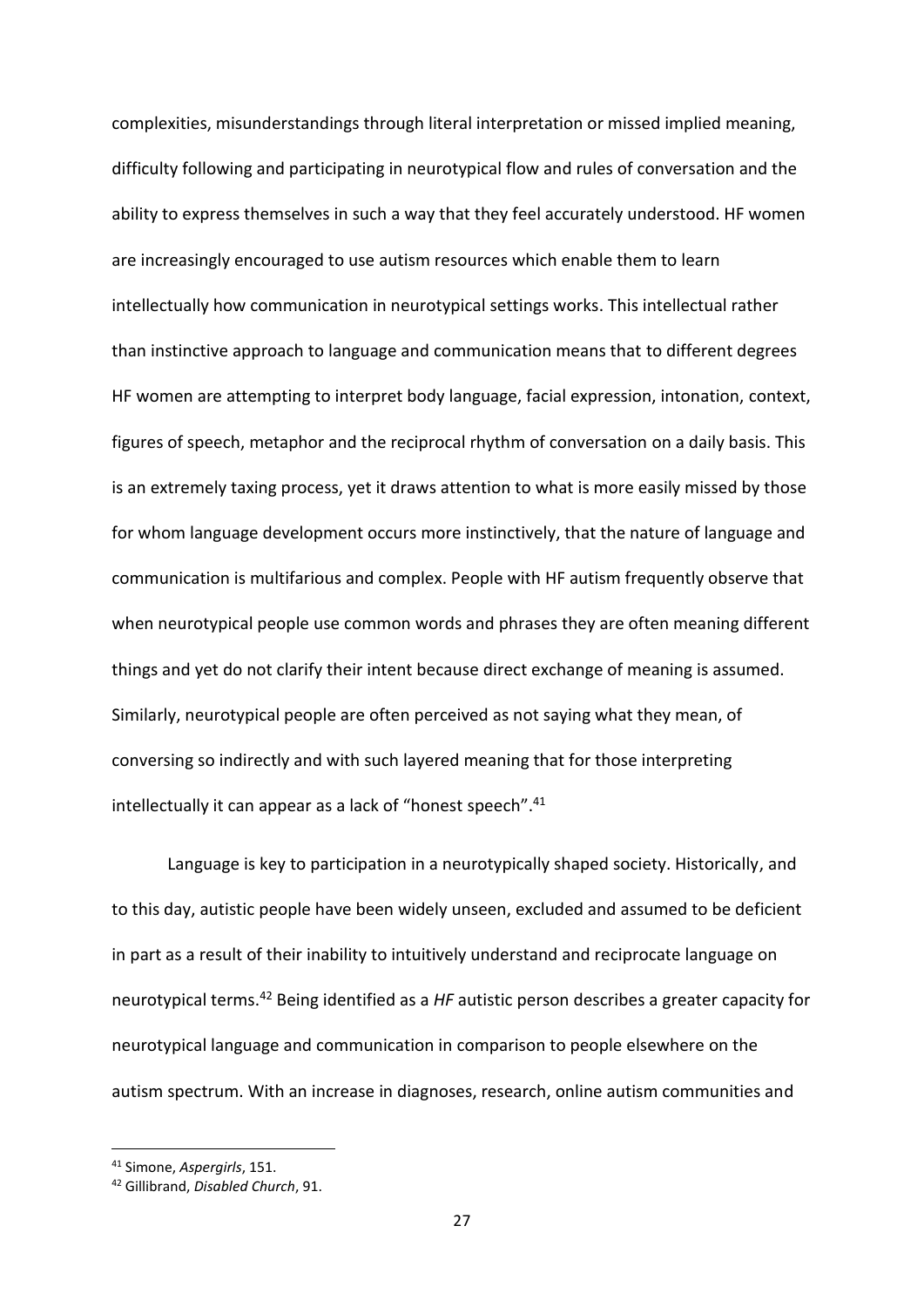the significant increase in HF memoirs, HF women's use of language to express themselves has increased exponentially. Such narratives have removed a level of invisibility, enabled increased dialogue between HF people and across neurological difference and this has been empowering for them and re-educating for all. It has enabled them to move, "from a place of confusion, frustration, and obfuscation to one of understanding, self-acceptance, and radical authenticity",<sup>43</sup> including increasing recognition in wider society.

However, philosopher Ian Hacking observes that the language HF people are using to express their experiences of being autistic is often then being used to create absolutising concepts of what it is to be autistic. This is despite the reality that it is only *HF* autistic people who are writing such narratives. As a result, those who fit or can fit themselves into such descriptions experience a new kind of inclusion, known self or belonging. Whereas those autistic or undiagnosed people whose experience is different are further excluded, unknown and alienated as the HF 'inside view' on autism increases and neurotypical expectations of autism are defined.<sup>44</sup> With the use of language to describe the autistic experience, autistic children and adults are being shaped by language which describes typical autistic experiences as if they are the only experiences and they "may then learn that that is how it is to be autistic".<sup>45</sup>

In Section 1 we identified gaining freedom and individuality through an absolutised or known self purported to offer security, belonging and empowerment. As one of the most significant tools in a neurotypically shaped society, language is thus necessarily used to sustain and create totalising concepts, rather than to draw attention to the reality of limited

<sup>43</sup> Erin Bulluss and Abby Sesterka, "5 Messages for My Younger Autistic Self," in *Psychology Today* (2020), 31.

<sup>44</sup> Hacking, "Autistic Biography," 1468.

<sup>45</sup> Hacking, "Autistic Biography," 1469.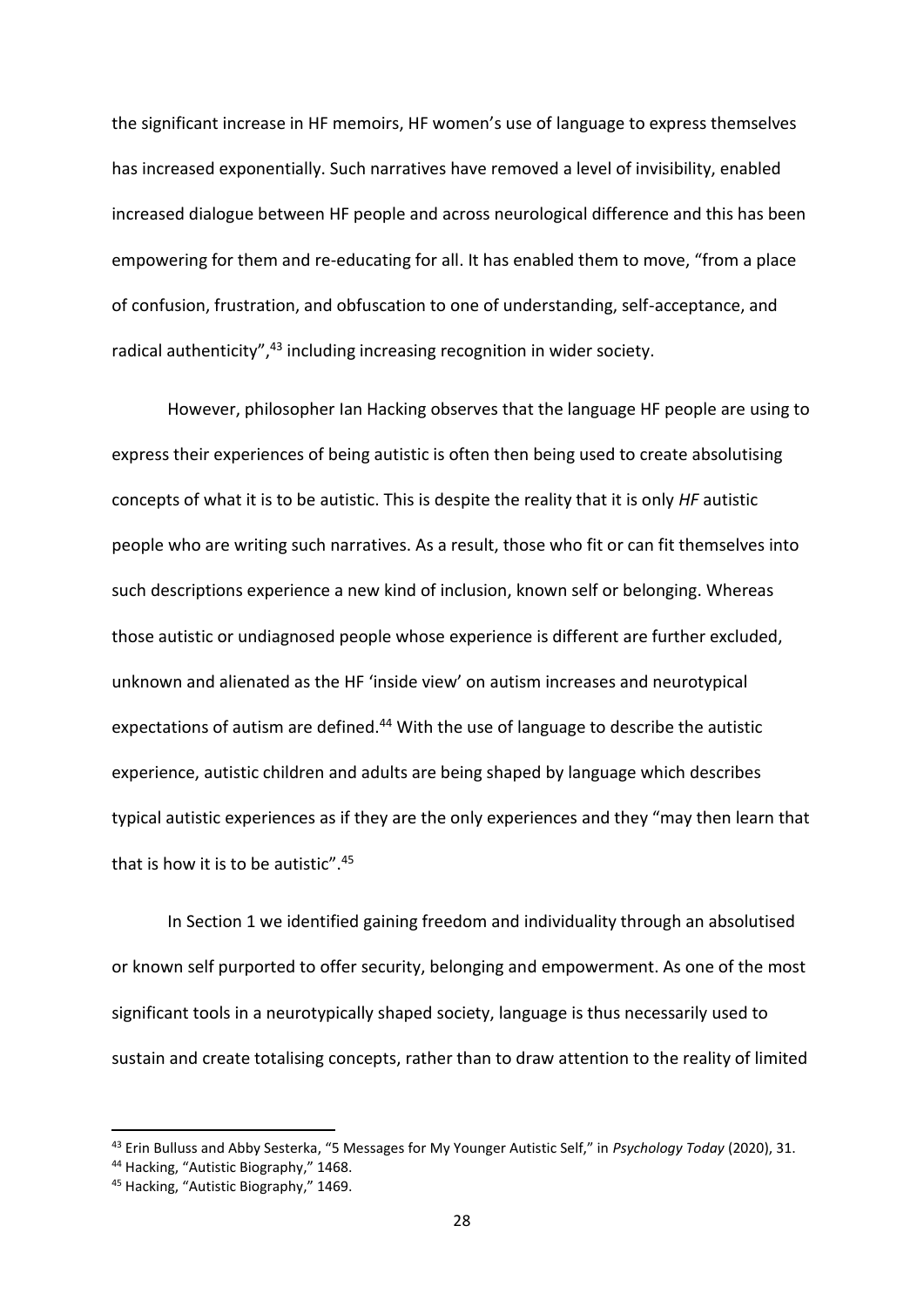understanding with regards to self, God and other. Therefore, HF women's use of language to self-describe in neurotypical society immediately draws them into a system which tends towards the eradication of a sense of fundamental unknowing and towards the absolutising of concepts. Whether by HF women's intention or neurotypical interpretation, their narratives offer beneficial increased understanding *and* formulate an autistic-self or autisticother which purports to be fully known. This draws HF women into a competitive system. Their ability to use language to self-describe gains their inclusion at the expense of further excluding others who cannot do this or whose experiences problematise that HF narrative. A narrative which must now be defended and asserted to retain the understanding, belonging and empowerment it has given. This includes becoming blind to, intolerant of and combative towards any difference, complexities or anomalies which threaten the autistic self-description where it could have enabled "a real reconfiguration of structures of power and exclusion."<sup>46</sup>

Thus, HF Christian women face two significant challenges with regards to language. Firstly, to varying degrees they experience inherent difficulty with communication, of which language is a key part and a gateway to participation in neurotypical society. Secondly, their use of language to self-describe enhances the possibility of Self-Acceptance and wider understanding but also leads to an absolutised set of self-images which then defend against genuine encounter with self, God and other. This draws them into the competitive system they were once victims of whereby the self-descriptions which enable their inclusion further exclude others. We turn now to Williams's use of Language as Dispossession as an alternative foundation to the use of language.

<sup>46</sup> Tonstad, *Difference*, 256.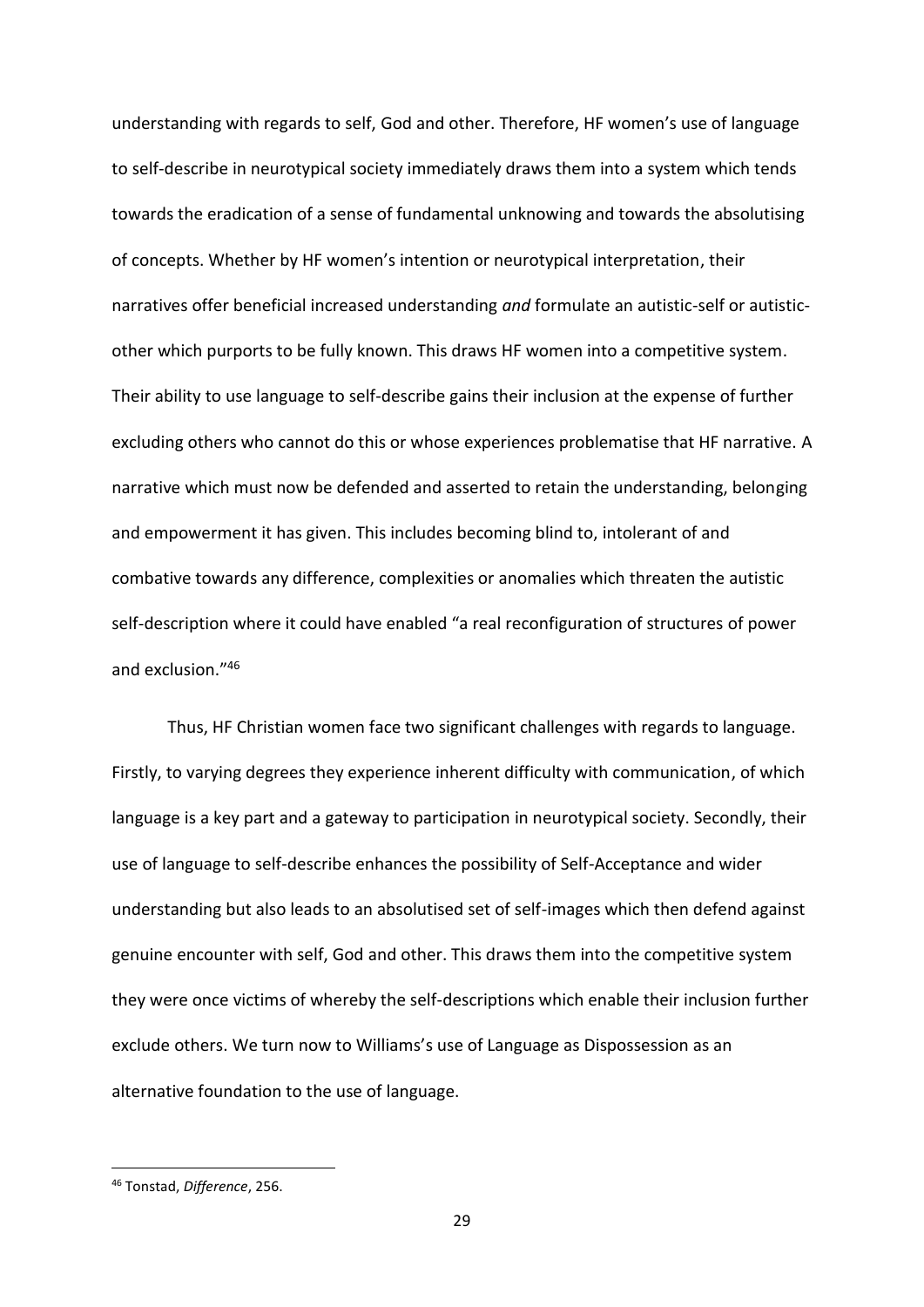#### **2.2 WILLIAMS'S LANGUAGE AS DISPOSSESSION**

Williams asserts that "the coming of Christ is the dissolution of speech, since God's *logos* is an alien utterance that cannot be assimilated into the logic of our world."<sup>47</sup> This is not an abandoning of language but a revealing of its limitations and of its proper use as enabling relational encounter and ways of *living* that speak. This stands in opposition to the use of language to create a false sense of mastery and completion which prevents encounter. Through the work of Wittgenstein, Hegel and Gillian Rose, Williams shows how language can be used as a "totalising dialectic"<sup>48</sup> when it is believed to be a sequence of units which mirror reality with accuracy and finality. This common use of language enables and maintains an illusory sense of mastered understanding regarding self, God and others. However, Williams observes that language is not at all a rendering of reality in words which directly convey singular meaning with objective accuracy; this is beyond its capability. He draws attention not primarily to the meaning of individual words but to what they are being used for and how they are being practiced. Recognising that language and meaning is shaped by what has come before and where it is leading to in the context in which it is being used.

Williams's apophatic foundation is not a resting in ordered unintelligibility, his approach to language is not a formula of unknowing which renders speech meaningless, leading to passivity. Instead, he offers a way of using language which enables understanding and action *whilst* maintaining the tension of fundamental unknowing that enables ongoing encounter, learning and transformation into newness. Thinking and language form and

<sup>47</sup> Myers, *Stranger*, 32.

<sup>48</sup> Williams, "Hegel," 27.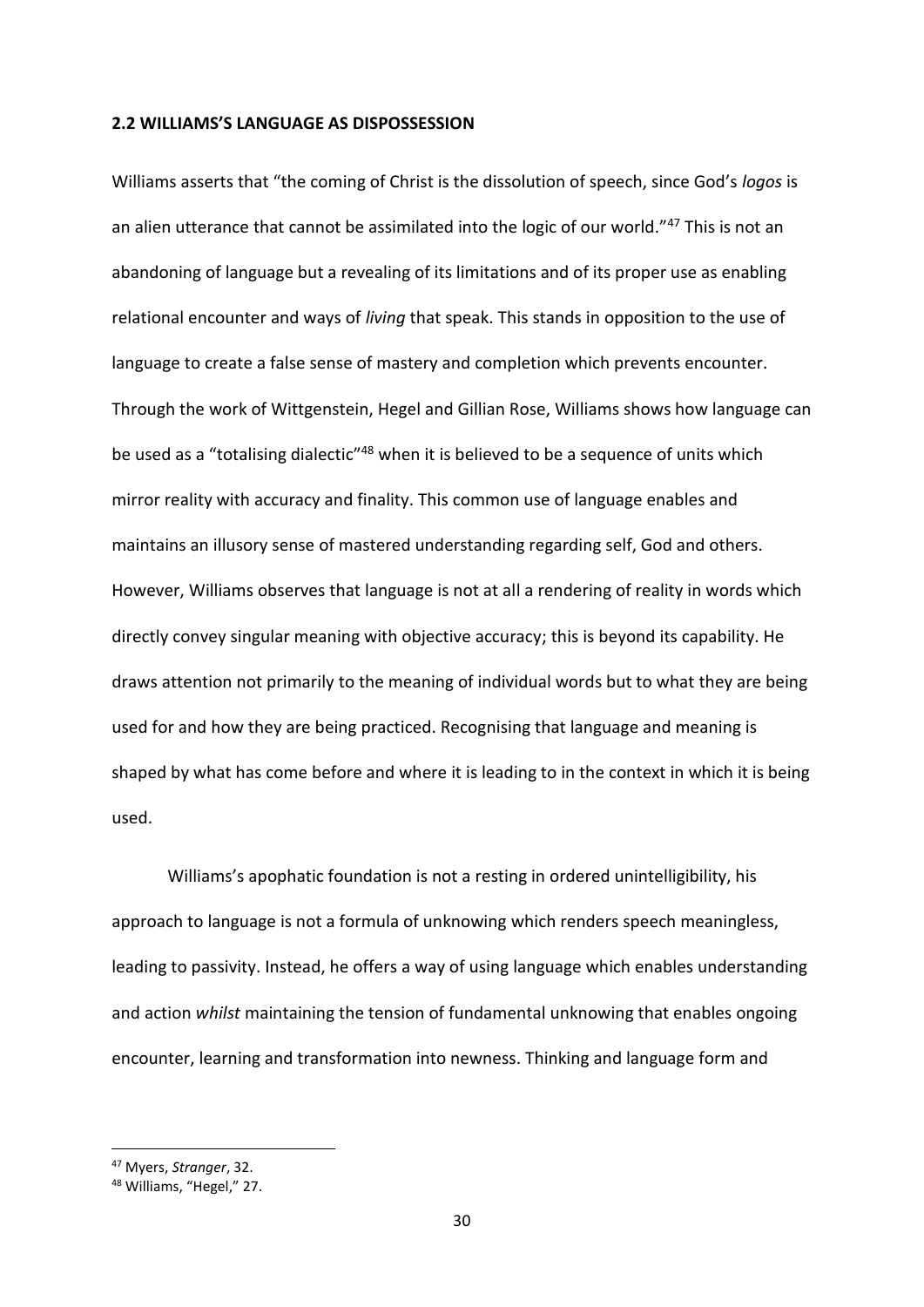express positions, yet these do not need to be absolutising or used to alleviate such tension. Williams upholds the necessity of taking up positions as action is taken in the world, yet he maintains that taking positions always includes failure, violence and precedes more learning. One always begins from a place of inequality and from there whatever good is achieved will also "inevitably in some measure misrecognising the nature of the interest of others, establish a new imbalance of power and justice."<sup>49</sup> To soberly draw and hold attention to unavoidable participation in violence is not just about increasing caution. It ensures a posture of humility which remains alert to the shape of life in finitude, in particular those whose experiences confirm the limitations of actions to bring about absolutised good.

To recognise this and yet still speak or act is to let go of self-possession that fears failure and to accept the illusion of such self-possession or mastery. This use of language, thinking and acting becomes a practice of self-dispossession and even "self-*gift*". <sup>50</sup> It remains humbly present to the tension of moving from "misunderstanding to a more constructive misunderstanding"<sup>51</sup> and the failure and participation in violence that this will include. In the absence of a totalising dialectic, the reality of ongoing learning and the possibility of ongoing transformation into newness becomes both a cross to bear and a gift to celebrate. Thus, Williams describes practising language and thinking "*as* engagement, as converse, conflict, negotiation, judgement and self-judgement".<sup>52</sup> This requires and propels ongoing encountering and being worked upon by difference or otherness rather than defending, attacking or neutralising it to alleviate tension and the reality of failure.

<sup>49</sup> Williams, "Metaphysics," 64.

<sup>50</sup> Gillian Rose, *The Broken Middle* (Oxford: Blackwell, 1992), 148.

<sup>51</sup> Williams, *Tragic Imagination,* 58.

<sup>52</sup> Williams, "Metaphysics," 67.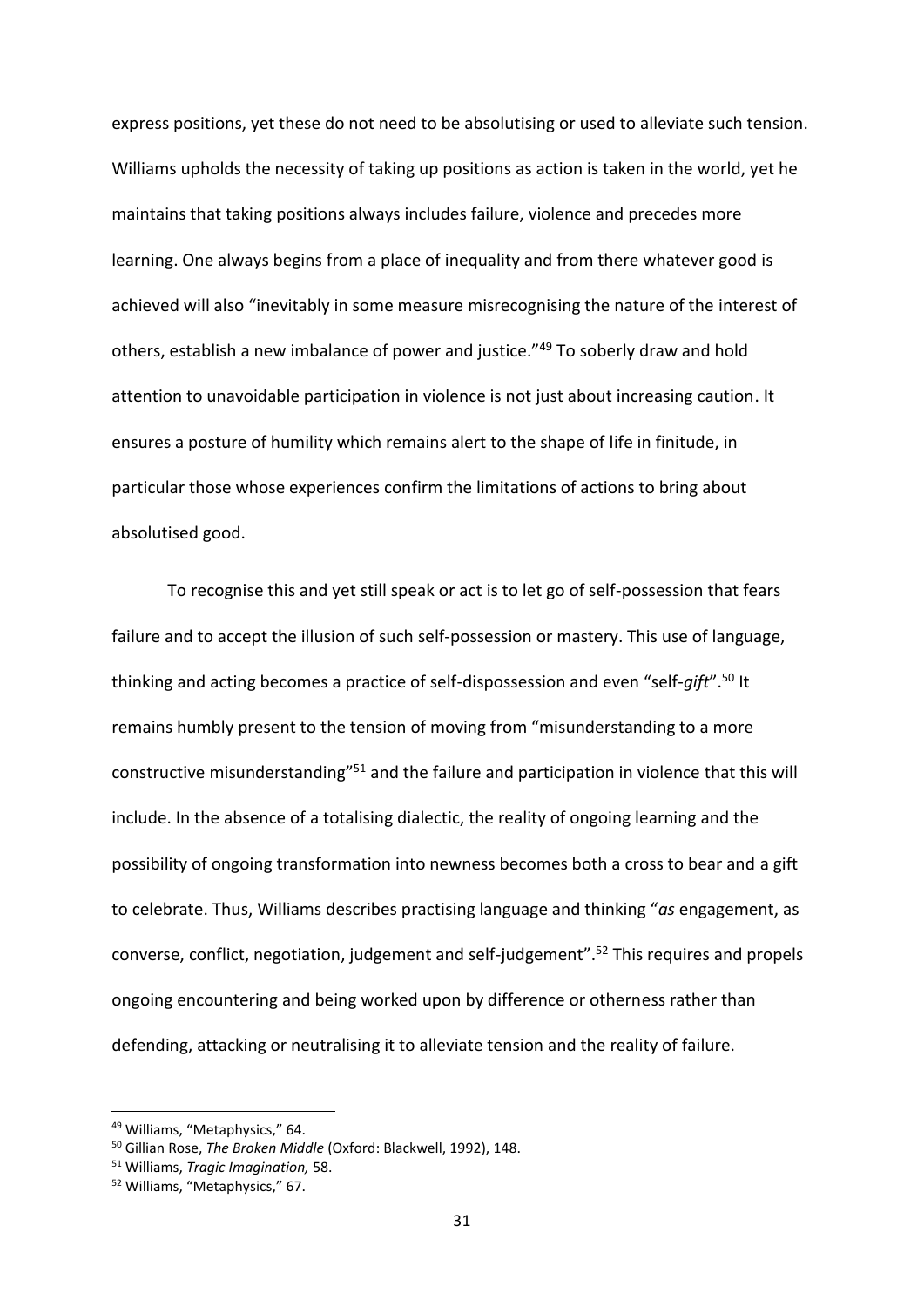In these terms, Williams's understanding of Language as Dispossession offers a way of using language which is appropriate to the theology of difference we are constructing from his work. He critiques the use of language to master or absolutise which draws people into a competitive system of assertion and defence where difference must be neutralised. Instead, rooted in negative theology, he describes a way of using language which builds upon understanding whilst maintaining the ability to continue to encounter difference. This approach is costly, an act of self-dispossession which remains in the tension of speaking and acting from a position whilst acknowledging a complex starting point, an ongoing lack of mastery and humble expectancy of ongoing failure and participation with violence. In these terms, language is used appropriately to engage, think and learn without illusory absolutising. Thus, enabling and necessitating ongoing encountering of difference and learning which has the capacity to lead into transformational newness. In this, a recognition of the limitations of language becomes the very *means* by which people can be liberated into using language to enable rather than prevent encounter. We propose that applying Williams's approach of Language as Dispossession to HF women's experience of language as unnatural opens a way up for HF women to learn Self-Expression. Such Self-Expression uses language to share understanding across difference without claiming mastery or projecting absolutes. Thus, continually inviting ongoing encountering with difference with the aim of being drawn into ongoing learning and growth together across difference.

#### **2.3 SELF-EXPRESSION**

Here we will demonstrate how Self-Expression can enable HF Christian women to use language to communicate across difference whilst enabling Self-Acceptance. To undermine

32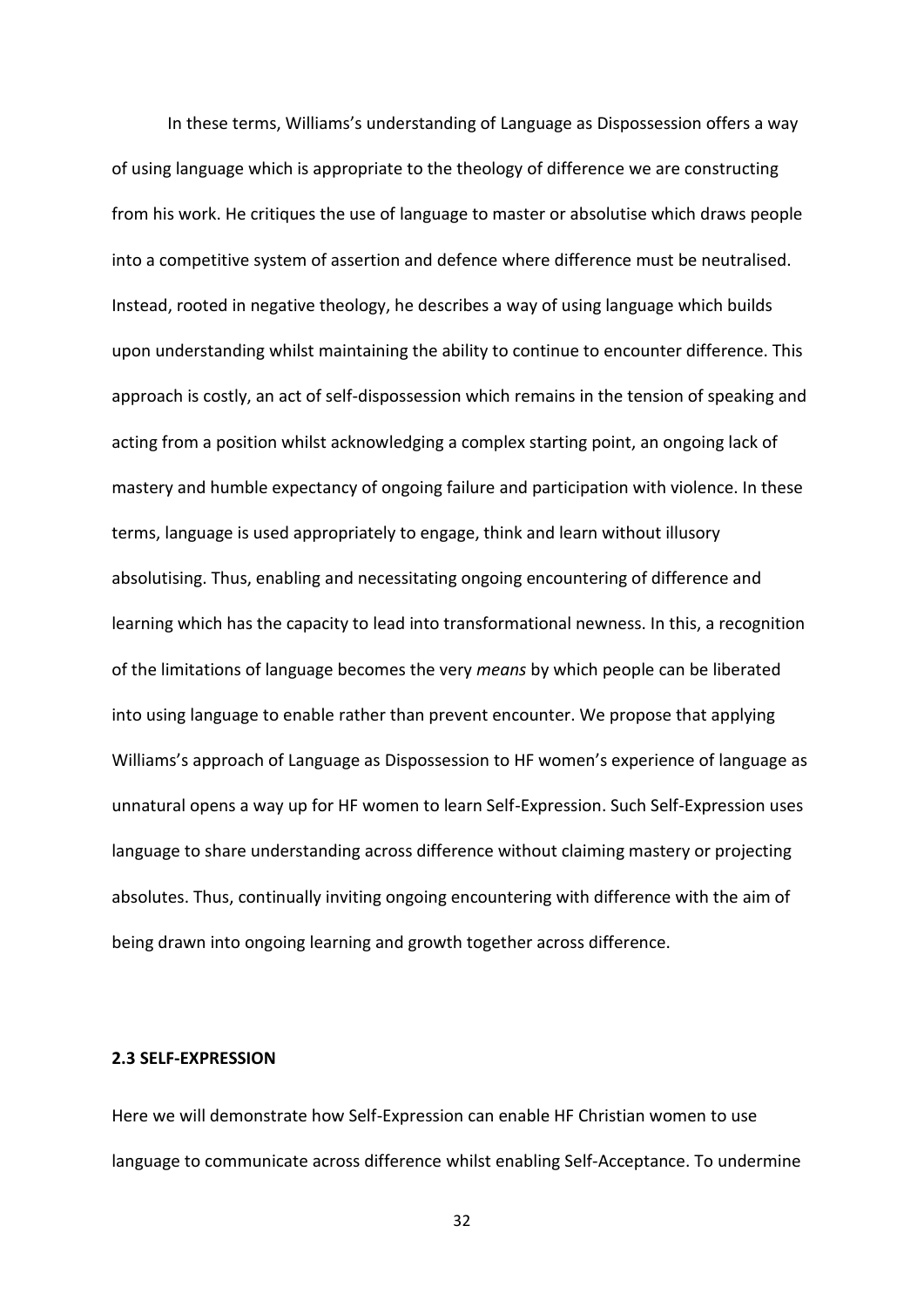rather than contribute to absolutist discourse and thus enable language to be used to increase rather than prevent encountering. Firstly, Self-Expression begins with HF women accepting their experience of the limitation of language as a reflection of reality and a way into transformative encountering. In this, Self-Expression retools pre-existing language to share understanding while projecting the need for ongoing learning. Secondly, Self-Expression embraces self-dispossession by using language to take up positions while remaining in the tension of unmastered knowing. This draws into ongoing encountering, learning and growing, with, for example, those who have been further excluded by the use of such Self-Expression. Thirdly, in embodying such Self-Expression, HF women make possible an alternative way of using language which makes transformative encountering of difference possible for all.

Firstly, neurotypical people commonly develop ToM and their use of language instinctively in which a sense of understanding others, being understood and developing language grow together. This experience enables the presumption that language is sequential words which describe reality with the accuracy and finality of a mirror. Whereas, HF women's experience of language as unnatural and their intellectual learning of its contours in neurotypical use means that they often *begin* from a profound experience of the limitation of language to directly convey ultimate meaning. This *is* their primary experience; it is the reality they already know because of their particular shape. Thus, HF women are uniquely positioned to know and embody the understanding that language does not simply mirror reality but is shaped in various ways by what comes before and after, what it is being used for and what the context is. In neurotypical society, the challenges HF women face in engaging with others through language exchange are commonly viewed in terms of deficit. Such challenges are to be overcome through intellectual acquisition of neurotypical

33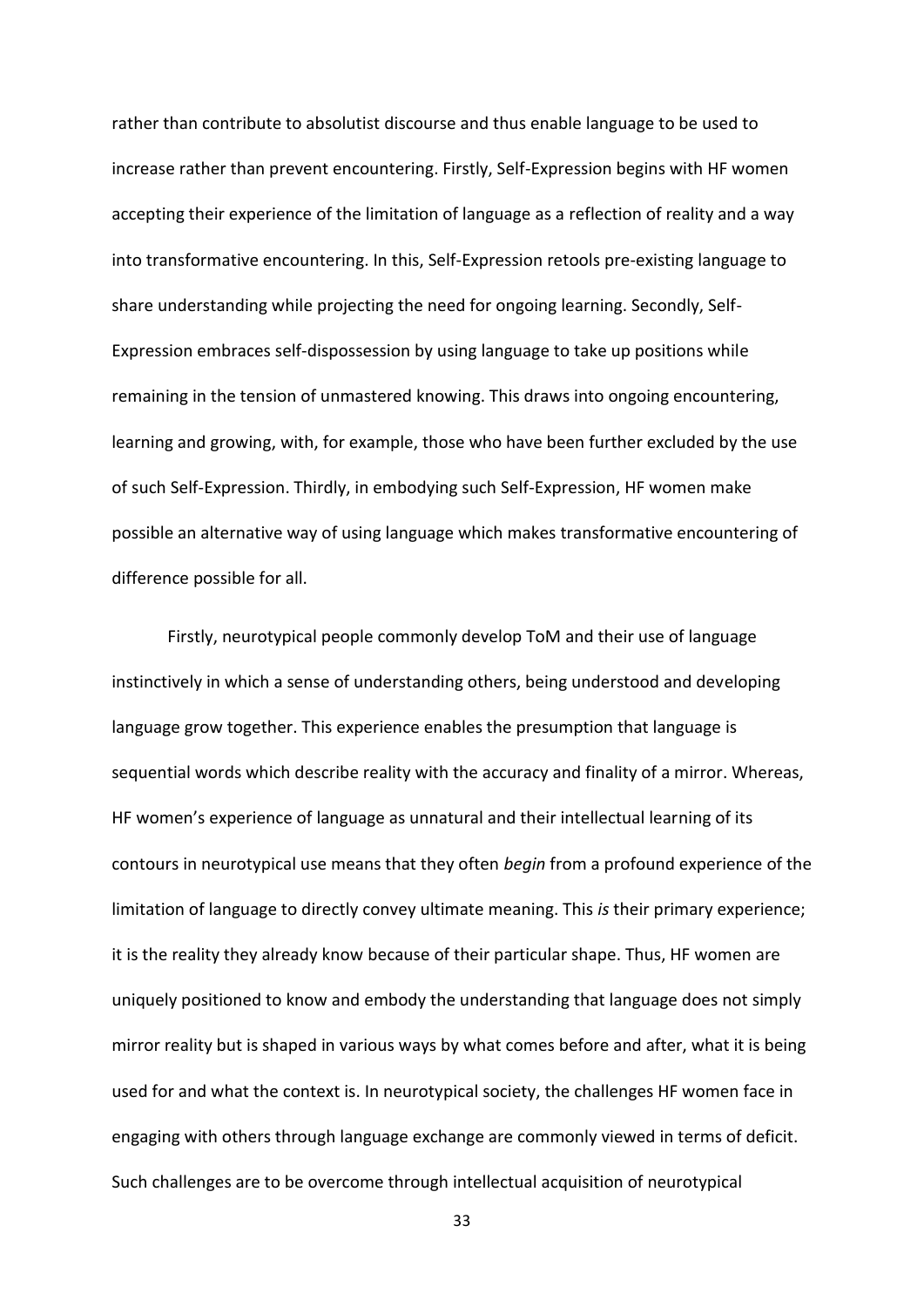approaches to language. However, in opposition to this, Williams's theology of language as dispossession empowers such women to accept their experience of the limitations of language as a reflection of reality. Offering an alternative to the allure of totalising speech, language can then be used appropriately to enable genuine ongoing encounter across difference and ways of being which communicate.

Instead of approaching HF women's narratives and self-descriptions as literal renderings of their autistic experience, Williams's perspective questions what the language is being used for and how it is functioning within communities.<sup>53</sup> Philosopher Ian Hacking, also taking a Wittgensteinian approach, observes that although autism auto-biographies are often read as literal descriptions they may be read "not as describing well-defined experience, but as creating ways in which to express experiences<sup>"54</sup> for which previously there has been no language. He describes HF autistic people as people without an instinctive grasp on neurotypical language, who acquire the language through cognitive learning and use it to self-describe to gain entrance before entering the wider community. In this way, HF women's narratives can be understood as re-tooling pre-existing language to self-express rather than directly describing experience, moving "from description to representation".<sup>55</sup> When written and read as such, they become a way of using language to enable increased understanding and engagement across difference without being used to project a completed image of the autistic-self or autistic-other which reduces genuine encounter. In this way, HF Christian women can use language to Self-Express without absolutising, to enable increased understanding whilst maintaining that the self, God and

<sup>53</sup> Myers, *Stranger*, 15.

<sup>&</sup>lt;sup>54</sup> Hacking, "Autistic Biography," 1472.

<sup>55</sup> Rowan Williams, *The Edge of Words* (London: Bloomsbury, 2014), 69.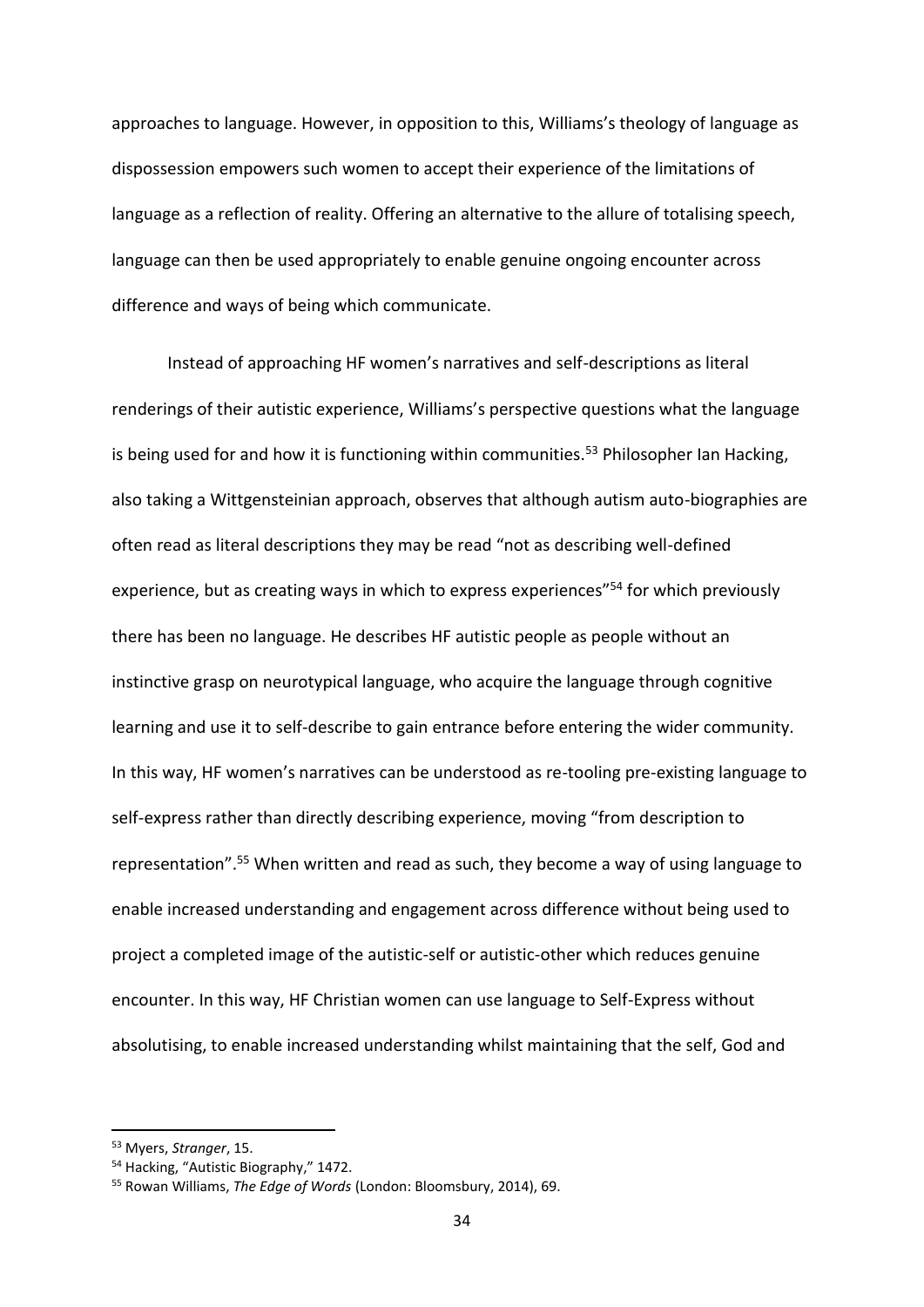other remains essentially unknown and understanding unfinished. In these terms, Self-Expression can be used to enable Self-Acceptance, whereby restless searching for being known and belonging are directed towards self-giving relations of trust with God. Meanwhile it enables HF Christian women to gain a way of communicating across difference in neurotypical society that avoids being assimilated into an absolutising, competitive system.

Secondly, Self-Acceptance and Self-Expression lead to HF women taking up positions and influencing the positions of others about what it is to be a HF woman. In applying Williams's approach, we propose Self-Expression which asserts and enacts such positions in the knowledge that to do so always also includes failure, violence and precedes more learning. Such use of language is an ongoing practice of self-dispossession, whereby language creates positions that enable encounter which continually submits to unmastered difference in self, God and others. This means remaining present to the tension of the limitation of language, positions and unavoidable participation in failure and violence. It allows the continual disruption of a sense of self-possession and draws into a process of ongoing encounter across difference, learning and transformation. In this way, Self-Expression enables HF Christian women to offer and enact positions on what it is to be a HF woman as opposed to being silent or inactive. Yet accepting the self-dispossessing nature of Self-Expression draws and frees them to then further encounter, for example, those elsewhere on the autistic spectrum who experience additional exclusion as a result of the use of their narratives. They are also compelled to further encounter and respond to those who find themselves using such narratives as fixed descriptions of autism to gain entry into neurotypical and autistic community. Similarly, HF women remain in learning dialogue with neurotypical people, for speaking is taking a position "while remembering that the other still

35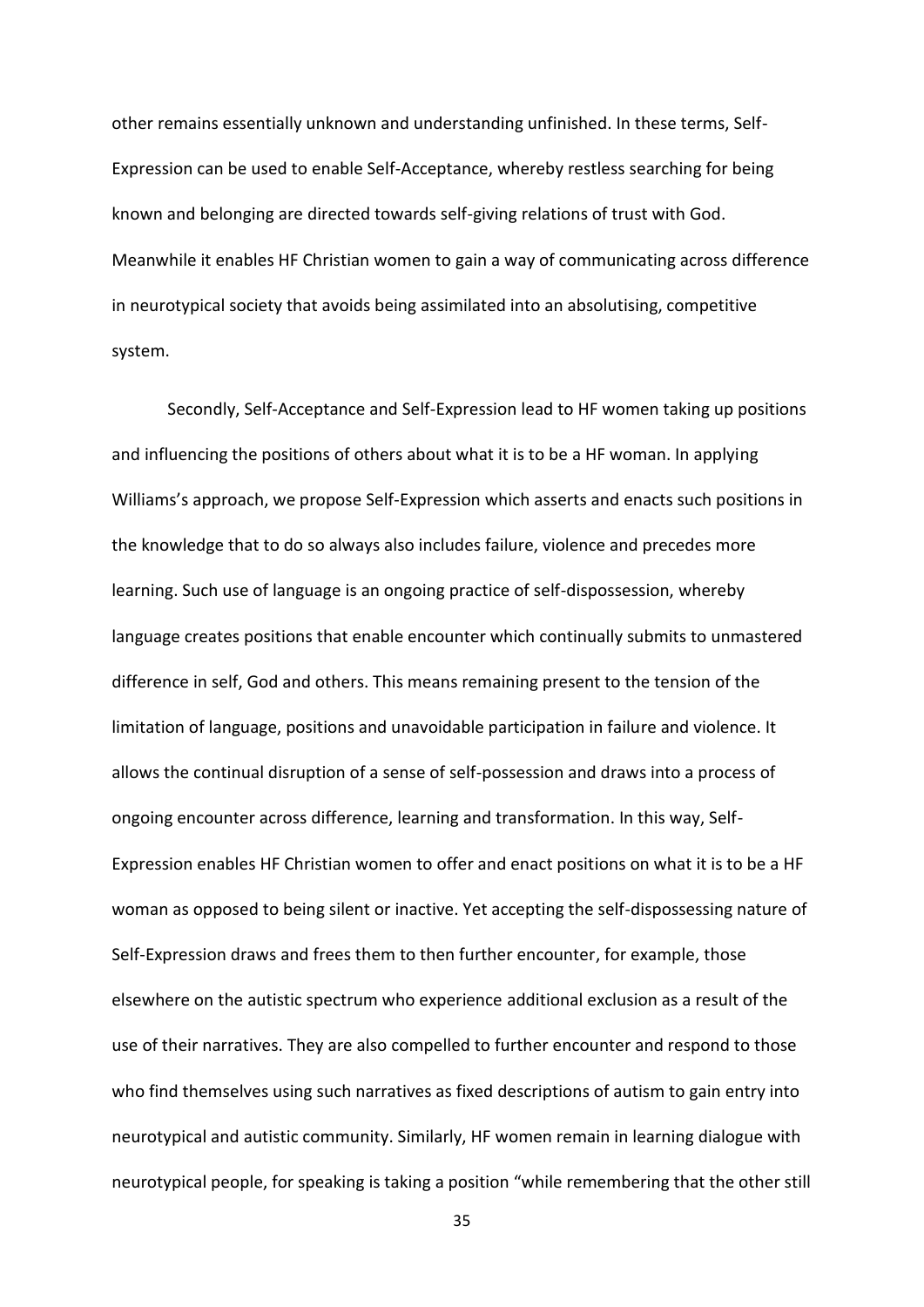imperiously requires to be understood, to be *thought*."<sup>56</sup> Such ongoing encountering enables Williams's process of negotiation, judgement and learning and thus use language to be drawn "into a process of speaking and making sense together"<sup>57</sup> rather than gaining a necessarily competitive mastered narrative. Thus, keeping HF women present to genuine difference and unknowing which draws them continually into becoming self-giving selves-inrelation.

Thirdly, in embodying this theology of difference through Self-Expression HF women rupture the totalising dialects around them which prevent encounter. Instead of gaining entry into neurotypical society through enacting descriptions of autism or self-describing with finality they reveal the violence inherent in the common assumptions behind absolutising uses of language. HF women's refusal to use language in this way and their alternative method of re-tooling existing language to Self-Express without mastery ensures that their embodied experience of violence through exclusion and misunderstanding becomes known, without drawing them into that system themselves. Enabled by Self-Expression, their presence reveals the relational sin of objectifying and determining others through an individual self which defines everything in relation or opposition to itself with violent results.<sup>58</sup> Thus, "disability is the divinely initiated *krisis* that reveals *everyone's* human weakness, brokenness and sin. And this exposure is an eradicable aspect of being redeemed."<sup>59</sup> This revelatory role is made possible through HF women's Self-Acceptance which locates them in communion with God, beyond the system of rivalry and competition. Self-Expression then embodies the use of language to enable relational growth and mutual

<sup>56</sup> Williams, "Metaphysics," 65.

<sup>57</sup> Williams, *Edge*, 68.

<sup>58</sup> Williams, "Lossky," 13.

<sup>59</sup> Brock, *Wondrously Wounded*, 173.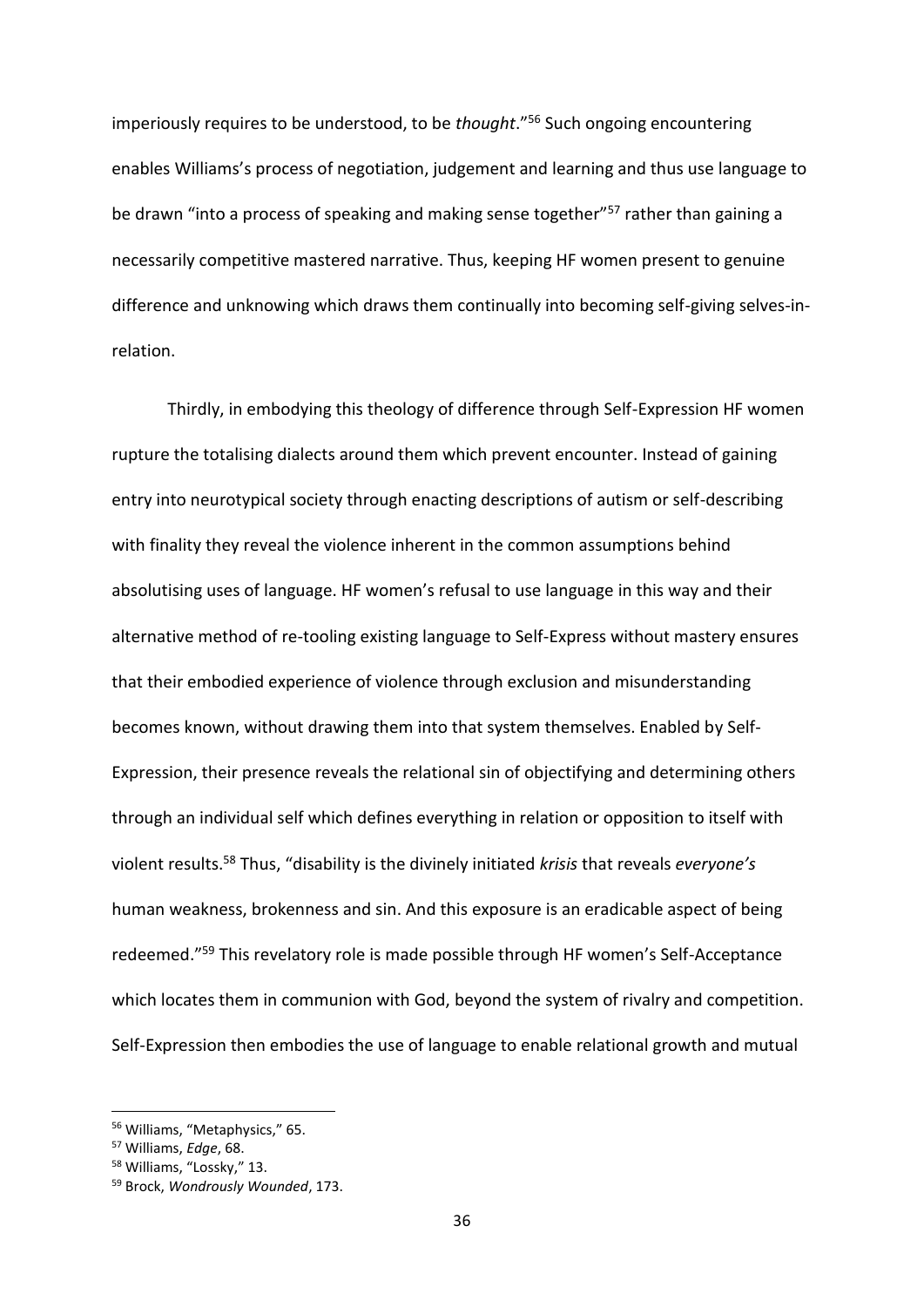learning to develop across difference rather than to bolster the security of the individual self or group. In these ways, HF Christian women are enabled to embrace their experience of neurotypical language as unnatural. They are enabled to embody an alternative approach to language which reflects their particular shape and offers the possibility of transformative encountering across difference for all.

# **2.4 CONCLUSION TO SECTION 2**

Using Williams's approach to Language as Dispossession, we have further developed a theology of difference and applied it to HF Christian women's experience of language as unnatural and the use of HF autism narratives in the  $21<sup>st</sup>$  century. Through this application we have shown three things. Firstly, that HF women's experience of the limitation of neurotypical language to directly convey ultimate meaning reflects the reality of the limitations of language. HF women's challenges with language become a means by which they undermine the assumptions and misrepresentations of totalising speech which otherwise use their narratives to absolutise self-images and draw them into participation in a competitive system. Secondly, we propose a particular kind of Self-Expression, whereby language is re-tooled to express experience in such a way that it draws into ongoing encounter with difference in self, God and others rather than preventing it. Such Self-Expression enables encounter across difference through the creation of positions of what it is to be a HF woman. However, such positions remain present to the reality of failure, violence and ongoing learning, and as such the use of language becomes an act of self-gift which draws continually into encounter with difference and ongoing transformation. Thirdly, HF women's embodied Self-Expression becomes source of *krisis* and means of

37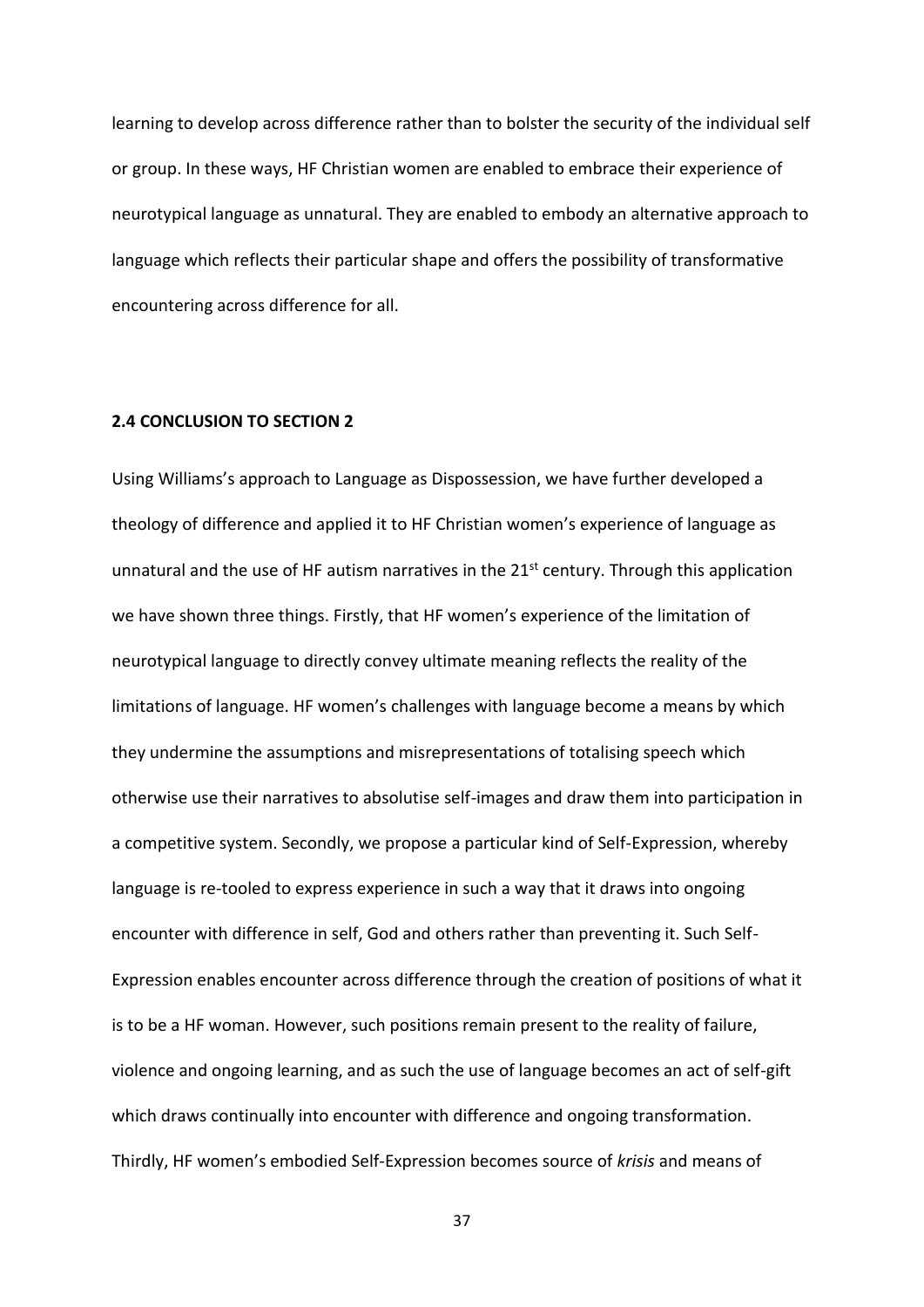transformation for all as language which represents Self-Expression and Self-Acceptance also maintains the tension of unknowing and searching which draws into ongoing encounter with self, God and others. In this way they participate and draw others into an alternative non-competitive system in which language is used to enable ongoing encountering and thus learning and growing together.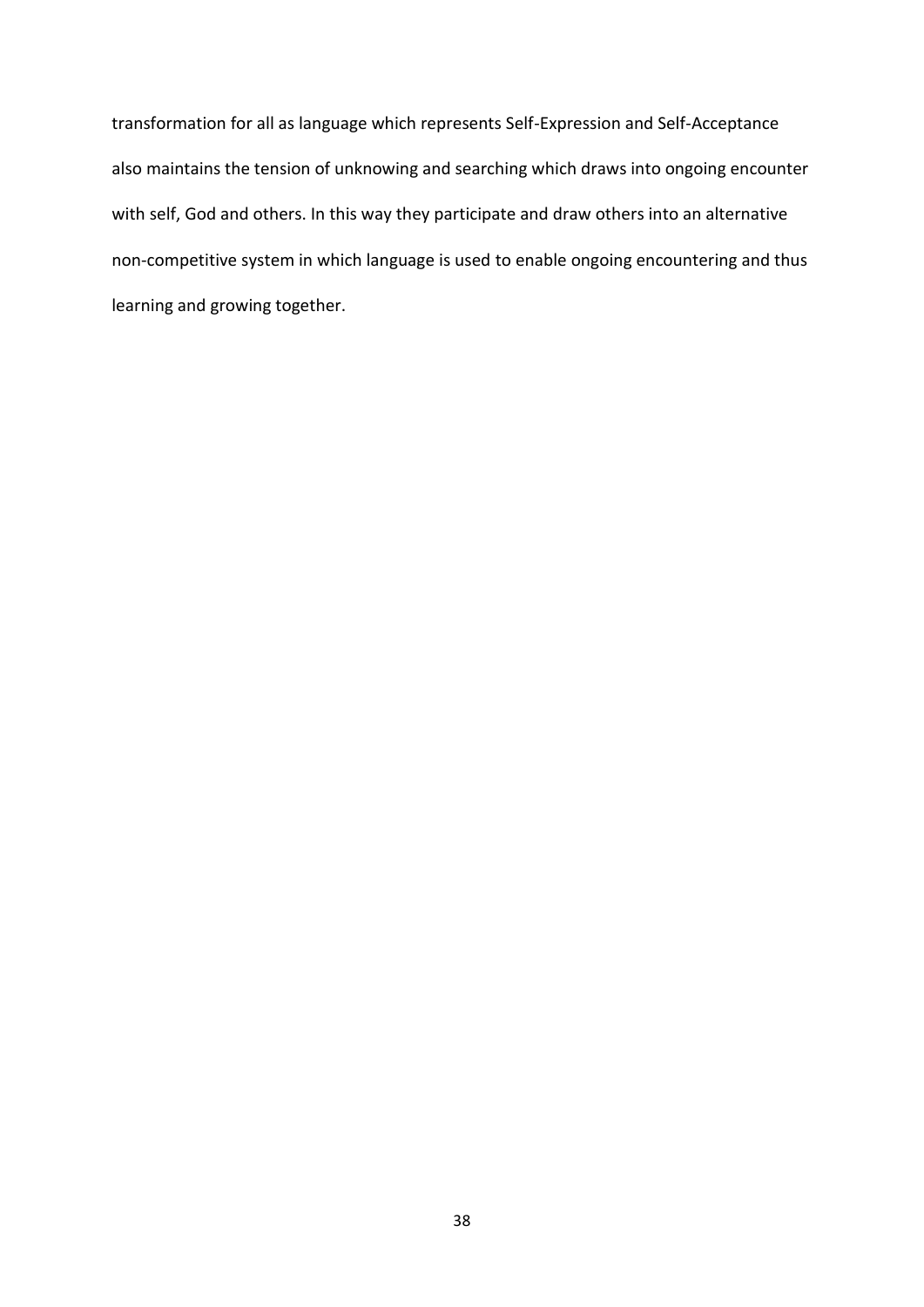#### **SECTION 3. THE STRANGE OTHER AND LOVING THE STRANGE OTHER RIGHTLY**

In the first two sections, relations between self and God and the use of language across difference has been explored. A definition of Self-Acceptance and Self-Expression have been applied to enable HF Christian women to embrace their unique shape in ways which enable encountering difference with self, God and others in a society where this can be problematic. This section will build upon this material with an emphasis on relations between self and other.

Firstly, we will explore HF women's experience of others as strange and their tendency to respond to this through the mimicry, camouflage and control associated with the Female Protective Effect. Secondly, we will complete our construction of a theology of difference through Williams's understanding of Christ the Stranger. This will be applied to HF women, offering a way for them to embrace their experience of others as strange as a means by which they might be continually drawn into ongoing transformative encounter with self, God and others. Thirdly, we will present a description of Loving the Strange Other Rightly as a way in which HF Christian women might embody non-competitive, self-giving love which enables self and other to enter into ongoing transformative relations together in the image of the triune God.

#### **3.1 THE FEMALE PROTECTIVE EFFECT**

It has been shown in Section 1 that in autistic people a sense of self and other develops through an absence of instinctive attachments and intuitively developed Theory of Mind. In neurotypical people these are credited as the subconscious ability "to attribute mental

39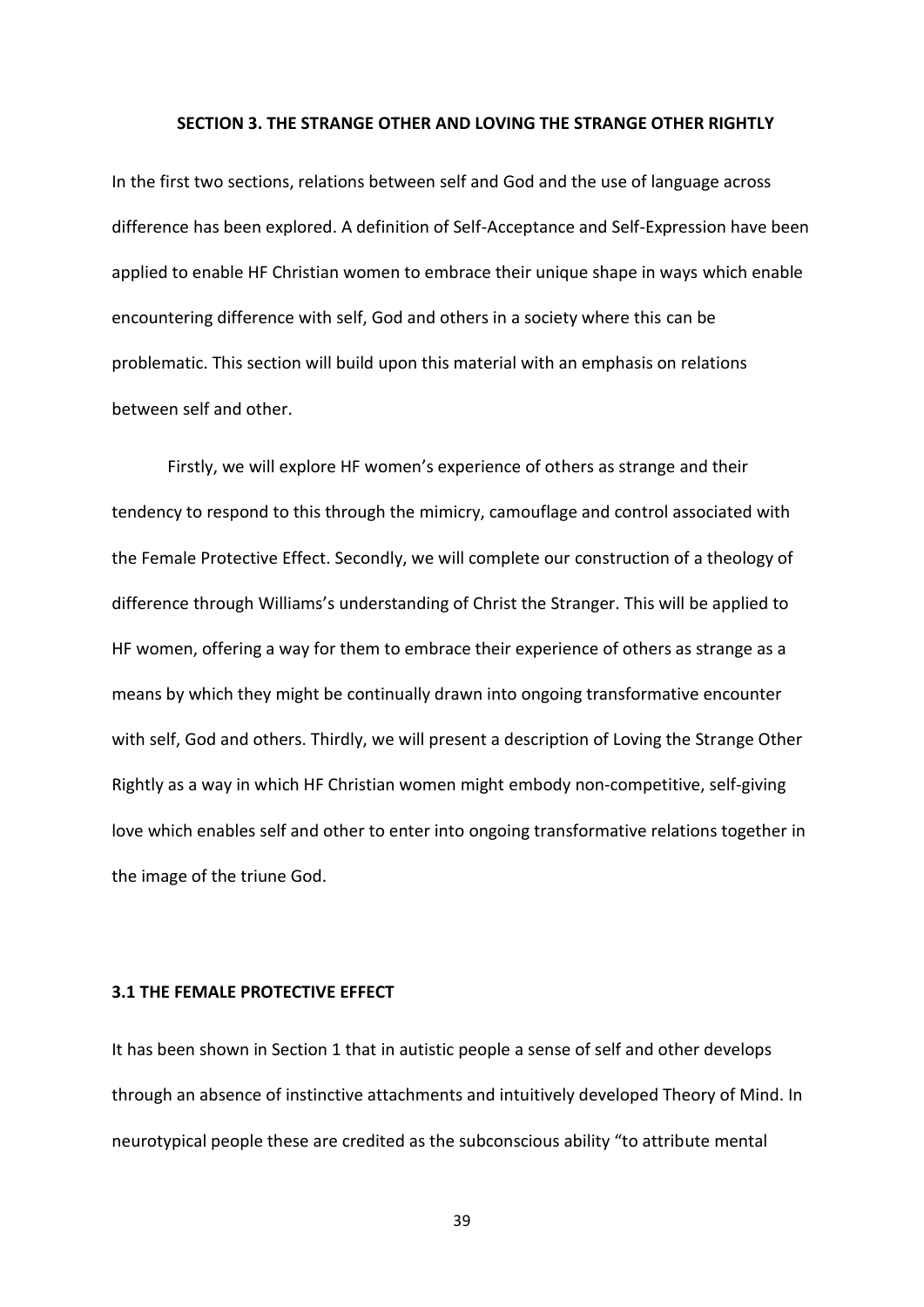states (such as beliefs, desires, intentions etc.) to themselves and other people, as a way of making sense of and predicting behaviour."<sup>60</sup> Here, relations between self and other are shaped by a sense of understanding and belonging which gives a foundation for social interaction. Conversely, to differing degrees HF autistic people experience others as difficult to understand, unpredictable and strange which shapes their sense of self and other. As previously described, HF autistic people often experience a lack of inner integrity or an absent, fluctuating or absorbed sense of self and or other, which then shapes relations and social interaction with others. Furthermore, despite the challenges and in contrast to traditional understandings of autism in men, HF women often desire relationships, belonging and participation with others and can instinctively employ the use of mimicry, camouflage and masking to help achieve this. 61

From a young age, HF girls and women experience others, and often themselves, as strange whilst having the social, adaptive and communication skills to be expected to participate in neurotypically shaped society. Their common experience of a lack of belonging, understanding and control often result in high levels of fear, anxiety and stress. Consequently for some, desires for control, belonging and socialisation can lead to an assertive, dominating, "clinging"<sup>62</sup> way of relating to people, routines and things which "make us feel safe on an otherwise precarious planet."<sup>63</sup> Alternatively, as previously described, some autistic people experience self and others in terms of "a fluctuating state of 'all self, no other; all other, no self"<sup>64</sup> where self and other is not experienced simultaneously because of processing and sensory overload. Both this and accumulative

<sup>60</sup> Gillibrand, *Disabled Church*, 27.

<sup>61</sup> Sarah Hendrickx, *Women and Girls with Autism Spectrum Disorder* (London: Jessica Kingsley, 2015), 24-25.

<sup>62</sup> Hendrickx, *Women and Girls*, 30.

<sup>63</sup> Simone, *Aspergirls*, 147.

<sup>64</sup> Bogdashina, *Autism*, 107.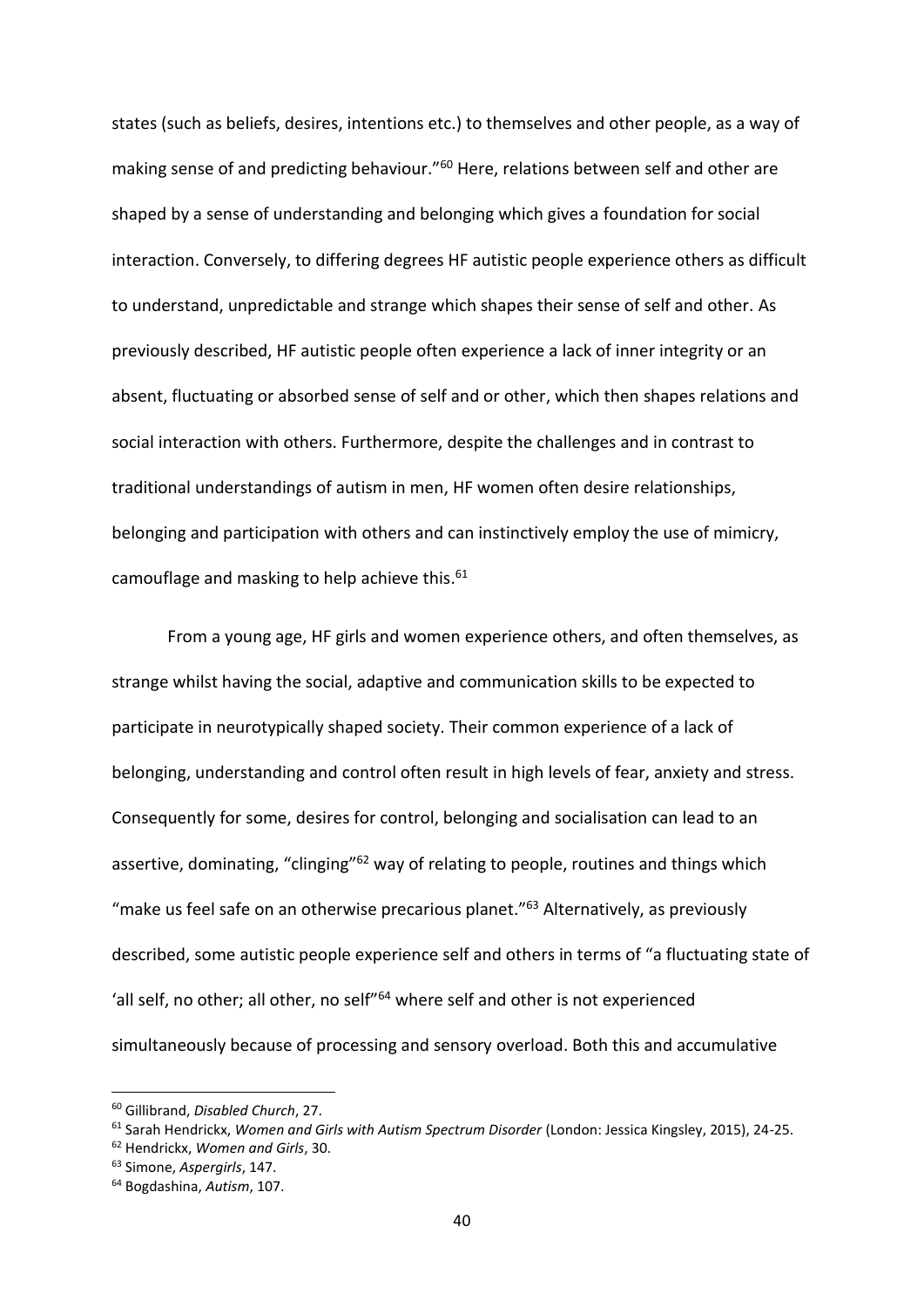insecurity can lead to the disappearance of a sense of self in the presence of others and the adoption of learned behaviours or identity which mirror the others being engaged with. This is a defensive response whereby high levels of fear, struggle and or overload are circumvented by the sense of self shutting down, being lost or being given up and instead experiencing things through others, "becoming others was my way of experiencing them."<sup>65</sup> In this, "an invisible monster within, a monster of self-denial"<sup>66</sup> is described as an instinctive survival response where the self is denied to enable mimicry, camouflage and masking. In various ways, this mimicking and 'becoming' the other requires self-negation and loss or underdevelopment of a sense of self. Thus, to enable relating with strange others, ways of being are developed primarily through and in reference to them. Both desire for control and relationship in an alien environment, and the need for ways of being with which to engage with strange others, lead to the female capacity and motivation for mimicry, masking and camouflage also known as the Female Protective Effect.<sup>67</sup>

The Female Protective Effect (subsequently FPE) describes the subconscious and conscious observation, practice and imitation of neurotypical behaviours in efforts to participate, gain a sense of belonging and as a defensive posture in an alien environment. It is often achieved through mimicking behaviours such as neurotypical eye contact, gestures and conversation pieces and masking social misunderstandings and the manifestations of high levels of anxiety. In a world where others are strange these instincts reveal a distinct survival capacity for camouflage shown to be common in HF autistic women, whereby their way of being remains hidden to enable survival and relating on neurotypical terms. With

<sup>65</sup> D. Williams, *Somebody Somewhere*, 231.

<sup>66</sup> Williams, *Somebody Somewhere*, 34.

<sup>67</sup> Meng-Chuan Lai et al., "Quantifying and exploring camouflaging in men and women with autism," *Autism* 21:6 (2017), 690-692.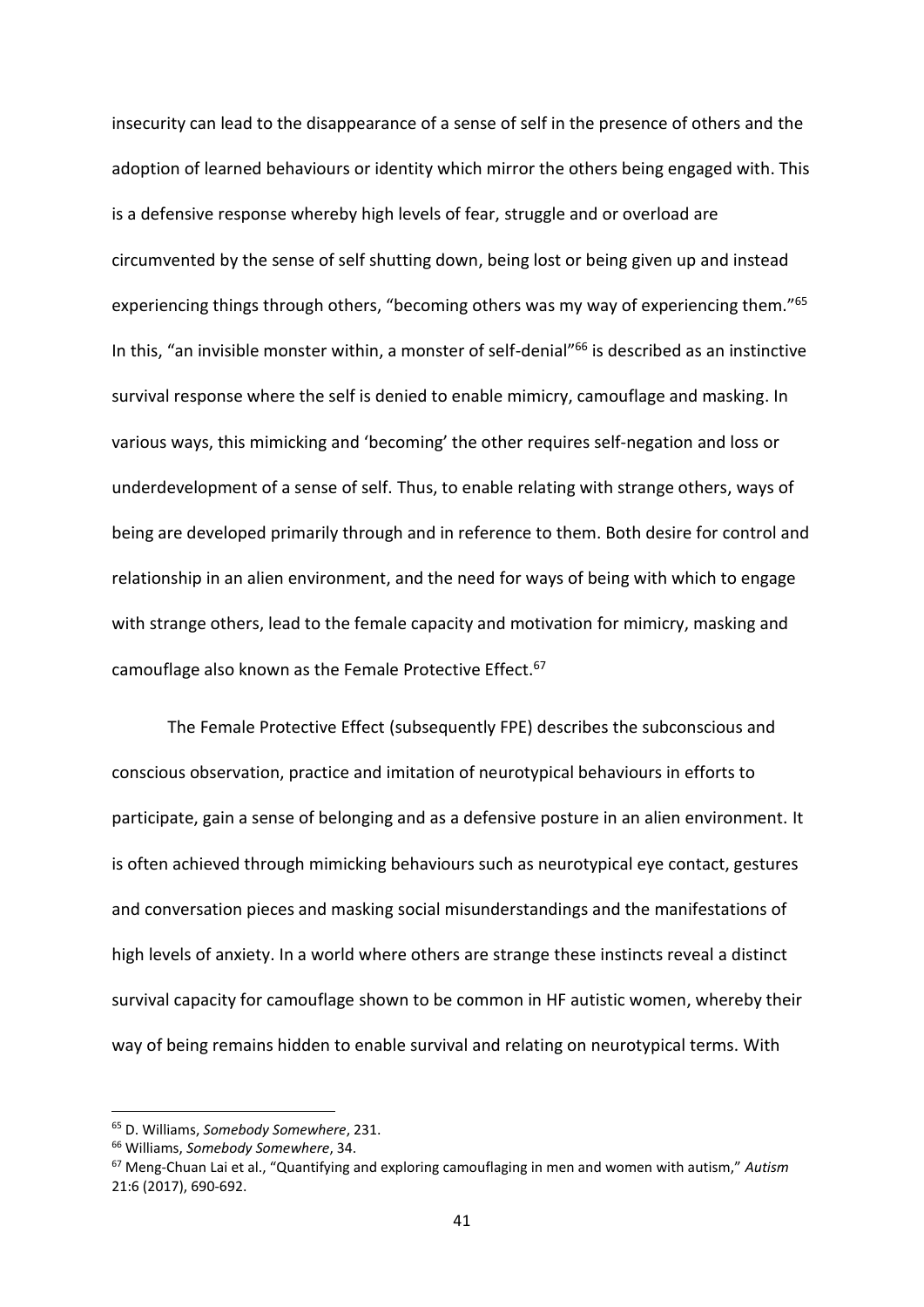time and effort HF women can learn intellectually what their neurotypical counterparts do intuitively, through developing Theory of Autistic Mind. In this, they learn by intellectual analysis how to read, translate and respond appropriately to the social signals of others to enable participation in neurotypical relating. However, they practice this at significant ongoing cost to their mental energy and health and relating through such means can result in a loss or underdevelopment of a sense of self. Masking a lack of social understanding makes HF women vulnerable to abuse and the ongoing enactment of mimicry often results in exhaustion, poor mental health, low self-esteem, problematic development of the self and or controlling behaviours. The common experience of relating to others through the mimicry, masking and camouflage of the FPE entraps such HF women in a narrative of 'deficiency', whereby relating occurs through imitation of the 'normal'.

These ways of relating for HF women are fuelled by ways in which others relate to them. In the widely applied *The Complete Guide to Asperger's Syndrome,* ToM is described thus: "typical people 'mind read' relatively easily and intuitively… Most of the time we are right but the system is not faultless."<sup>68</sup> In the same section a commonplace situation is depicted where a neurotypical person profoundly misinterprets an autistic child's typical behaviour. They are described as making an incorrect moral judgement that the child is being deliberately rude and disrespectful, and they respond suitably. The reason given for this misunderstanding is simply that the neurotypical person did not yet know that the child was autistic.

What this commonplace neurotypical misunderstanding highlights is, firstly, the limitation of ToM to proffer intuitive understanding across neurological difference without

<sup>68</sup> Attwood, *Asperger's Syndrome*, 114, 116, 126.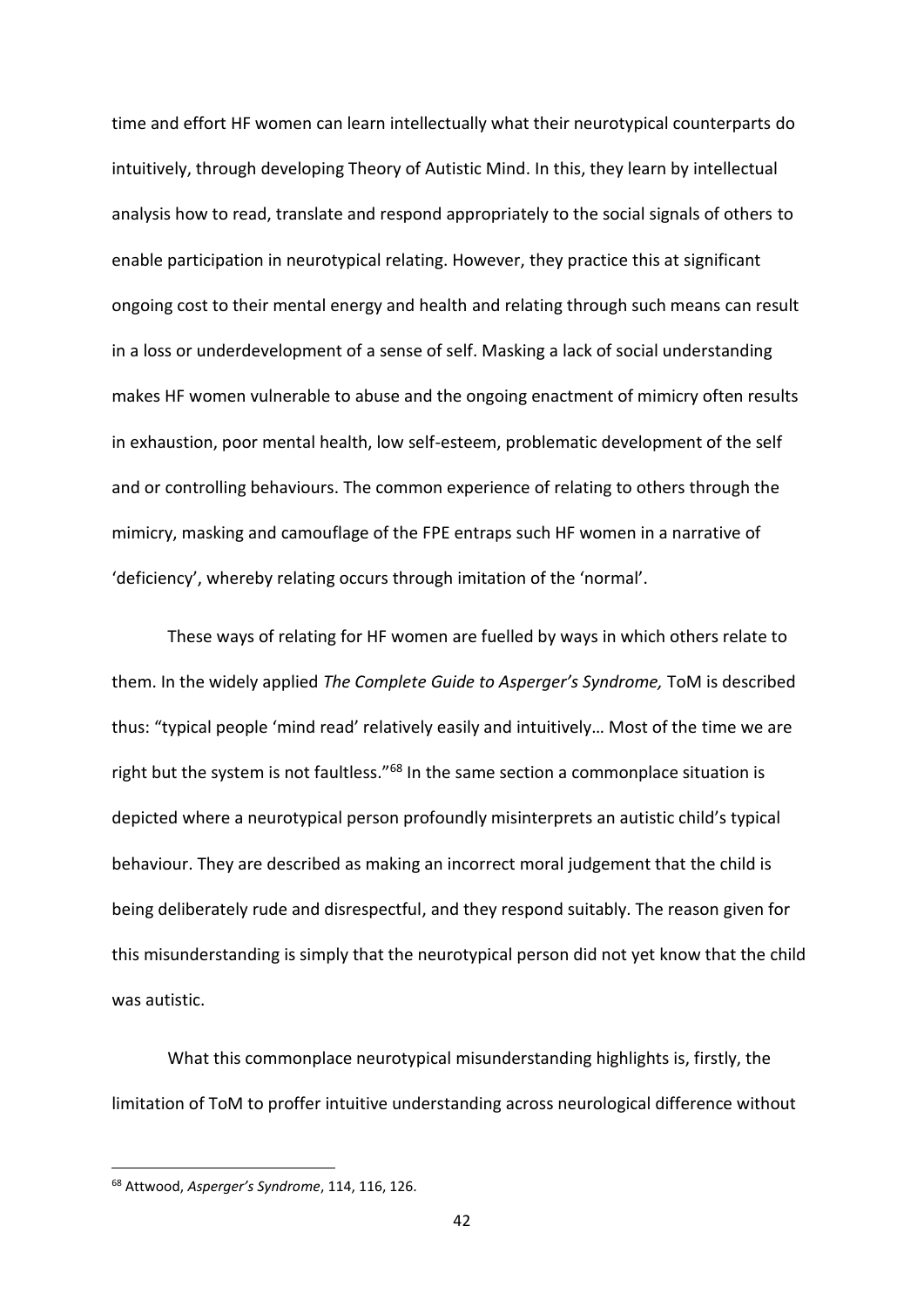the addition of intellectual analysis. Without being informed of the child's difference, the person's intuitive ToM actually enhanced the illusion that they were understanding the child correctly which resulted in unjust treatment and increased confusion for the child. Secondly, the illustration and the author's lack of commentary reveal the *continued invisibility* of the limitation of ToM to give intuitive understanding across neurological difference for those who depend upon it. The disparity between the claim for ToM's accuracy and the illustration of a neurotypical person's inability to correctly understand an autistic person goes unnoticed or unacknowledged by the expert. As a result, the source of the misunderstanding is deflected back towards the autistic child and their difference, for if they did not lack ToM the neurotypical person would not have misunderstood them. Such a scenario is commonplace for HF women for whom, "being misunderstood seems to be at the root of most of our challenges."<sup>69</sup> Thus, for those whose development of a sense of self occurs primarily through and in reference to others through camouflage, mimicry and masking, this development is also occurring in an environment where others' unacknowledged misunderstanding of them frames them in terms of deficiency.

Thus, HF Christian women face two significant challenges with regards to relations between self and other. Firstly, to different degrees HF women experience others as strange, difficult to predict and understand in a neurotypically shaped society where familiarity, predictability and understanding is assumed and expected. HF women often respond instinctively and consciously to this by relating to others through the mimicry, masking and camouflage of the FPE which enables a level of participation at great cost to themselves. Secondly, HF women's relationship between self and other is further shaped by

<sup>69</sup> Simone, *Aspergirls*, 156.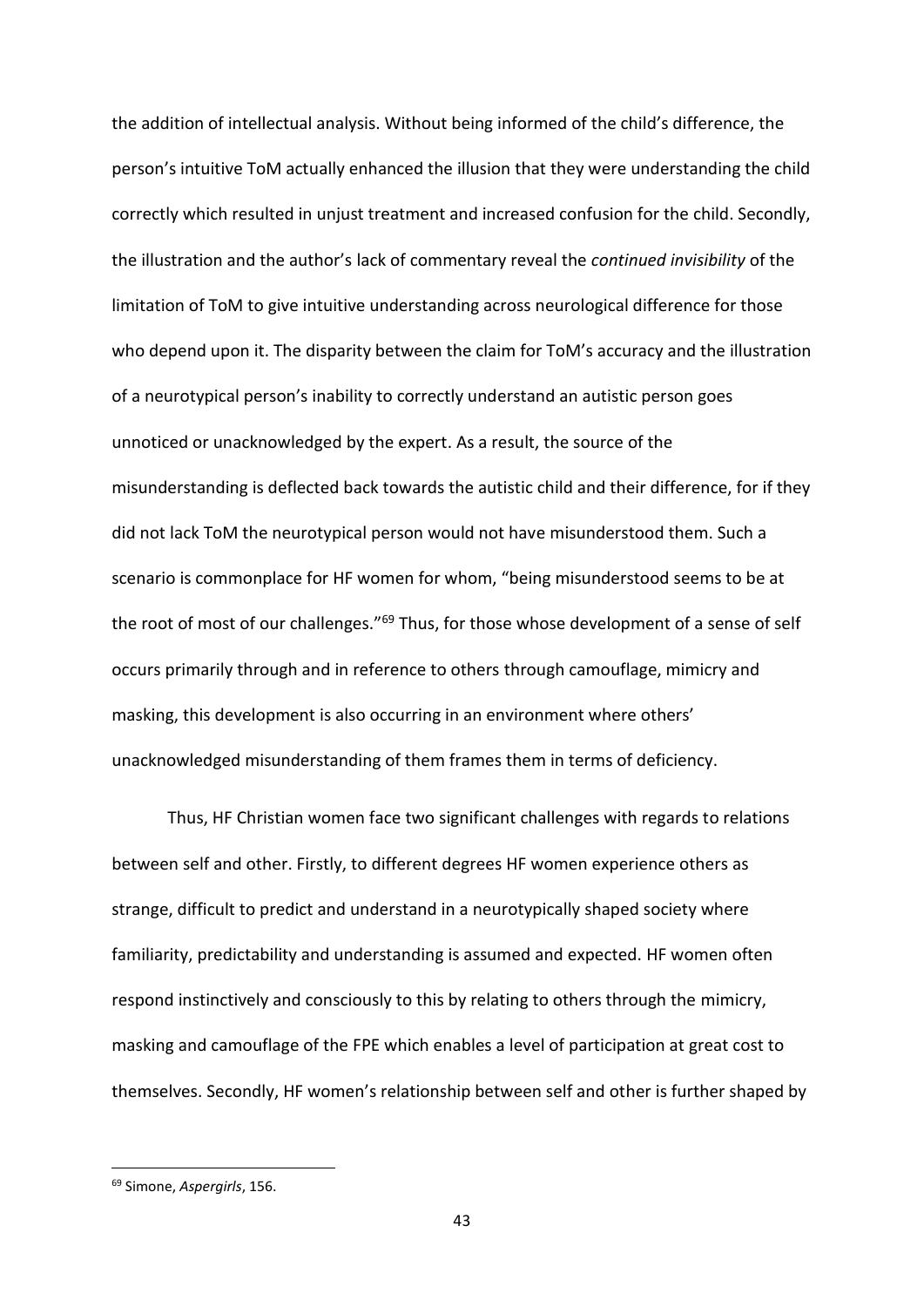the deflection of others' unacknowledged misunderstanding upon them and system of 'normal' and 'deficient' in which they relate. Both necessitate relating to others through assertion and defence in which transformative encounter cannot take place. We turn now to Williams's Christ the Stranger as a way into alternative relations between self and other.

# **3.2 WILLIAMS'S CHRIST THE STRANGER**

In Section 1 Williams's trinitarian theology was introduced: in God is the endless movement of kenotic or self-emptying desire between Father, Son and Spirit where love is endlessly deflected without satiation or possession. An embracement of encountering the otherness of God draws one into a process whereby misplaced human desire is revealed in the illusions of mastered knowing, self-assertion and self-defence. These resulted in a fictive sense of separation, preventing communion with God and community with others; however, this begins to be exchanged for relations of self-giving trust with God in whom one is known and loved. Symbiotically, this liberates people into self-giving community with others in the trinitarian image of God.

This process is also brought about by embracing the encountering of strangeness or difference in *others.* In this, absolutising concepts about others and resultantly about the self and God are revealed and released as illusory and desire is re-directed into self-giving dependency with God. Thus, one of the unifying elements of Williams's theology is the continual pursual of Christ who comes as "an intimate stranger".<sup>70</sup> Without mastery being dethroned by difference, relations with others remain self-referential and as such draw

<sup>70</sup> Myers, *Stranger*, x.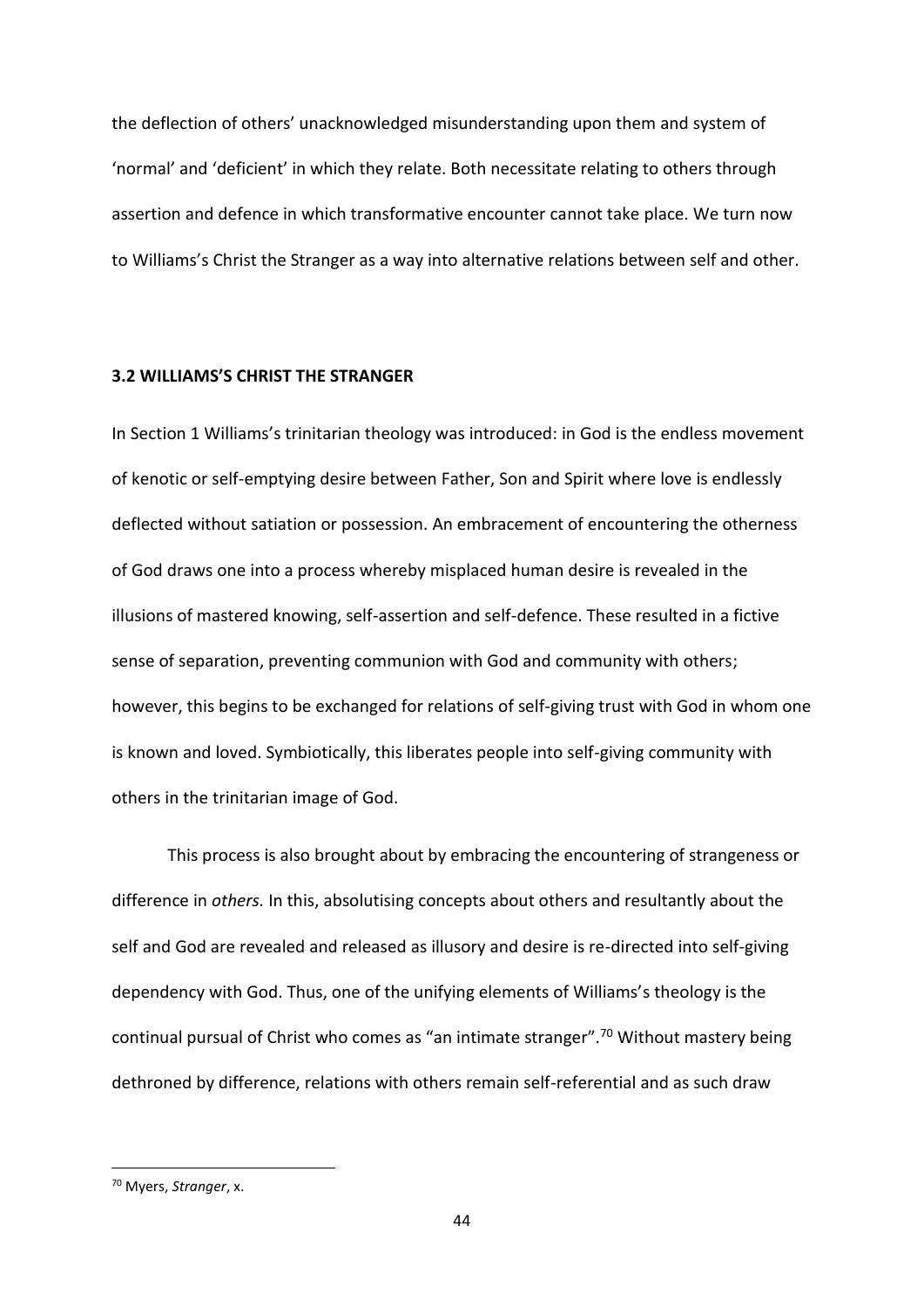continuously into rivalry and self-defence.<sup>71</sup> Thus, rather than difference between self and others being minimised or neutralised, it is to be emphasised, continuously faced and returned to. Such life lived in the tension of difference without synthesis reveals and draws into dependency in communion with God and the nature of human reality and learning as relational. In this way, encountering strange *others* becomes a path to liberation from the sinful illusions which separate self, God and others and into the possibility of a trinitarian pattern of community life.

Through critique of Augustine's approach to love, Hannah Arendt accuses the dynamic of using others to achieve the primary objective of communion with God of creating a relational hierarchy which results in indirect human-to-human love and an absence of true human interdependence.<sup>72</sup> However, Williams frames Augustine's address of the solidarity of sin through relationship with God as the only way to enable free and full human relating. He describes Augustine's understanding of people as "both *res* and *signum*, both a true subsistent reality and a sign of its maker… only God is *a sign of nothing else.*" 73 As such, it is only God who can withstand the human desire for Godself through which people are restlessly searching. To relate to others through this desire is to misrecognise them as less than they are by disregarding their capacity to also always be signalling something beyond themselves. It is to use or relate to others falsely as ends in themselves through possessive, controlling and self-abasing manipulation. Without relation to God who is beyond the realm of *res* and *signum* there is no way of relating to others within it other than through competition and control, consuming and being consumed.

<sup>71</sup> Rowan Williams, "Augustinian Love," in *On Augustine* (London, Bloomsbury, 2016), 193.

<sup>72</sup> Hannah Arendt, *Love and Saint Augustine* (Chicago: Chicago University Press, 1996), 7.

<sup>73</sup> Williams, "Augustinian Love," 196.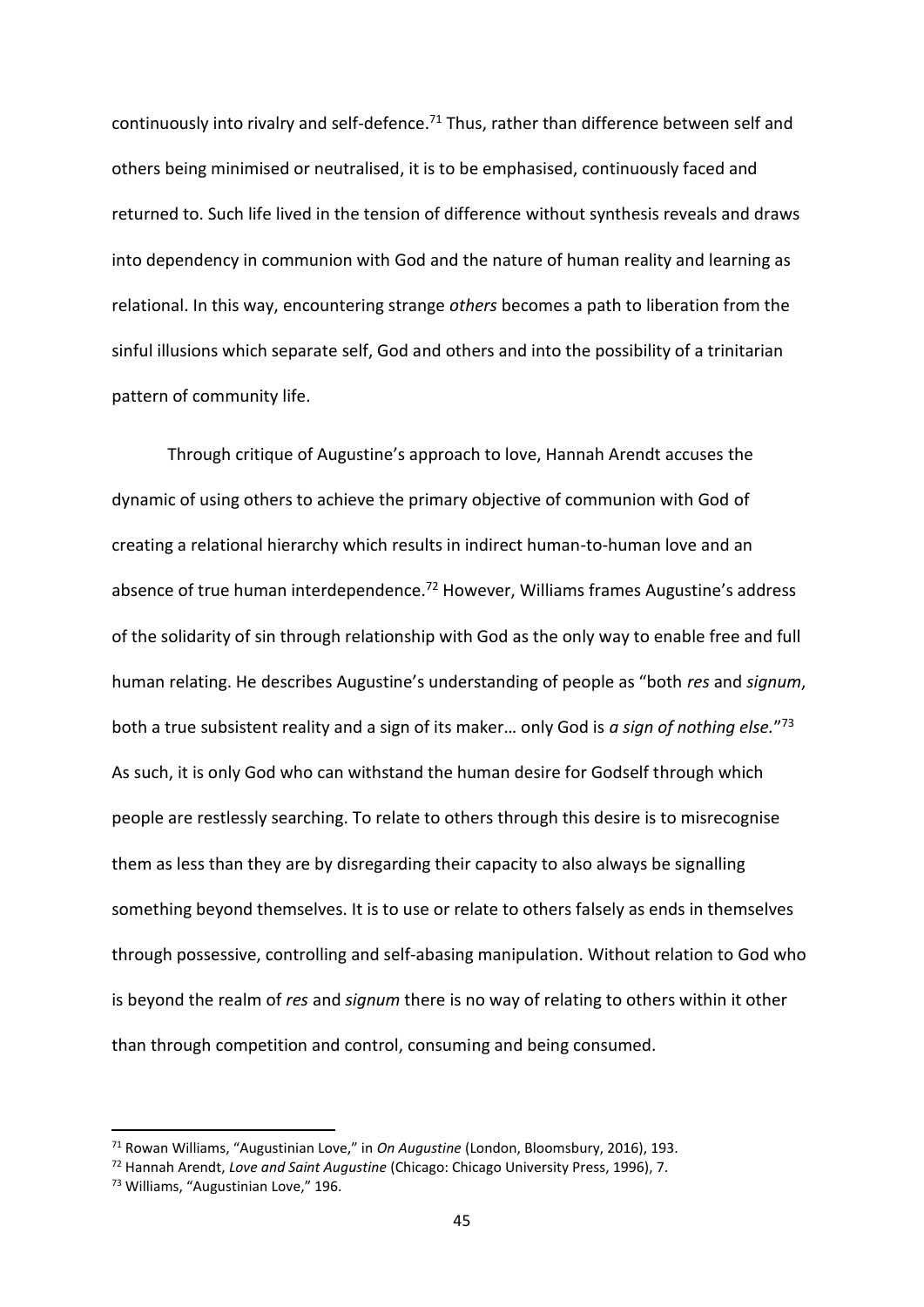As self-assertion and defence is exchanged for self-giving dependency in God, possessive relations with others are exchanged for loving humanly. This is other-orientated love which loves others as they are: limited and mortal beings who are signs of God and already in some way engaged by and with God. Love that does not seek to find its end in the other is deflected towards God, and others are thus loved 'in God' which is irreducible from loving God for such love cannot be divided into parts. Thus, to love the other is to love one's self is to love God. To love in this way is to have "abandoned ourselves to the great landslide of self-displacement that is going on forever between the Father, the Son, and the Holy Spirit."<sup>74</sup> This endlessly self-emptying love does not offer satiation but draws continually and generatively outwards into absence, otherness. In this pattern, to be turned toward God is to be loved, loving and turned towards all that God is loving with the capacity and response to fully love others humanly. Thus, for Williams the image of God is revealed in people's capacity for self-giving relations with others which are generated through encountering their difference.

This love is not rooted in a competitive system but liberated into the reality of gift. Through Hans Urs von Balthasar, Williams asserts that God is neither *an* other to creation and therefore within the same system, nor an eternally alienated absolute other, but a God who loves God in and through that which is other, that which is not God.<sup>75</sup> As *non aliud*, God does not create out of need or negotiation but gift and grace, thus in God persons are enabled to relate to themselves and others beyond the sphere of negotiating space, as dependent occasions of gift. A new kind of recognition emerges which is beyond concepts of self or other, a recognition of unnegotiated bonds of non-competitive relatedness. In this,

<sup>74</sup> Myers, *Stranger*, 89.

<sup>75</sup> Rowan Williams, "Balthasar and difference," in *Wrestling with Angels* (Michigan: Eerdmans, 2007), 80.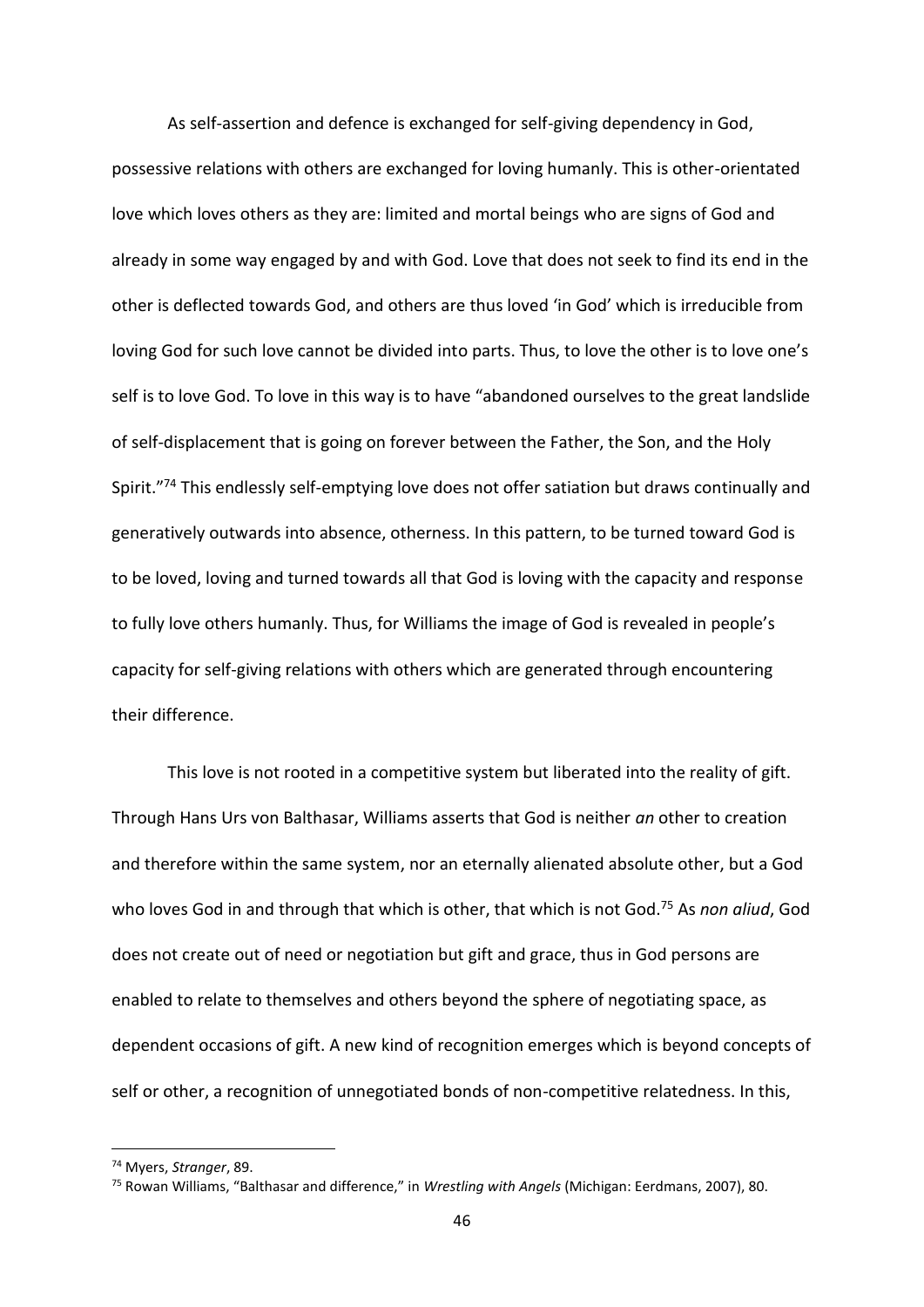the illusion of separation from others reduces *without* reducing the reality of difference, thus reconciliation through living into the difficult reality of relatedness and difference can increase. Furthermore, in human community in the self-giving trinitarian image of God, this becomes "a recognition that my good or dignity has no substance, no life, without someone else's good or dignity being involved… It is an acknowledgement that someone else's welfare is actually *constitutive* of my own."<sup>76</sup> This reflects the presence of God in history through Christ, "living in its other, realising its 'interest' in its other"<sup>77</sup> and thus the shape of human community renewed in God's image.

This is a *generative* way of being rather than a *generated* concept to achieve. It is both a vision of God and of the meaning and purpose of humanity in time whereby relatedness is what is and what is being lived in to. Williams's emphasis on Christ the Stranger places the encounter of difference in others as that which enables such an ongoing process. This path of transforming or growing is egoistically unsatisfying for it is necessarily one which remains present to ongoing misrecognition, failure and difficulty as the generative ground of learning love. In Section 2, Williams's description of self-dispossession was explored as a way of being, made possible through dependency in God, which enables people to live in the tension of difference and thus into the learning and living of unmastered newness. Here, positions and action are taken without absolutising, resulting in an ongoing ability to live with failure and thus momentum towards ongoing transformation and encountering otherness. Rather than self and other or identity and difference cancelling each other out, neither is fixed and they are able to learn and grow together through

<sup>76</sup> Rowan Williams, *Lost Icons* (Edinburgh: T&T Clark, 2000), 77.

<sup>77</sup> Williams, "Metaphysics," 72.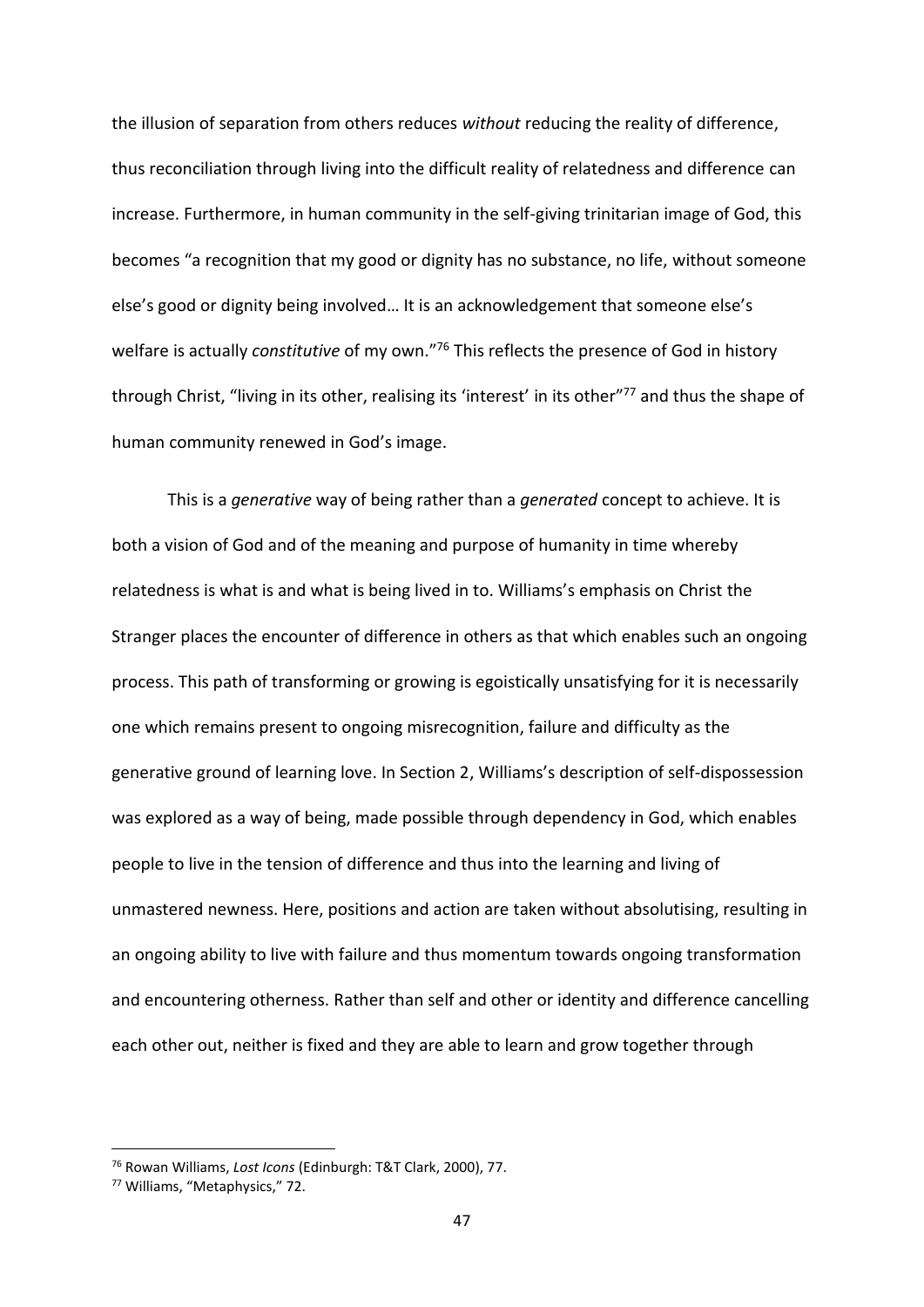adjustment and negotiation as "mutually constituting realities".<sup>78</sup> Such negotiation is not rooted in competition for space but in loved, self-giving love lived out and grown into with time and difficulty.

However, feminist and queer theologian Linn Marie Tonstad demonstrates unacknowledged competition in the use of Balthasar's spatialised kenosis. Unable to envision relations beyond a system of scarcity, one must orient towards the other *instead* of the self, make space for the other *by* reducing the space the self is taking up, a historical problematic for women and minority groups under patriarchy.<sup>79</sup> Tonstad's significant work clarifies how kenosis and self-giving equates to negation of the self for those, like HF women, whose self is already defined in relation to others. Masculine self-emptying encompasses both masculinity and femininity, thus self-giving is to "be squandered and poured out, without losing their primacy or their fullness."<sup>80</sup> Whereas, femininity is only ever feminine and so has no such opportunity for she was always already given away, defined in relation to another, thus self-giving equates to loss of self.

This critique necessitates clarification on our use of Williams's approach. To respond to the other through the denial or negation of *self* as *res* and *signum*, limited, known, loved and entrusted to God, reflects human solidarity with sin whereby one allows oneself to be possessed or defined by the other rather than God. Furthermore, loss or negation of the self neutralises the generative power of the self's difference to draw into an ongoing learning of love through "self-loss and self-recovery" with others. This is the ongoing movement of engagement, taking up positions, judgement and transformation with others that Williams's

<sup>78</sup> Myers, *Stranger*, 52.

<sup>79</sup> Tonstad, *Difference*, 241.

<sup>80</sup> Tonstad, *Difference*, 45.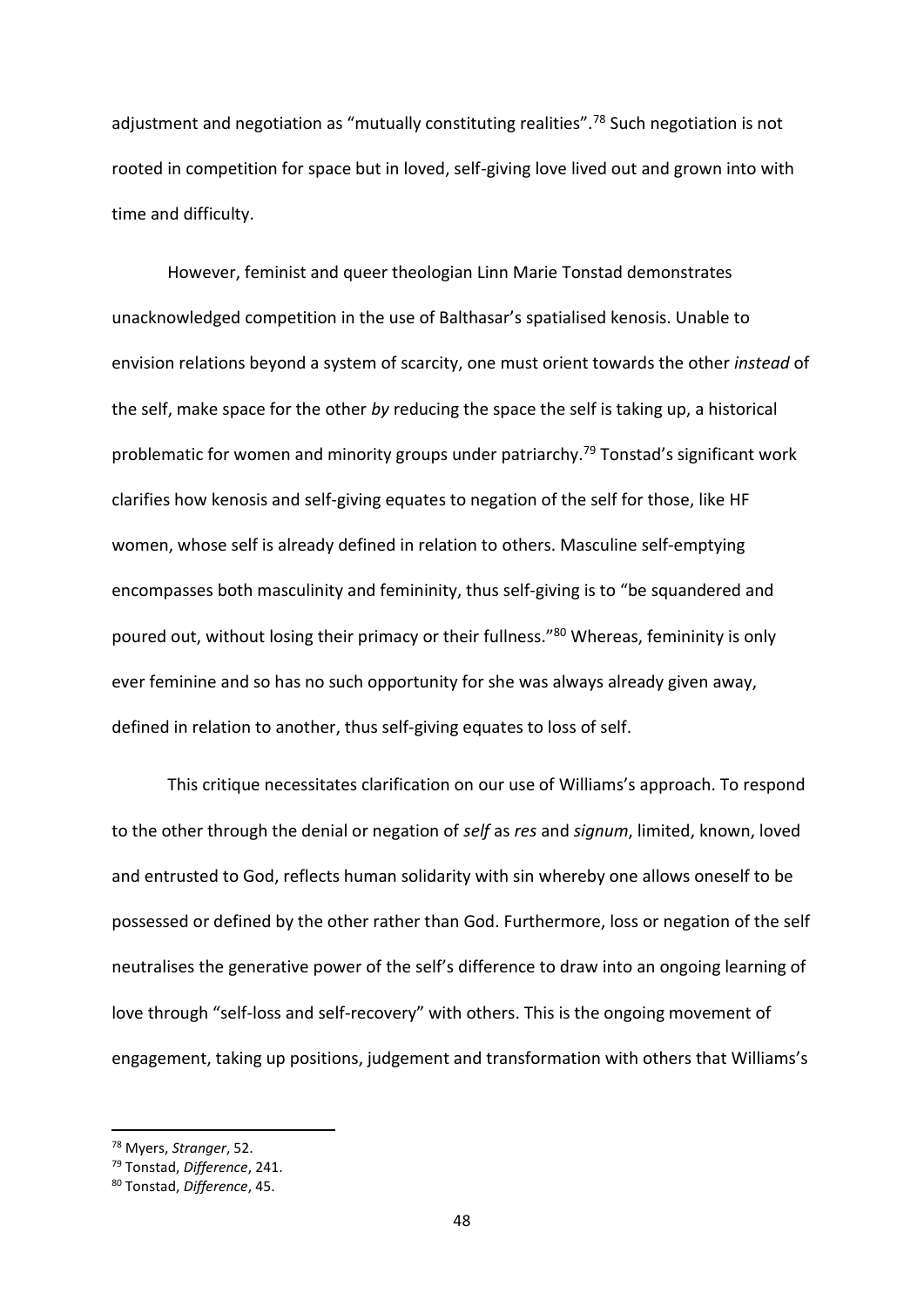way makes possible, not for the purpose of mastery but for mutual flourishing. In this, Williams clarifies that the loss of ego this requires and enables is not the loss of self but rather denial of illusions of independence of the self and the actions which result.<sup>81</sup> His kenosis refers to the emptying of independent self-assertion and defence which prevents encounter with God and others. In this, self-dispossession is entrusting the self to loved communion with God, which liberates human relating from competition into self-giving love of others, *with* others. Whereby people continually develop, fail and flourish together and in this relating reveal the image of God.

For Williams, all such engagement begins with inequality not illusory neutrality and Tonstad specifies how the inequality of people like HF women means that self-giving theology invisibly drives self-negation. Thus, in applying Williams's theology whilst ensuring that indeed his self-denial does not mean loss of self reveals the capacity for his theology to engender non-competitive relations despite his use of Balthasar. Indeed, applying his theology of difference to HF women will contribute to further liberating kenosis from its patriarchal and neurotypical cradle.

In this section we have concluded a theology of difference which relates to the shape of HF women through Williams's description of Christ the Stranger. This builds upon Sections 1 and 2 to demonstrate the relationship between encountering difference in others and ongoing transformative relations between self and other. In this, the difference encountered as self relates to other is that which, firstly, reveals and breaks down illusory concepts of self and other which confine relations within a self/other referencing, competitive system. When embraced, this draws into self-giving communion with God,

<sup>81</sup> Williams, *Lost Icons*, 140.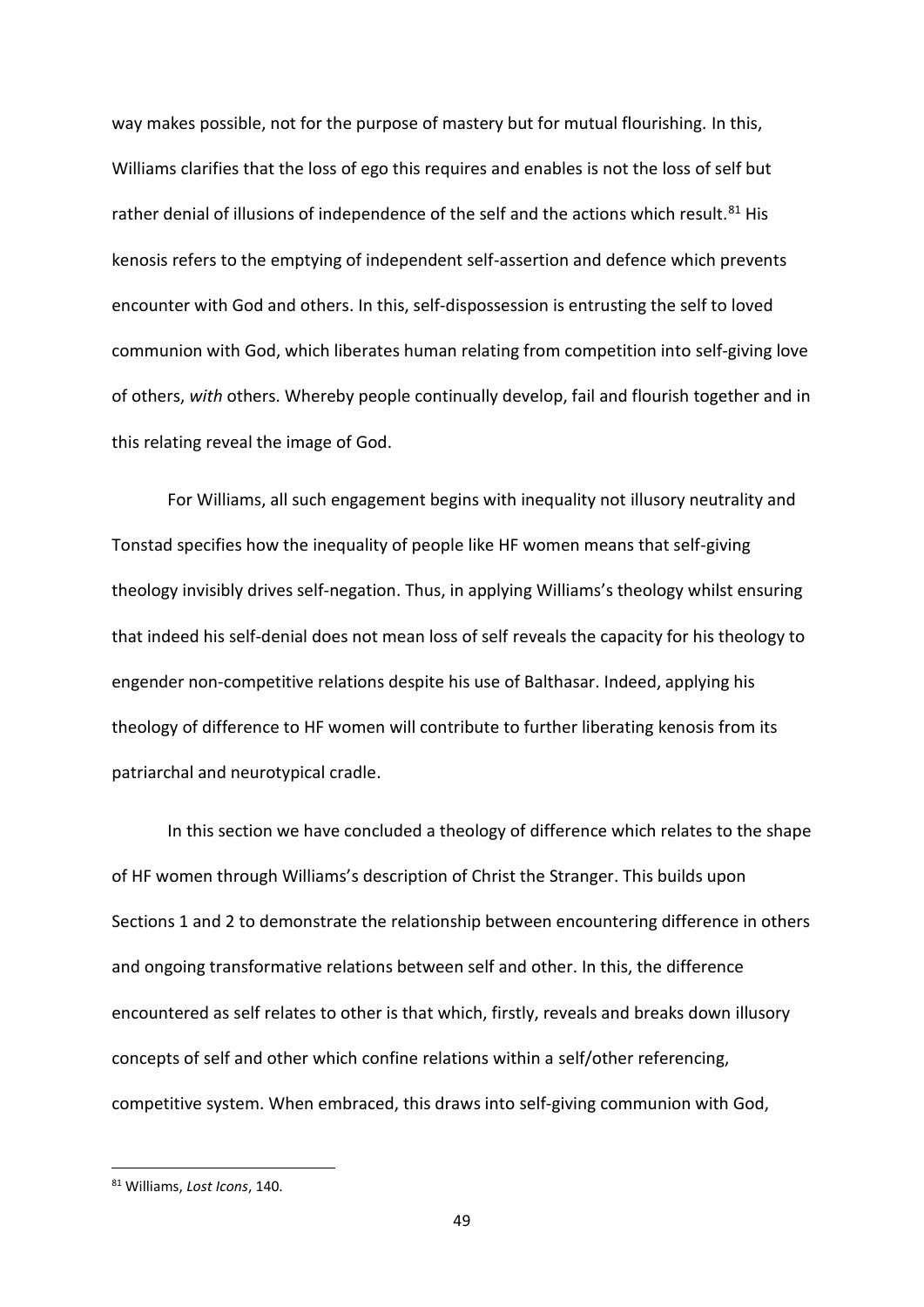enabling the full expression of human-to-human love and generating self-giving community rooted in gift rather than competition. Secondly, the difference encountered in others thus leads into new recognition of that which is unnegotiable in self and others, the essential relatedness and dependency of creation. In this, the experience of others as profoundly strange or different becomes the very *means* by which a new way of encountering can be entered into. We propose that applying Williams's approach of Christ the Stranger to HF women's experience of the other as strange opens up a way for HF Christian women to learn Loving the Strange Other Rightly. This is a self-giving *way* of encountering others and growing into newness together in time, difficulty and difference as the meaning and purpose of life lived in the image of the triune God.

#### **3.3 LOVING THE STRANGE OTHER RIGHTLY**

Here, we will apply Williams's Christ the Stranger to HF women's experience of strange others and offer Loving the Strange Other Rightly as an alternative to relating to others primarily through the FPE. With emphasis on relations between self and other this will be applied and demonstrated in three ways. Firstly, Loving the Strange Other Rightly begins with accepting the experience of the other as strange as revealing and reflecting a significant aspect of reality as opposed to being something which must be defended against through the FPE. When embraced, encountering strange others can break down illusion and draw into communion with God. Secondly, encountering difference in others can draw into transformed human relating, whereby self and other are encountered as primarily engaged with by God, not determined competitively through relations defined by self and other, or through loss of self. Thirdly, *being* the strange other rather than neutralising difference

50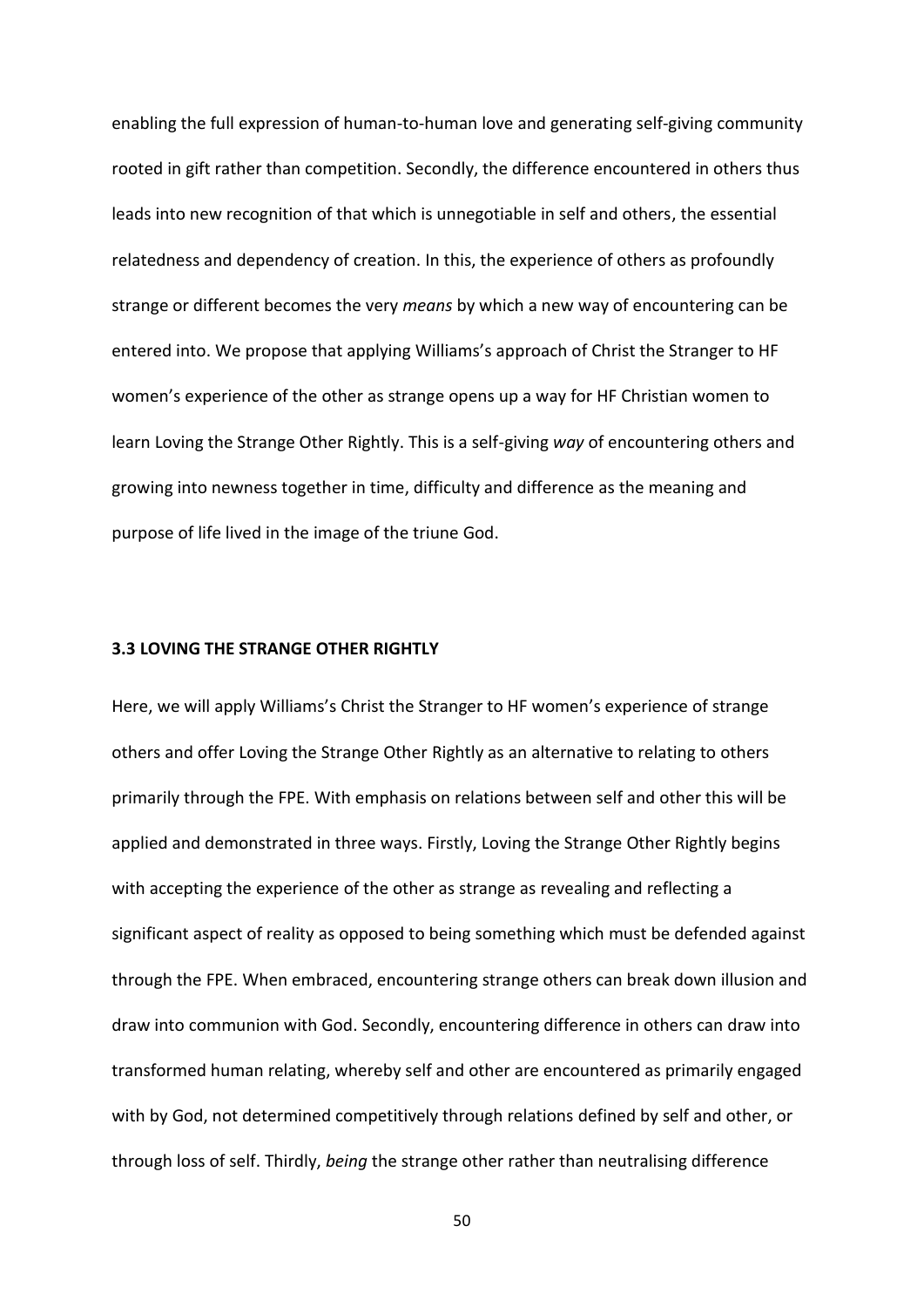through the FPE allows self and other to be continually drawn into an ongoing, difficult, selfgiving process of transformation together. Here, HF women embody *krisis* in their communities and thus a transformative way of encountering for all.

Firstly, Williams's theology of Christ the Stranger views embracing and encountering the strangeness and difference of *others* as that which can draw into a profoundly alternate way of relating and loving. HF women's development of self and other without ToM to proffer an instinctive sense of understanding, familiarity and predictability means that they *already* experience of the other as profoundly strange or different. This is their instinctive reality and as such offers an important opportunity and perspective, alongside being extremely challenging, particularly in a neurotypical society. Instead of relating to others through the FPE and defending against the difference of others, Williams's theology empowers and enables HF women to encounter others in their strangeness. Loving the Strange Other Rightly begins with maintaining the reality of others' difference and in this *their* "apophatic dimension".<sup>82</sup> Encountering unknowability of the other breaks down illusory constructs of self and other which offer a sense of stasis and mastery, instead drawing the HF woman into self-giving dependent communion with God. In this, she is known and loved in God and a sense of self grows in reference to God and affirming relations with Godself.<sup>83</sup> Consequently, she is enabled to encounter the others' difference from beyond a competitive system of assertion and defence and, thus, with self-giving love in the pattern of the triune God. In a society which cannot tolerate difference because it

<sup>82</sup> Williams, "Lossky," 13.

<sup>83</sup> Williams, "On Creation," 65-66.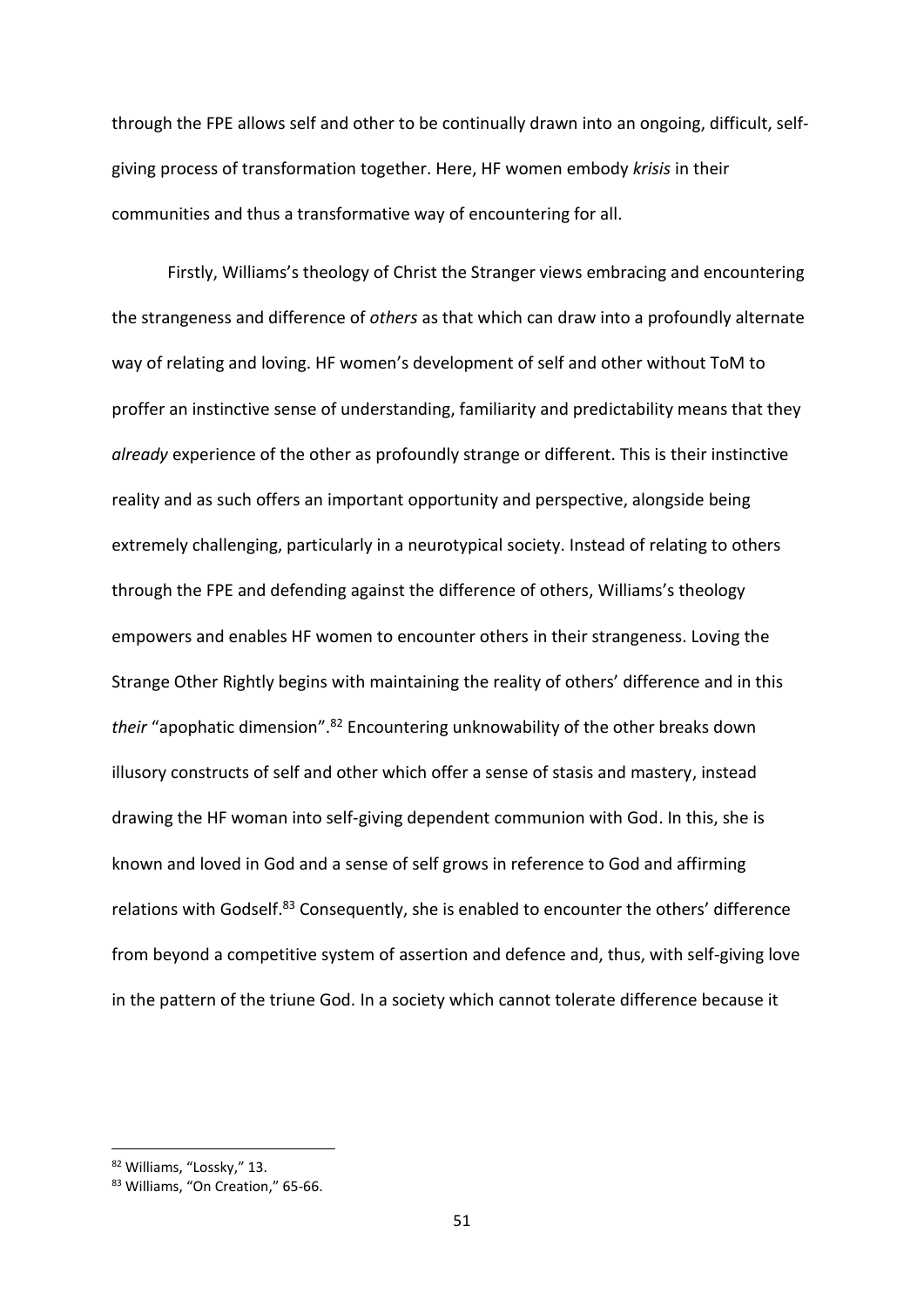risks the stasis of a mastered self this capacity is radically alternative and introduces the possibility of ongoing learning and transformation across difference.

Secondly, HF women often experience an absorbed, fluctuating or absent sense of self which differs from their neurotypical counterparts, whilst experiencing others as strange. Combined, these often result in anxious desires for belonging, understanding, control and survival which manifest in clinging to others, 'becoming others', experiencing a loss of self and subconsciously developing a sense of self and way of being through mimicry, masking and camouflage. Here, relating is bound to possessive, consuming relations with others, "struggling to swallow them up or longing to *be* swallowed up by them."<sup>84</sup> In this 'inhuman' relating, the distance between self and other is reduced to absorption and relating is entirely self-referential, reduced to using others and being used by others in attempts to satisfy central desires and fears. However, Williams's Christ the Stranger demonstrates how drawing into self-giving dependent relations with God liberates HF women from relating to others in this way, making them "dependent in the right way… seeking to remain open to that selfless agency as it transforms our relation with the world and each other."<sup>85</sup>

Thus, Loving the Strange Other Rightly describes the transformed relationship with others that results when desires for security, understanding and belonging are directed towards God instead of towards others through the FPE. In this, other-oriented love is made possible which loves others without seeking an end in them or to be an end for them, neither need be owned or consumed. As both *res* and *signum,* the primary reference point

<sup>84</sup> Rowan Williams, "God in Search: A Sermon," in *On Augustine* (London: Bloomsbury, 2016), 210.

<sup>85</sup> Williams, "Augustinian Love," 205.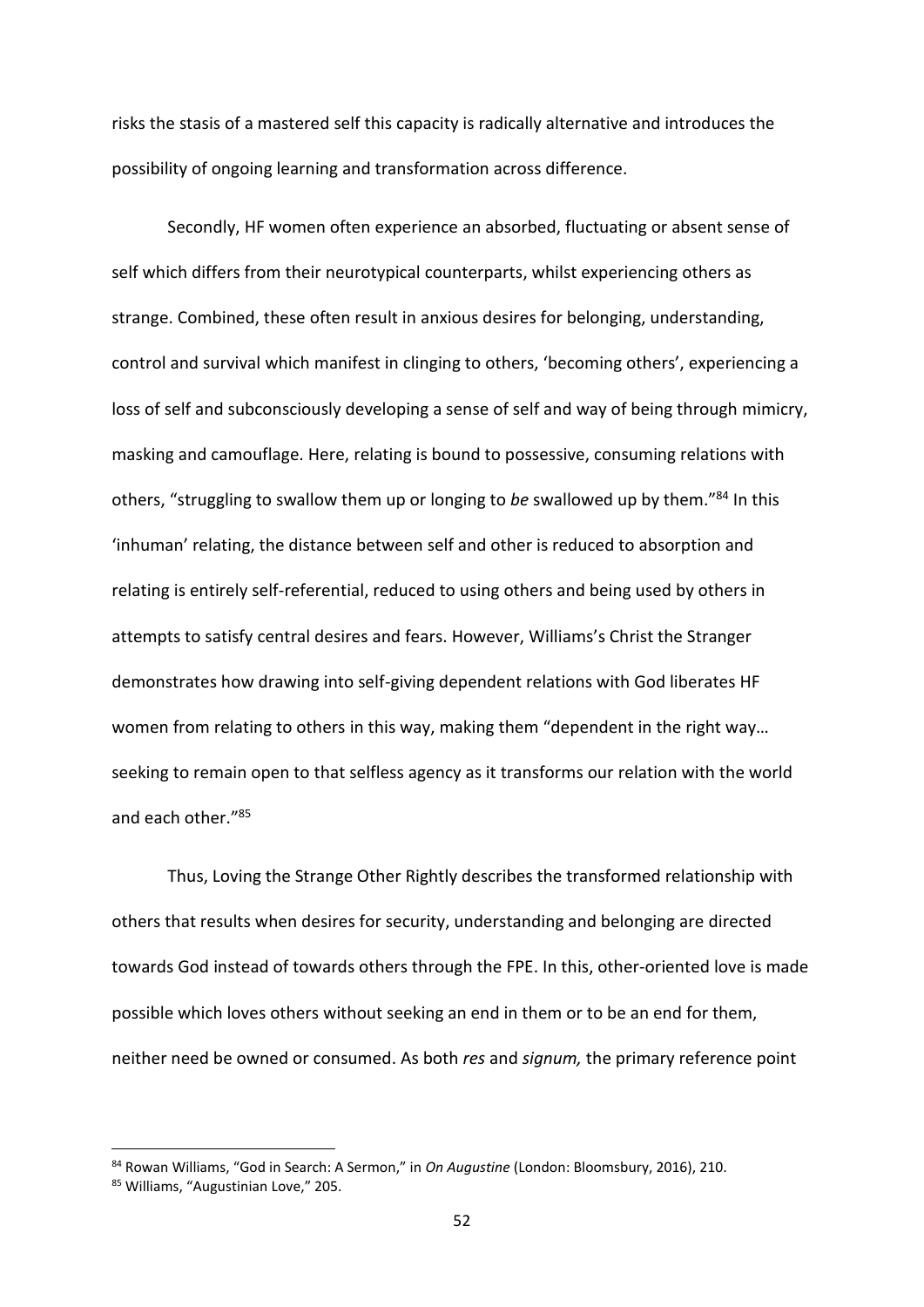for the HF woman is not her relation to the neurotypical or neurodiverse other, but her relation to God. In whom she is loved, loving and turned towards all that God is loving with the capacity to genuinely encounter others in their difference or strangeness, and love them humanly.

This requires and enables HF women to forgo or unlearn the loss of self and selfdenial that equates to self-erasure that is a common experience for them. For, this selfgiving way of love resists competitive self-giving where the flourishing of the other requires the loss of self, which Tonstad rightly warns against. To Love the Strange Other Rightly, the HF woman embodies in all her difference the gift and cross of Christ to the other, without loss or erasure of self in communion with God. Whilst recognising that "there is in reality no self – and no possibility of recognising what one is as a self – without the presence of the other. *But* that other must precisely *be* other", <sup>86</sup> though representationally, not as a terminus for desire. Both the self and other as *res* and *signum* are called to be present in this encountering, in their difference and relatedness, "both – and, not either – or".<sup>87</sup> In this, the HF woman submits to encountering which requires her presence as a being who is limited, signalling God and already engaged by God, equally with those to whom she relates. As well as enabling transformation in others, this encountering will continuously reveal her own misperception, resulting in an ongoing reconceiving of the self and other and the ways in which they can flourish together.

Thus, this theology of difference constructed from Williams's work demonstrates that, despite his use of Balthasar without recognition of the competition Tonstad identifies,

<sup>86</sup> Williams, *Lost Icons*, 153.

<sup>87</sup> Tonstad, *Difference*, 137.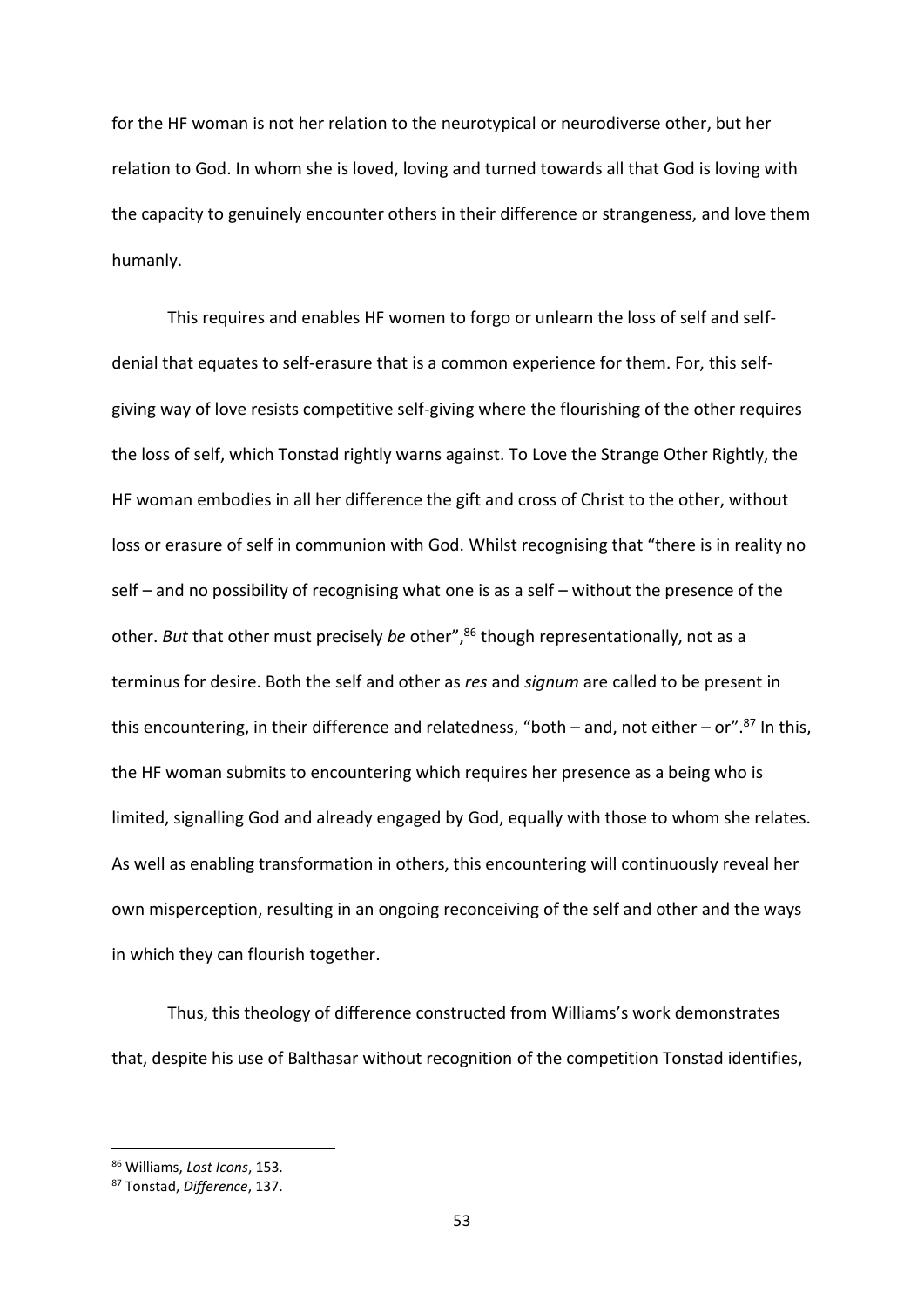his theology retains the capacity for non-competitive relations. In applying his theology for HF women in a way which recognises Tonstad's important contribution, HF women are empowered to experience and practice self-giving love in a way which takes it beyond its patriarchal roots. This is essential for HF women who would otherwise be extremely vulnerable to understanding and practicing self-giving love through their instinctive tendency towards self-negation or loss of self. Furthermore, HF women are empowered to embody a new way for all who would otherwise remain in an unrecognised system of competition whereby their loss of self is incorrectly valorised as imaging God.

In these ways, Loving the Strange Other Rightly enables the HF woman to unlearn the aspects of the FPE which she has consciously or subconsciously adopted in attempts to satiate desires for control, belonging, understanding or survival in a system of rivalry. She is liberated from competitive relating whereby she defines herself in terms of the other, attempts to become the other and in doing so defends against the other. These are practices which maintain that system and her place in it at the significant cost of her mental and emotional well-being. They are to the detriment of her community who do not get to see beyond what the masking, camouflage and mimicry projects. Instead, the HF woman is liberated to love others humanly and to be loved humanly by others, in the reality of difference, limitation and ongoing learning together. This does not mean that HF women begin to relate to others as neurotypical people do, rather that they are empowered to begin to relate equally as *res* and *signum* whilst continuing to experience others through an absorbed, fluctuating or absent sense of self. In these ways, Loving the Strange Other Rightly describes the capacity to love others beyond a system of competition whereby relations with others are used in attempts to secure the fears and desires of the self. In learning to love in this way, HF women are enabled to grow both into their difference and

54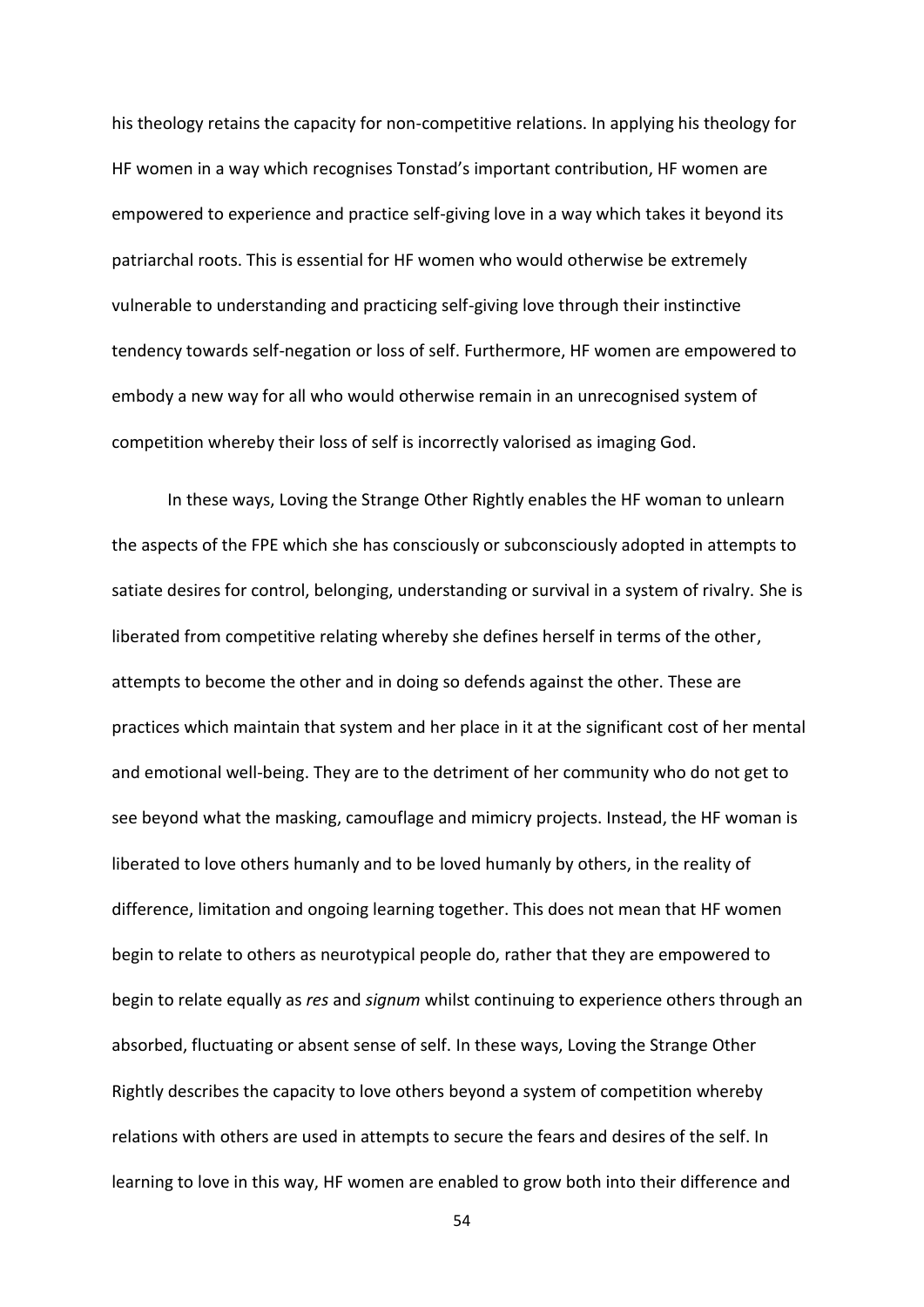into their relatedness with others and the purpose of life as growth together in self-giving community in the image of the triune God.

Thus, thirdly, for HF women Loving the Strange Other Rightly enables and requires *being* the strange other, rather than attempting to camouflage this reality through the mimicry and masking of the FPE. Being the strange other means embracing the reality of being ultimately unknowable to self *and others* whilst being known in and by God. This enables HF women to cease viewing themselves through the lens of others or 'normalcy' and concluding 'deficiency' or even 'superiority'. It enables them "to stand for a total difference that uncovers the incompleteness or fragmentedness of the [other]".<sup>88</sup> To be the apophatic other whose presence draws others into transformative encounter with self, God and other through the breaking down of illusory mastered understanding. Through projecting neurotypical ways of being through the FPE, HF women acquire a level of familiarity, predictability and being understandable and as such avoid drawing out the rivalry of others in a competitive system. Or, it permits them a level of participation on the understanding that they are the same but lacking and therefore deficient. Loving the Strange Other Rightly enables and requires HF women to live their proficient difference. No longer masking difference and thus allowing others to continue defining them in relation to themselves, as a resolvable difference rather than a difference that breaks down illusory mastered understanding. Loving the Strange Other Righty enables and requires HF women to stop submitting to "being reduced to what will satisfy the other… what is acceptable and gratifying"<sup>89</sup> to those caught up in a competitive system which cannot tolerate difference.

<sup>88</sup> Williams, *Lost Icons*, 152.

<sup>89</sup> Williams, *Lost Icons*, 158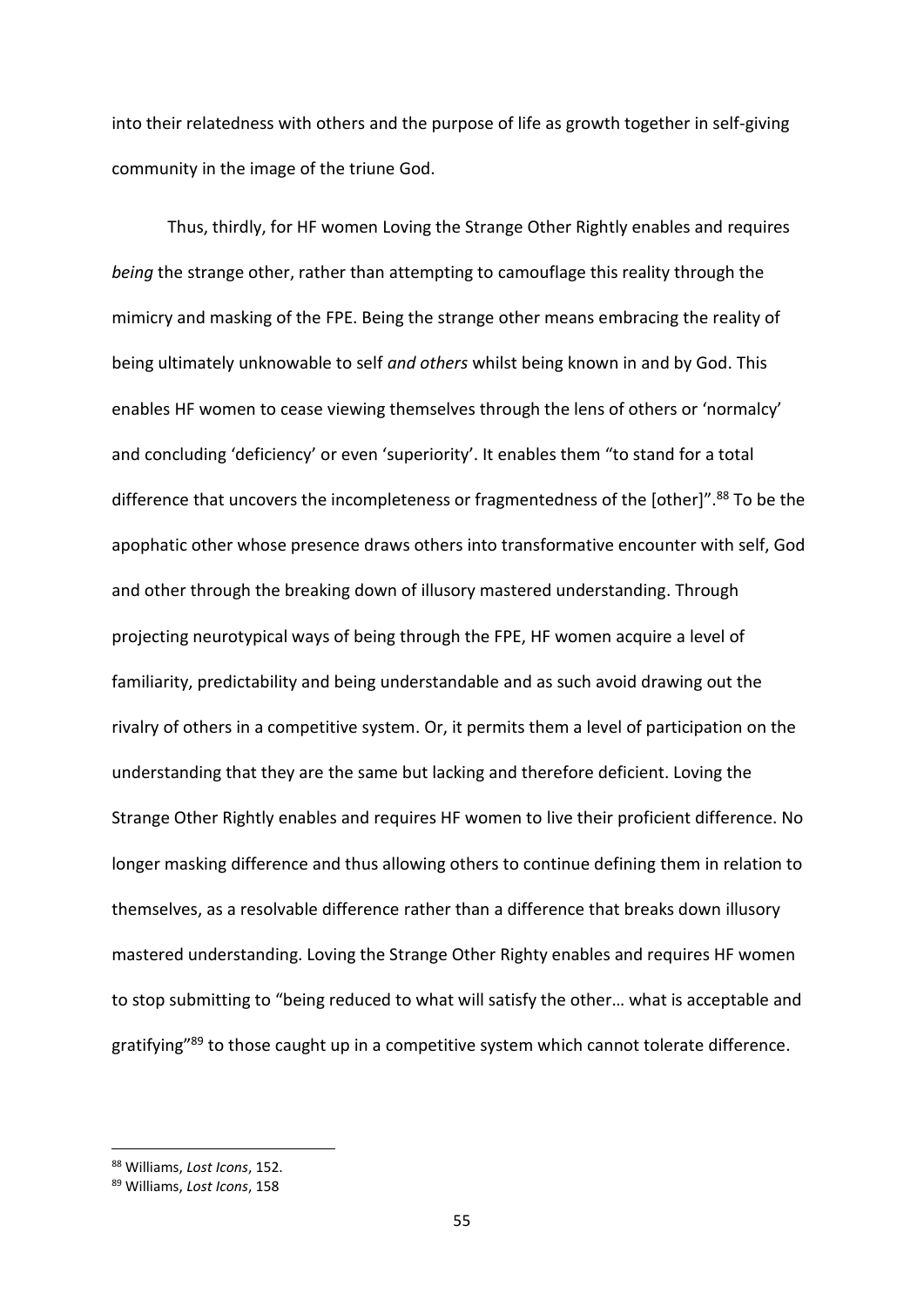This is to live and grow in the tension of both the egoistically unsatisfying difference of self and other and the bonds of non-competitive relatedness. In this, "the ideal position is one in which an indefinite number of agents perceive their welfare as including their relations to each other and their consent to and enjoyment of each other's flourishing."<sup>90</sup> Rather than defending and asserting themselves through the FPE, HF women are continually drawn into loved, self-giving love whereby to love others humanly, is to love God, is to love self. The purpose of life in the image of God is such relations within human community, no longer competing for space but growing together into newness, through working together towards each other's good.

This is not a sentimental experience of love but "an austere asceticism".<sup>91</sup> It is an ongoing process of adjustment and negotiation which learns and grows with others without synthesis, through the ongoing revealing and confessing of misperception and its violent results. It requires and enables HF women's Self-Acceptance and Self-Expression which submits to ongoing learning and the refusal of self-mastery whilst taking up positions and actions to enable collective human flourishing. It requires and enables her to identify to others the cost of a competitive system that may otherwise go unrecognised. As in the example given in 3.1, her unjust experiences of being misunderstood and her 'deficiency' held responsible for others' misunderstanding. In these ways, Loving the Strange Other Rightly allows HF women to cease grasping after inclusion into a system which requires their mimicry and acceptance of deficiency, whilst participating in the exclusion of others whose

<sup>90</sup> Williams, *Lost Icons*, 77.

<sup>91</sup> Myers, *Stranger*, 113.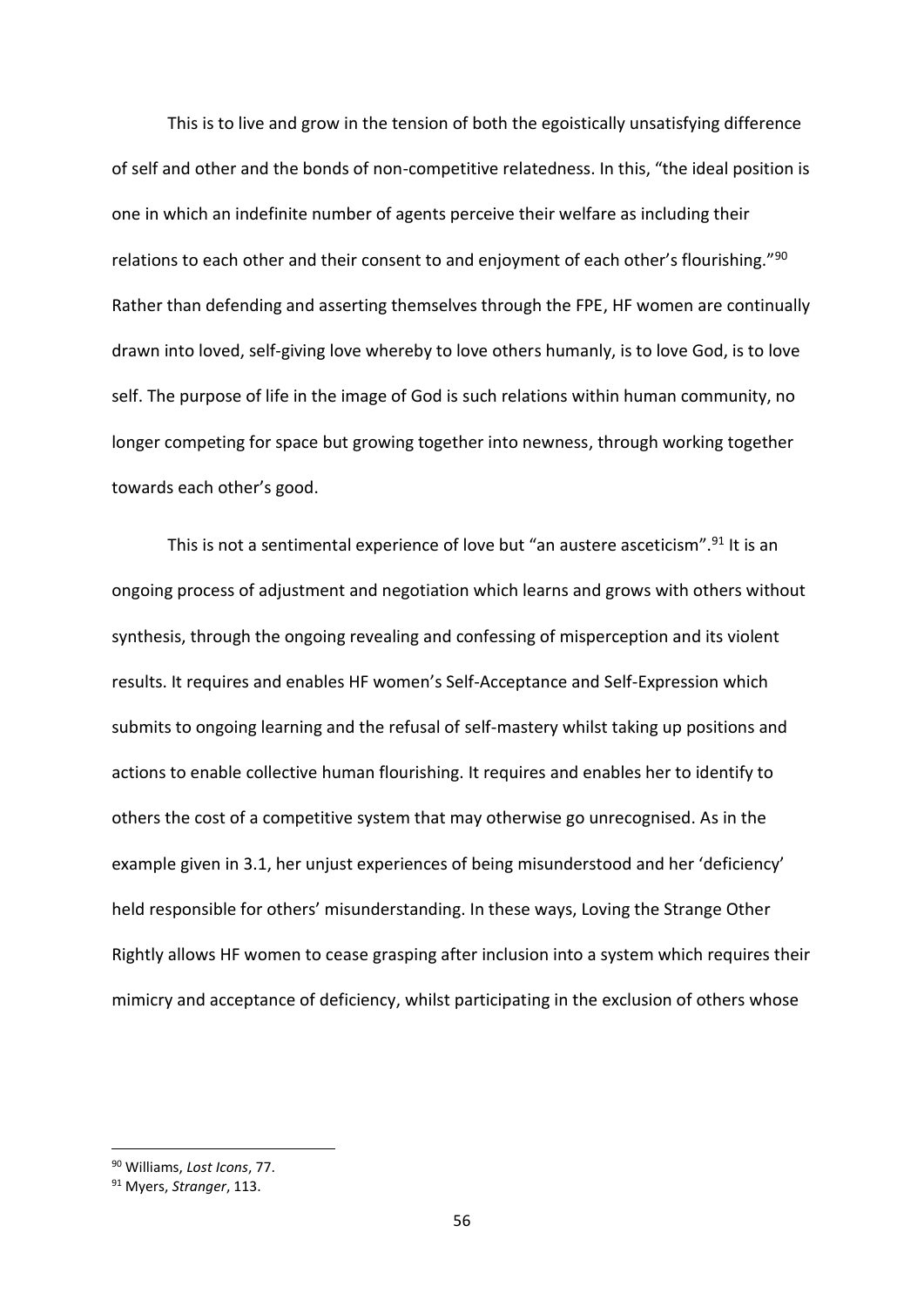difference is less maskable. It enables them to embrace the cross and gift of being a source of *krisis* and invitation to newness for the other.

# **3.4 CONCLUSION TO SECTION 3**

Using William's approach to Christ the Stranger, we have completed a theology of difference constructed from William's work which makes use of aspects particularly suited to some of the challenges facing HF women in the 21<sup>st</sup> century. In this section we have applied this approach to HF Christian women's experience of others as strange and the Female Protective Effect which results. With emphasis on relations between self and others we have shown three things. Firstly, that HF women's experience of the other as strange reveals and reflects something of reality in finitude for all relations between self and other. Secondly, that when embraced as such, rather than defended against through the FPE, their experience of others as strange and of being the strange other become a means by which an alternative way of Loving the Strange Other Rightly can be embodied. In this, self and other can love and be loved humanly rather than as a means to securing the self in a competitive system. Whilst each other's strangeness continually draws into communion with God and self-giving community with each other. Thirdly, this alternative to camouflaging difference through the FPE enables HF women to embrace their particular shape as a unique means to embodying *krisis* in their communities and making possible the learning of a difficult and transformative way of encountering others for all.

57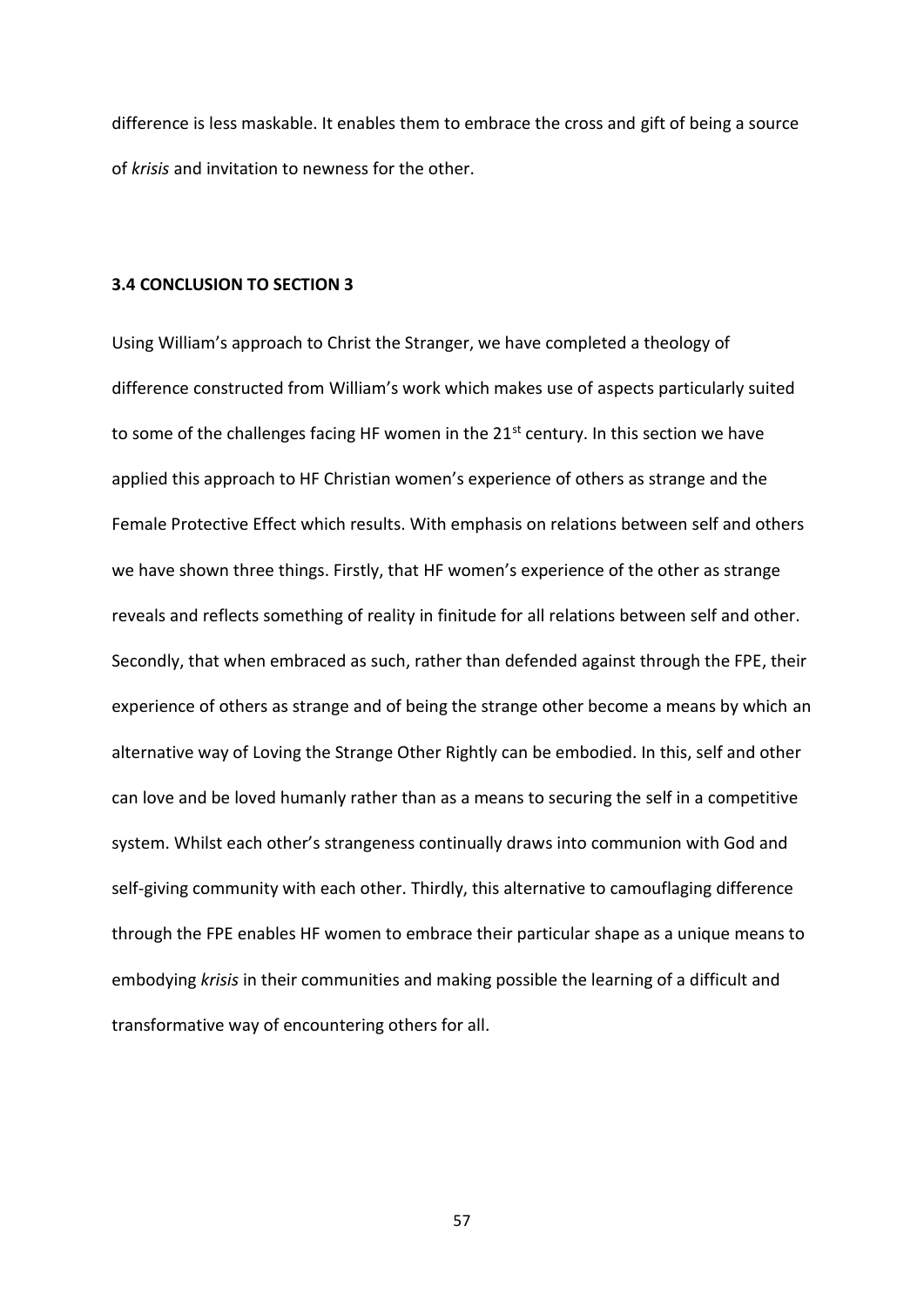#### **CONCLUSION**

We have demonstrated that HF Christian women's common experience, 'the other is already strange', makes them uniquely suited to embodying Rowan Williams's theology of difference. Their experience of detachment, unnatural language and experiencing others as strange makes their lives in neurotypical society significantly challenging. Frequently, they respond to this through seeking a fixed identity or tribe, learning neurotypical use of language and relating to others through mimicry and masking. We have shown how such responses procure them into a competitive system which cannot tolerate difference. In this, they are understood as deficient and inclusion comes at the cost of participating in the exclusion of others. The theology of difference we have constructed from Williams's work offers a radical alternative to this which is uniquely suited to the strengths of HF Christian women. In embracing their experience of others as strange, rather than neutralising it, this becomes the very means by which they can enter into and pioneer an alternative way of encountering self, God and others. Through Self-Acceptance, Self-Expression and Loving the Strange Other Rightly we have shown how HF women can experience and embody this generative way of encountering. In this, ongoing self-giving transformation occurs through meeting what is not owned or controlled in others: difference or strangeness. Thus, a people group labelled as dis-abled find themselves in fact to be en-abled and empowered to learn and embody an alternative way of love in a society otherwise imprisoned in a system of rivalry and defence.

58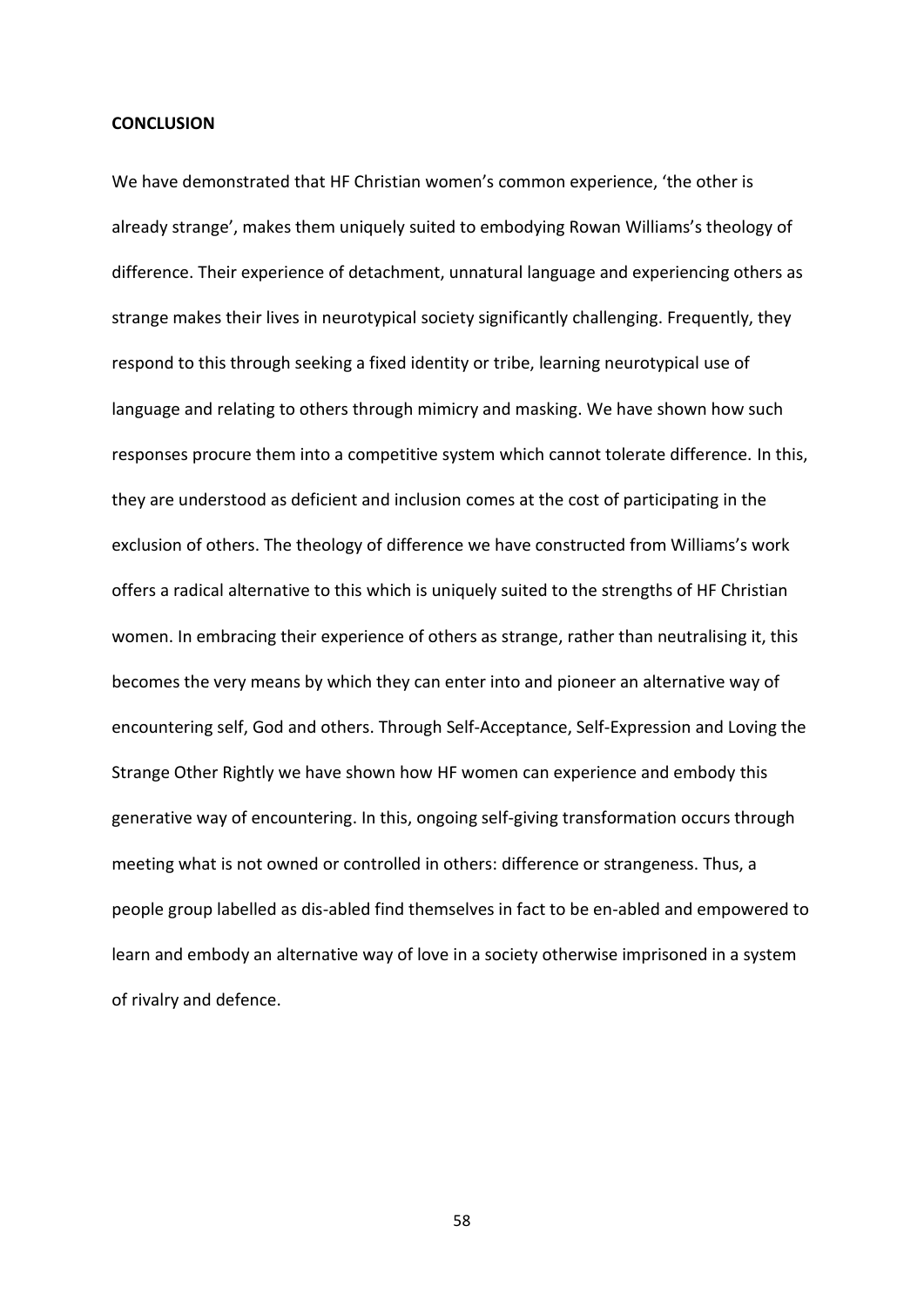#### **BIBLIOGRAPHY**

Arendt, Hannah. *Love and Saint Augustine.* Chicago: Chicago University Press, 1996.

Attwood, Tony. *The Complete Guide to Asperger's Syndrome.* London: Jessica Kingsley, 2006.

Barber, Christopher. "On Connectedness: Spirituality on the Autistic Spectrum." *Practical Theology* 4.2 (2011): 201-211, doi: 10.1558/prth.v4i2.201.

Bogdashina, Olga. *Autism and Spirituality.* London: Jessica Kingsley, 2013.

Bulluss, Erin and Abby Sesterka. "5 Messages for My Younger Autistic Self." *Psychology Today* (2020): 30-31.

Brock, Brian. *Wondrously Wounded*. Waco: Baylor University Press, 2019.

Frith, Uta and Francesca Happé. "Theory of mind and self-consciousness." *Mind and Language* 14 (1999): 23-31.

Gillibrand, John. *Disabled Church – Disabled Society*. London: Jessica Kingsley, 2010.

Hacking, Ian. "Autistic Biography." *Philosophical Transactions of the Royal Society* B 364 (2009):1467-1473.

Hendrickx, Sarah. *Women and Girls with Autism Spectrum Disorder.* London: Jessica Kingsley, 2015.

James, Laura. *Odd Girl Out.* London: Bluebird, 2017.

Lai, Meng-Chuan et al. "Quantifying and exploring camouflaging in men and women with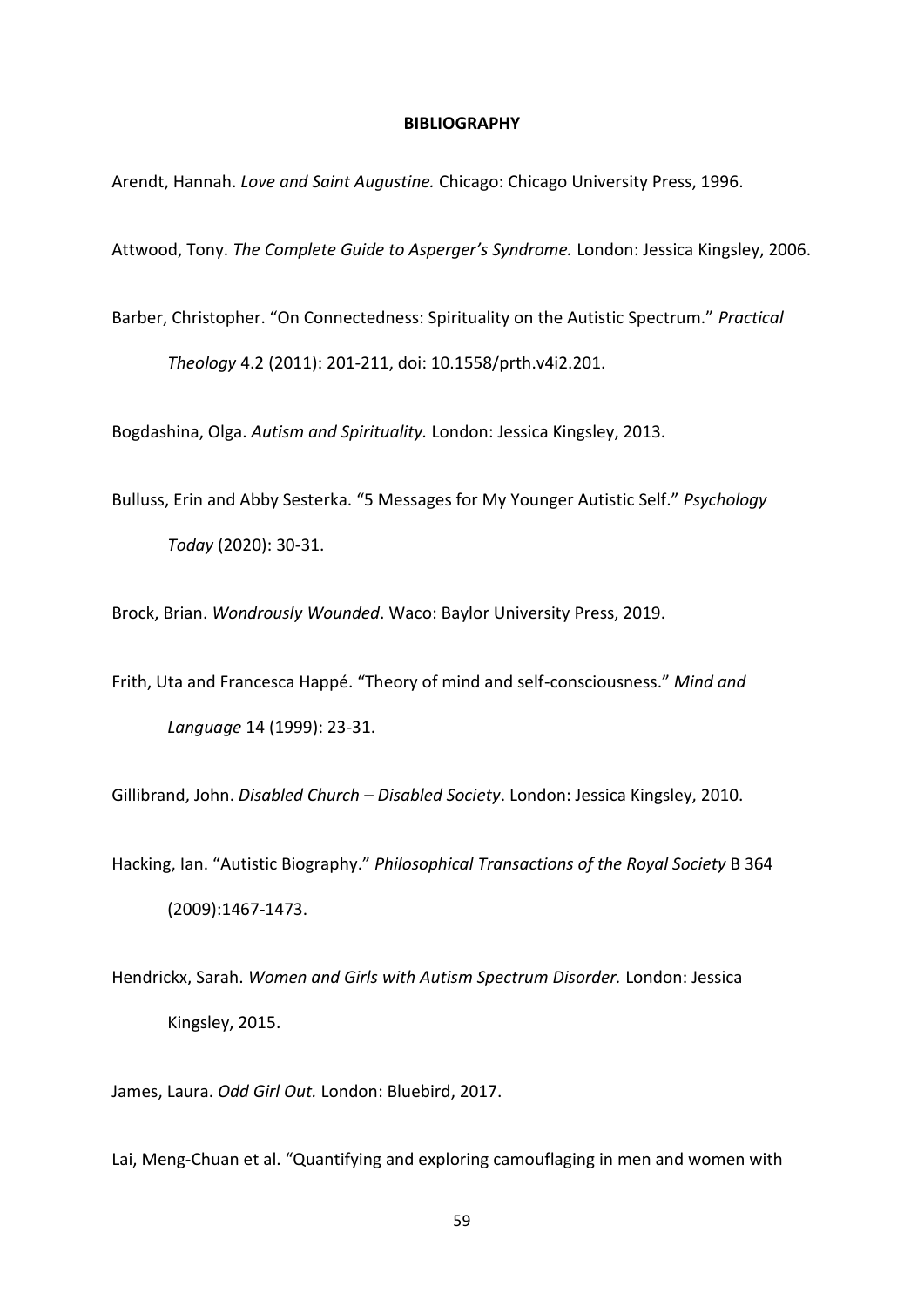autism." *Autism* 21:6 (2017): 690-702.

- Lawson, Wendy. *Understanding and Working with the Spectrum of Autism.* London: Jessica Kingsley, 2001.
- Milner, Victoria et al., "A Qualitative Exploration of the Female Experience of Autism Spectrum Disorder." *Journal of Autism and Developmental Disorders* 49 (2019): 2389-2402, doi.org/10.1007/s10803-019-03906-4.

Myers, Benjamin. *Christ the Stranger.* London: T&T Clark, 2012.

Pollnow, Audrey. "Aristotle on the Spectrum." *First Things* March (2017),

[https://www.firstthings.com/article/2017/03/aristotle-on-the-spectrum.](about:blank)

Rose, Gillian. *The Broken Middle.* Oxford: Blackwell, 1992.

Simone, Rudy. *Aspergirls.* London: Jessica Kingsley, 2010.

Tonstad, Linn Marie. *God and Difference.* New York: Routledge, 2016.

"What is Autism Spectrum Condition?" ChAPS,

[https://www.cheshireautism.org.uk/what-is-asc/.](about:blank)

Williams, Donna. *Nobody Nowhere.* New York: Times Books, 1992.

Williams, Donna. *Somebody Somewhere.* New York: Times Books, 1994.

Williams, Rowan. *A Ray of Darkness.* Cambridge: Cowley, 1995.

Williams, Rowan. "Augustinian Love." Pages 191-206 in *On Augustine.* London: Bloomsbury,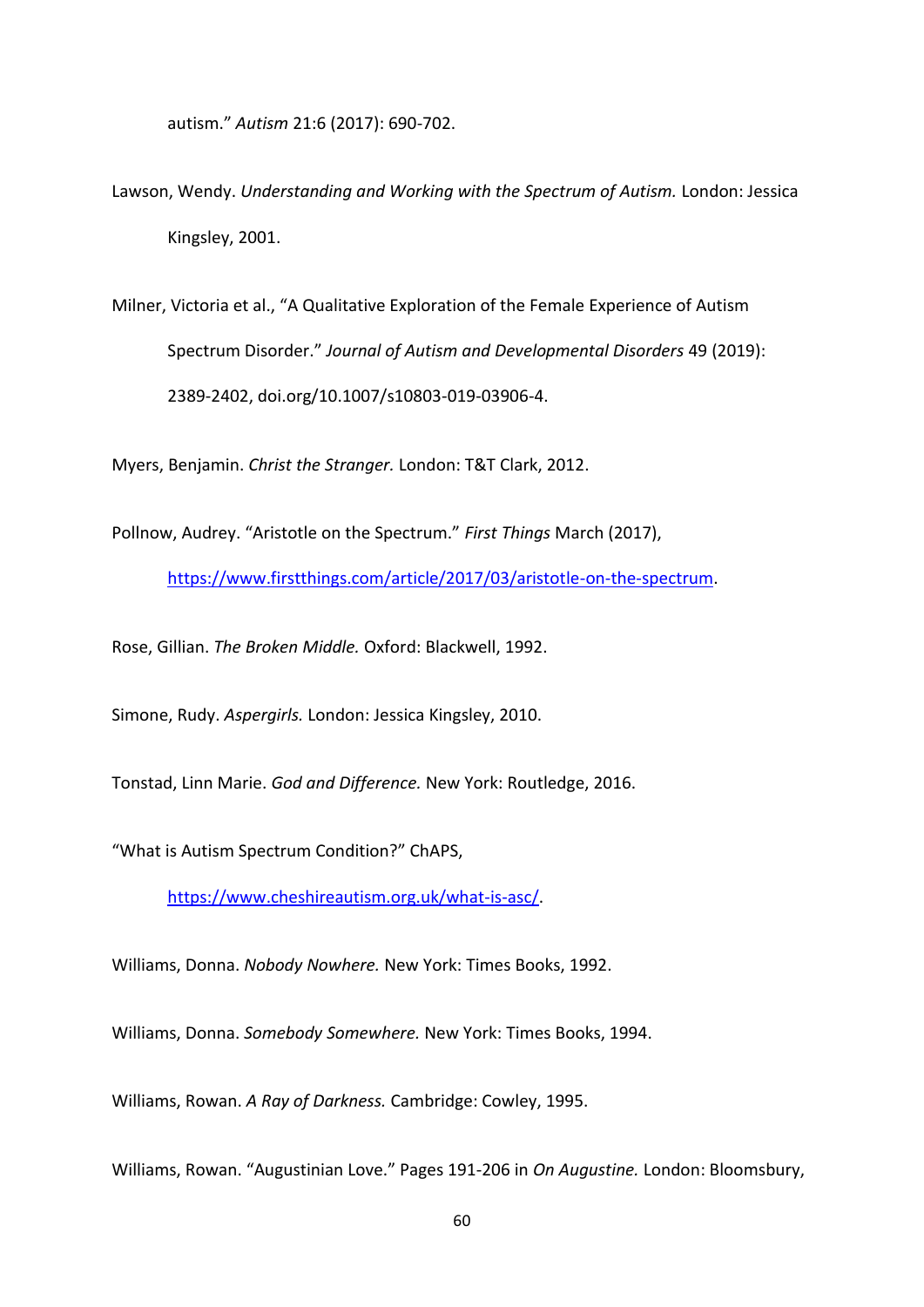- Williams, Rowan. "A Question to Myself' Time and Self-Awareness in the *Confessions*." Pages 1-24 in *On Augustine.* London: Bloomsbury, 2016.
- Williams, Rowan. "Balthasar and difference." Pages 77-85 in *Wrestling with Angels*. Michigan: Eerdmans, 2007.
- Williams, Rowan. "Between politics and metaphysics: reflections in the wake of Gillian Rose." Pages 53-76 in *Wrestling with Angels.* Michigan: Eerdmans, 2007.
- Williams, Rowan. "Encountering the Other." St Martin-in-the-Fields Autumn Lecture Series, London, 27 September 2018, [www.youtube.com/watch?v=oI-k3rkkw-Y,](about:blank) 6:11.
- Williams, Rowan. "Freudian Psychology." Pages 219-222 in *The Westminster Dictionary of Christian Theology.* Edited by A. Richardson and J. Bowden. Philadelphia: SCM Press, 1983.
- Williams, Rowan. "God in Search: A Sermon." Pages 207-211 in *On Augustine.* London: Bloomsbury, 2016.
- Williams, Rowan. "'Good for Nothing'? Augustine on Creation." Pages 59-78 in *On Augustine.* London: Bloomsbury, 2016.
- Williams, Rowan. "Hegel and the gods of postmodernity." Pages 25-34 in *Wrestling with Angels.* Michigan: Eerdmans, 2007.

Williams, Rowan. "Logic and spirit in Hegel." Pages 35-52 in *Wrestling with Angels.*